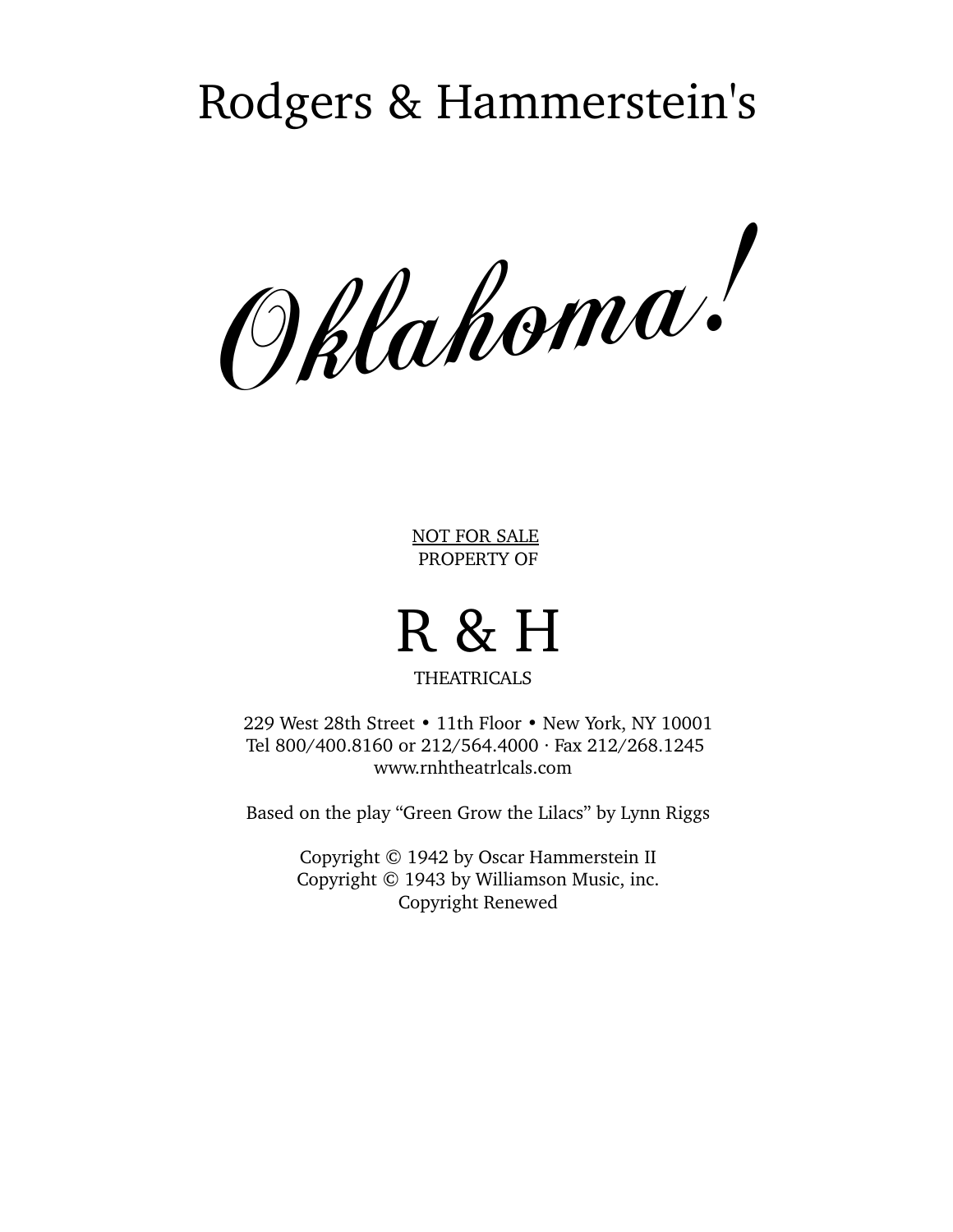# Cast of Characters

AUNT ELLER **CURLY** LAUREY IKE SKIDMORE FRED SLIM WILL PARKER JUD FRY ADO ANNIE CARNES ALI HAKIM GERTIE CUMMINGS ANDREW CARNES ELLEN KATE

**VIVIAN** VIRGINIA GIRL PAGE 19 (EMMA) CORD ELAM FARMER PAGE 39 FARMER PAGE 40 GIRL PAGE 41 MIKE JOE TOM  $2^{ND}$  GIRL PAGE  $58$ A BOY PAGE 9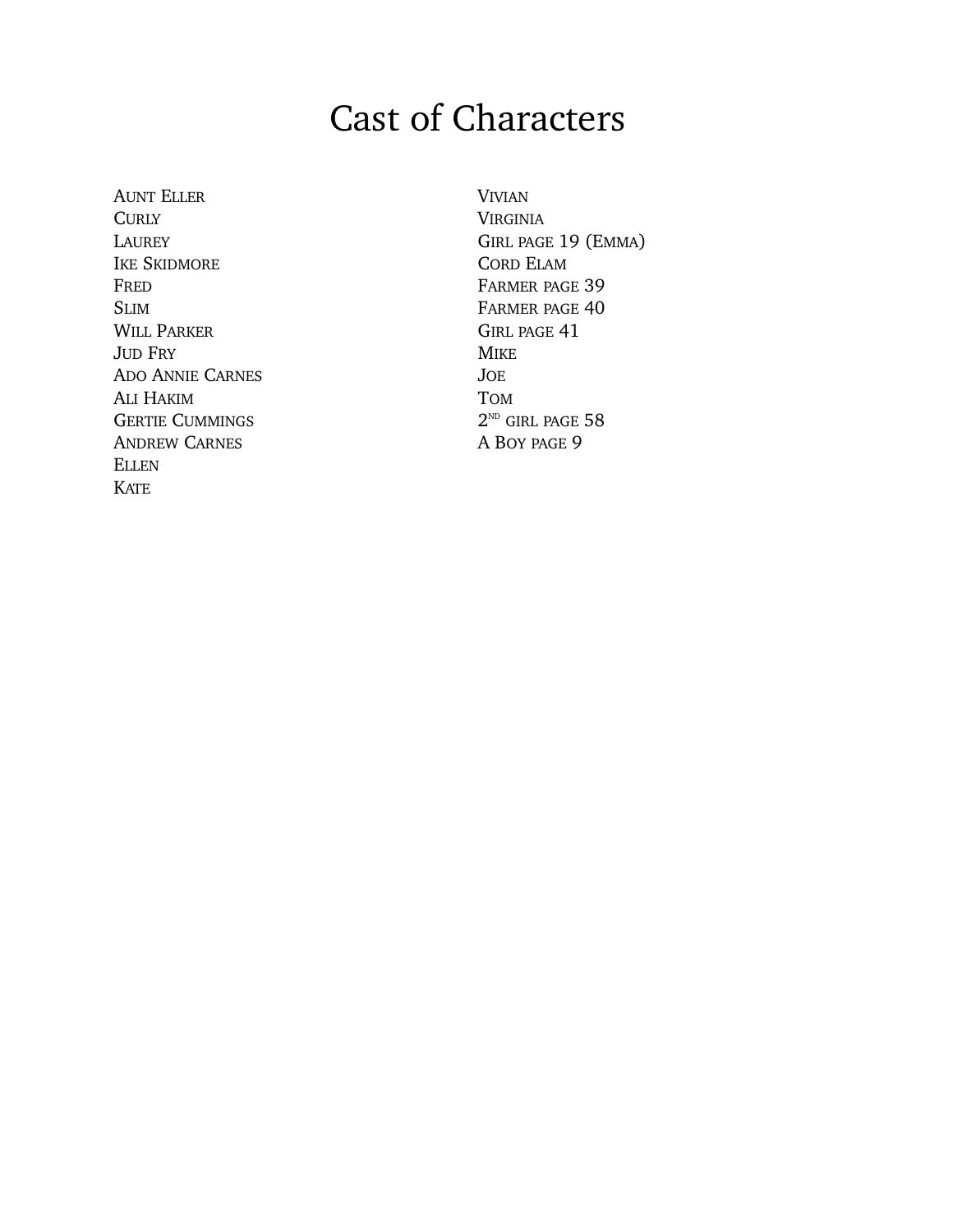# Synopsis of Scenes

# **Act 1**

- Scene 1: The Front of Laurey's Farmhouse
- Scene 2: The Smoke House
- Scene 3: A Grove on Laurey's Farm

### **Act 2**

- Scene 1: The Skidmore Ranch
- Scene 2: Skidmore's Kitchen Porch
- Scene 3: On the Road Between the Skidmore Ranch and Laurey's Farmhouse (optional)
- Scene 4: The Back of Laurey's Farmhouse
- Time: Summer 1906
- Place: Indian Territory (became Oklahoma in late 1906)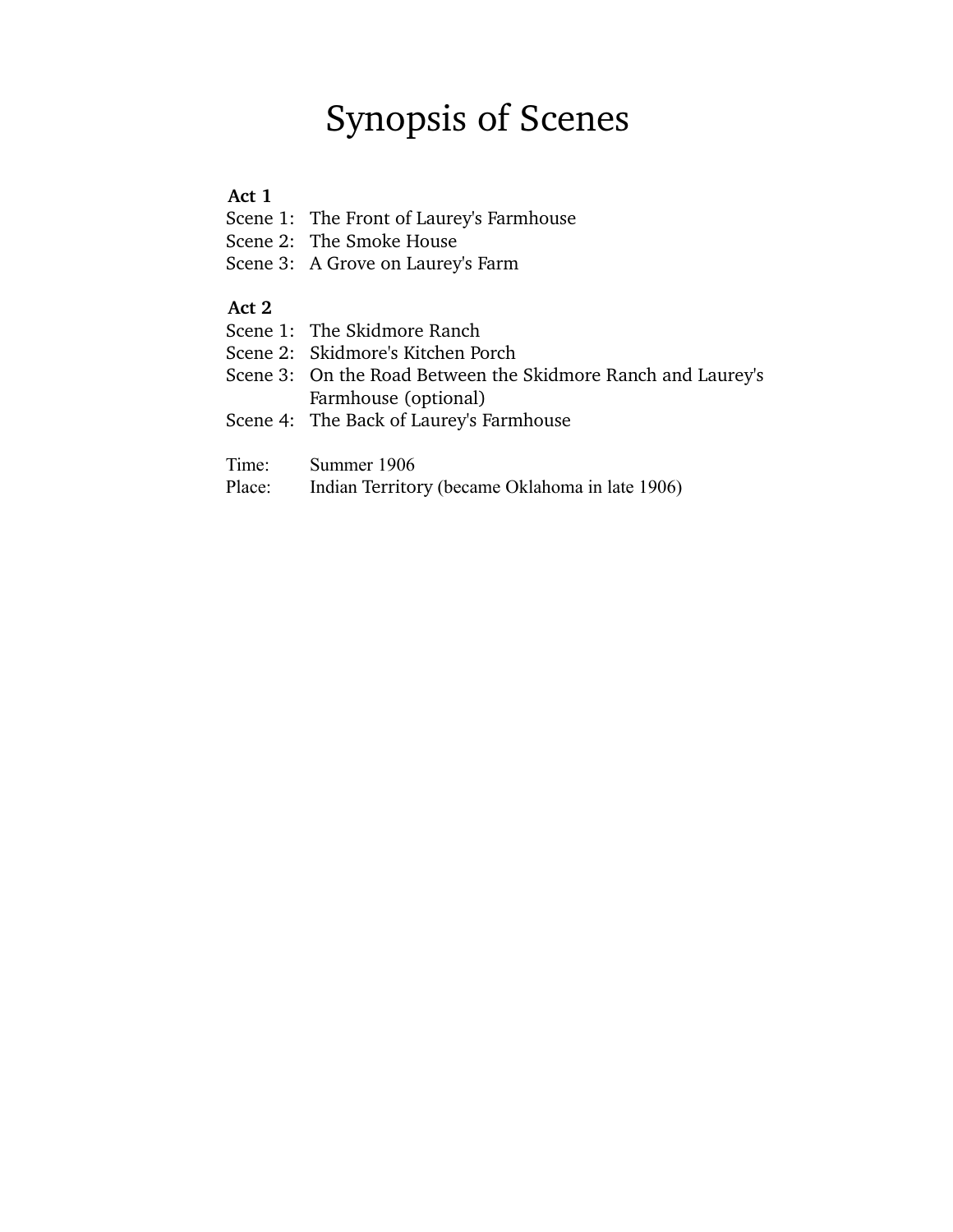# Musical Numbers

| Number          | Act 1                                                         | Page           |
|-----------------|---------------------------------------------------------------|----------------|
| $\Omega$        | Overture                                                      | $\mathbf{1}$   |
| $\mathbf{1}$    | Opening Act 1—Oh, What a beautiful Mornin' (Curly)            | $\mathbf{1}$   |
| $\overline{2}$  | Laurey's Entrance (Laurey)                                    | 3              |
| 3               | The Surrey with the Fringe on Top (Curly, Laurey, Aunt Eller) | $\overline{4}$ |
| $\overline{4}$  | Kansas City (Will, Aunt Eller and the Boys)                   | 8              |
| 5               | The Surrey with the Fringe on Top—reprise (Curly)             | 11             |
| 6               | I Cain't Say No! (Ado Annie)                                  | 13             |
| 7               | I Can't Say No!-encore (Ado Annie)                            | 14             |
| 8               | Entrance of Ensemble (Will, Ado Annie, Ensemble)              | 19             |
| 9               | Many a New Day (Laurey and the Girls)                         | 20             |
| 10              | Many a New Day—dance (Laurey and the Girls)                   | 21             |
| 11              | It's a Scandal! It's a Outrage! (Ali Hakim, Boys, Girls)      | 23             |
| 12              | People Will Say We're in Love (Curly and Laurey)              | 26             |
| 13              | Change of Scene                                               | 28             |
| 14              | Pore Jud is Daid (Curly and Jud)                              | 30             |
| 15              | Lonely Room (Jud)                                             | 34             |
| 16              | Change of Scene                                               | 35             |
| 17              | Dream Sequence (Laurey, Girls, Dream Figures)                 | 35             |
| 17a             | Melos                                                         | 35             |
| 17 <sub>b</sub> | Out of My Dreams                                              | 36             |
| 17c             | Interlude to Ballet                                           | 36             |
| 17d             | Dream Ballet                                                  | 37             |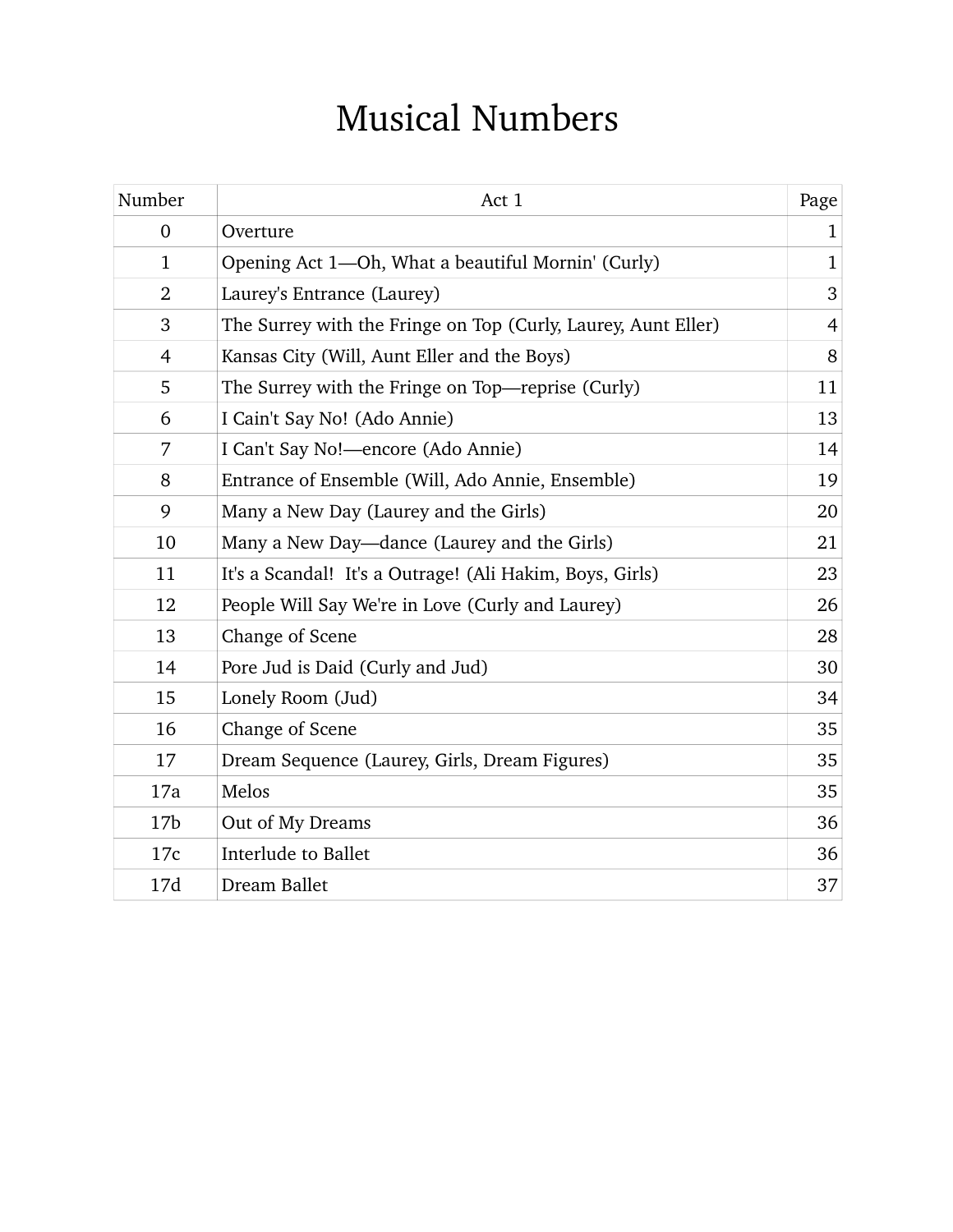| Number | Act 2                                                                                                      | Page |
|--------|------------------------------------------------------------------------------------------------------------|------|
| 18     | Entr'Acte                                                                                                  | 39   |
| 19     | Opening Act 2—The Farmer and the Cowman (Carnes, Aunt Eller,<br>Curly, Will, Ado Annie, Slim and Ensemble) | 39   |
| 20     | Farmer Dance                                                                                               | 41   |
| 21     | Change of Scene                                                                                            | 49   |
| 22     | All Er Nothin' (Ado Annie, Will and Two Dancing Girls)                                                     | 49   |
| 23     | Change of Scene                                                                                            | 51   |
| 24     | People will Say We're in Love—reprise (Curly and Laurey)                                                   | 54   |
| 25     | Change of Scene                                                                                            | 55   |
| 26     | Change of Scene                                                                                            | 56   |
| 27     | Oklahoma (Curly, Laurey, Aunt Eller, Ike, Fred and Ensemble)                                               | 57   |
| 28     | Oklahoma—encore                                                                                            | 57   |
| 29     | Finale Ultimo (Entire Company)                                                                             | 63   |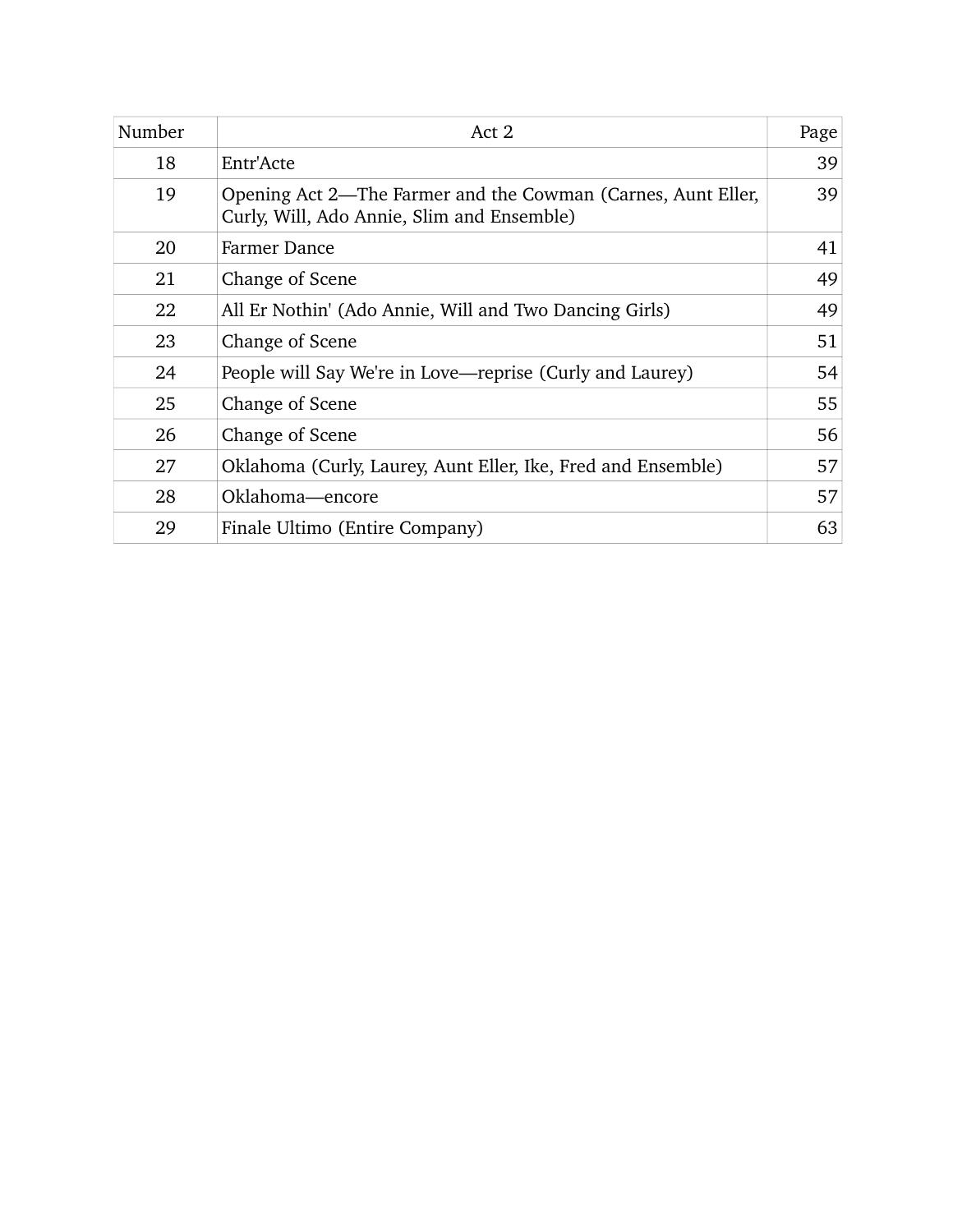# Sound Effects

| page            | sound                    |
|-----------------|--------------------------|
| 1a              | dog barks twice          |
| 1 <sub>b</sub>  | turkey gobbles           |
| 22a             | gun cocks                |
| 28a             | knock on smokehouse door |
| 28 <sub>b</sub> | second knock             |
| 33a             | gunshot from a Colt 45   |
| 33 <sub>b</sub> | another gunshot          |
| 40a             | gunshot                  |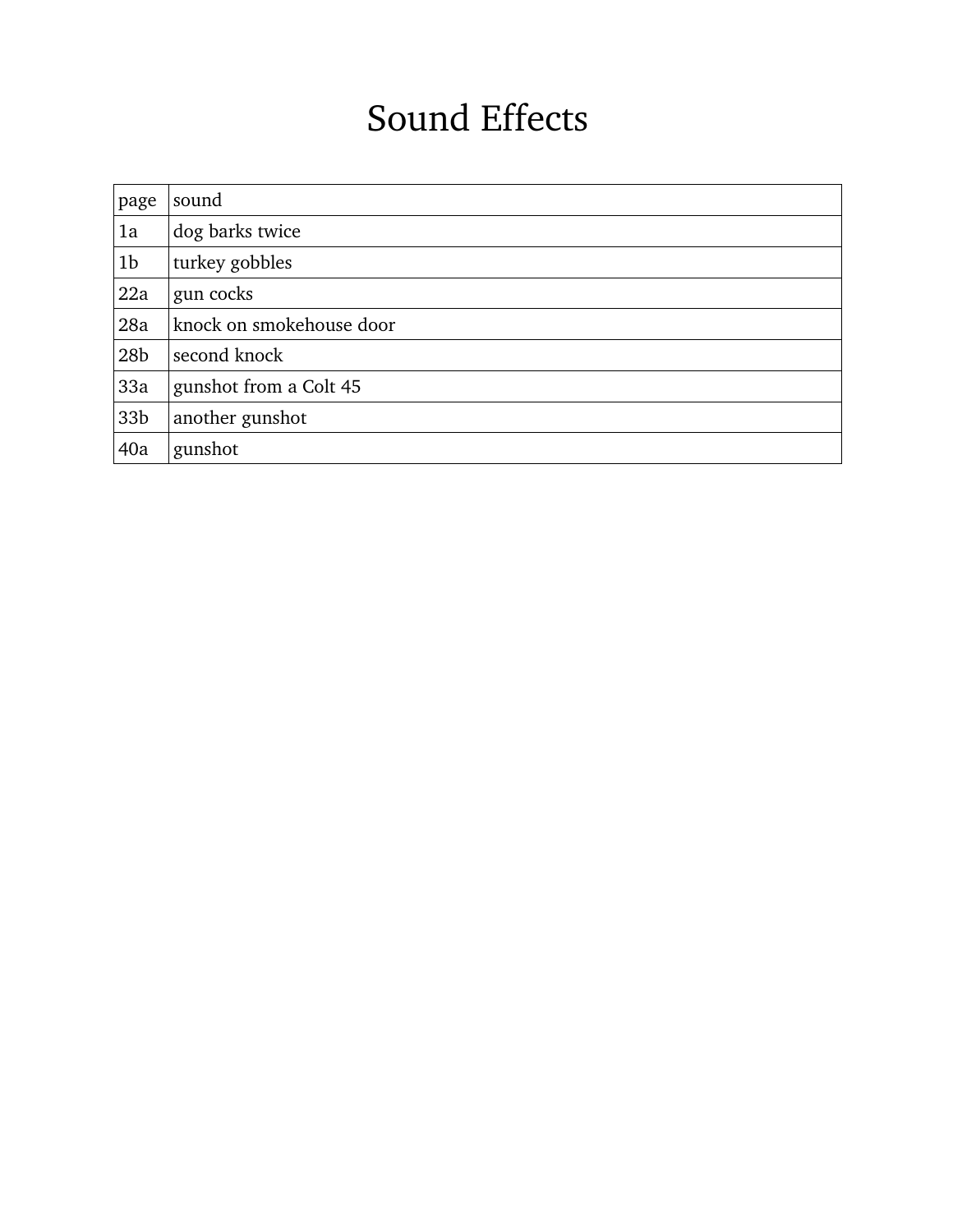# Copyist's Note

When you purchase the right to perform Oklahoma! from the authorized distributor, which is R & H Theatricals, 229 West 28th Street, 11th Floor, New York, NY 10001, (212) 564-4000, web site http://www.rnhtheatricals.com, you receive, under the doctrine of "fair use," the right to as many copies of the script as you need to perform the play. R & H Theatricals will send you some copies of the libretto vocal book, which includes the script. Those copies are fine for the actors, singers, dancers, and musicians. They make few marginal notes, and they will erase them before returning the documents to R & H Theatricals. However, the director, choreographer, lighting designer and sound designer need to make many notes and require large margins. The needs of these users are usually met by photocopying the script, but the material distributed by R & H Theatricals is difficult to photocopy because of the way it is bound. This file is a response to that problem. You can print a copy of this script for everyone who needs to make extensive notes.

The words and music of Oklahoma! were copyrighted in 1943, as noted on the cover. Eventually, the copyright will expire, and Oklahoma! will be in the public domain. When that happens there will be no restrictions on its use. Until then, please respect the copyright by destroying any copies you print after your production is complete.

The pagination of this file matches the pagination of the script distributed by R & H Theatricals, to facilitate the use of them together.

I have created this script by running images of the R & H Theatricals script through optical character recognition software and then proofreading it. I have corrected a few places in which the script does not correspond to the music. I would appreciate being informed of any remaining typographical errors, so that I might correct them at http://www.systemeyescomputerstore.com.

I am distributing the script in three formats: as an Open Document Text (.odt) file so you can correct errors yourself without having to wait for me, as a Portable Document Format (PDF) file so you can print with correct pagination, and as a Microsoft Word (.doc) file in case you cannot read Open Document Text files. Depending on your document editor you might get different pagination from the editable files—the PDF file illustrates the page boundaries found in the script distributed by R & H Theatricals.

John Sauter (John Sauter@systemeyescomputerstore.com) April 6, 2012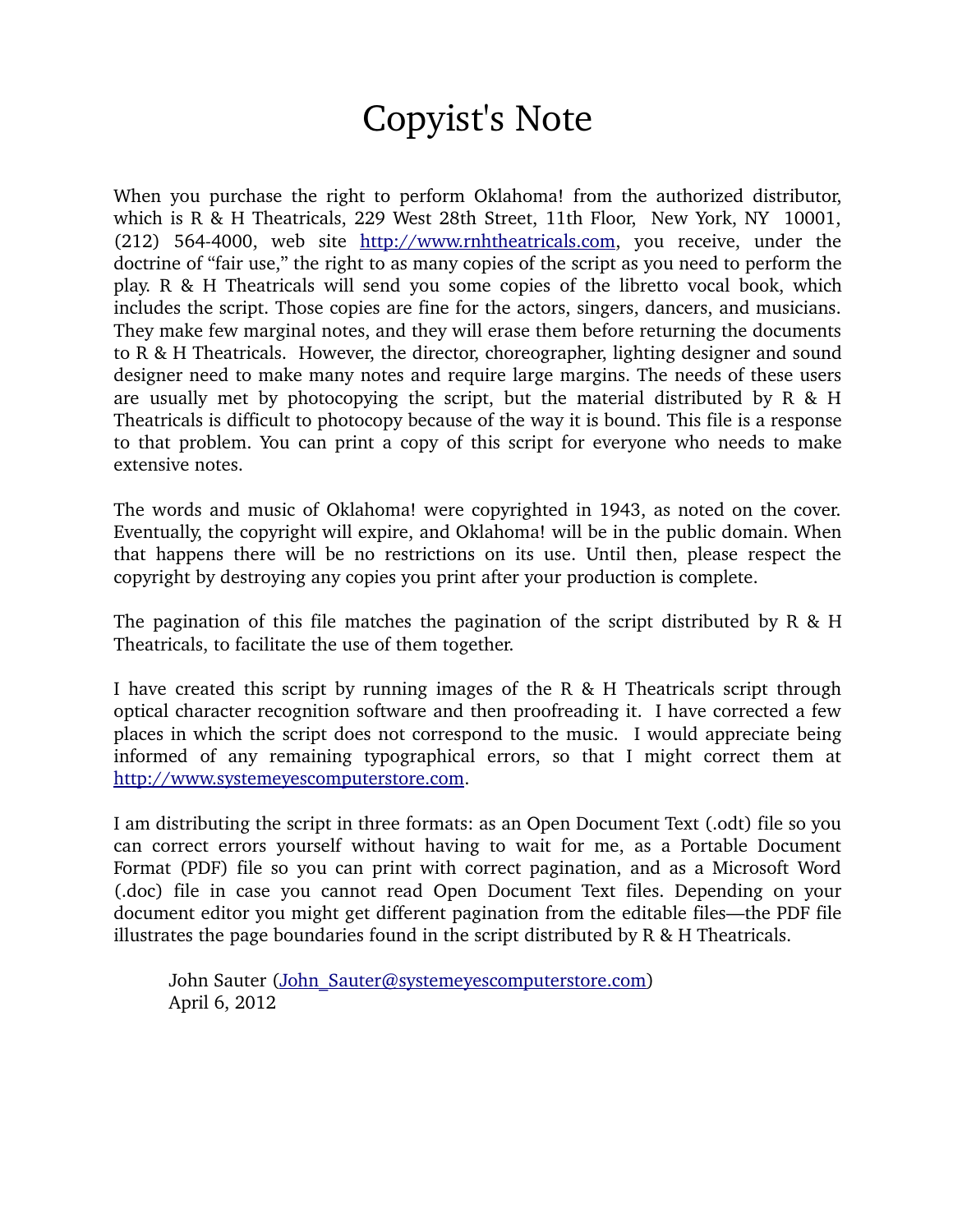# Act 1

# **Music 0: OVERTURE**

#### **Scene 1**

*(SCENE: The front of* LAUREY'S *farmhouse. "It is a radiant summer morning several years ago, the kind of morning which, enveloping the shapes of earth men, cattle in a meadow, blades of the young corn, streams—makes them seem to exist now for the first time, their images giving off a golden emanation that is partly true and partly a trick of the imagination, focusing to keep alive a loveliness that may pass away.")*

#### **Music 1: OPENING ACT 1—OH, WHAT A BEAUTIFUL MORNIN'**

*(*AUNT ELLER MURPHY*, a buxom hearty woman about fifty, is sitting behind a wooden, brass-banded churn, looking out over the meadow—which is the audience—a contented look on her face, churning to the rhythm of a gentle melody. Somewhere a dog barks twice and stops quickly, reassured. A turkey gobbler makes his startled, swallowing noise. And, like the voice of the morning, a song comes from somewhere, growing louder as the young singer comes nearer.)*

# CURLY *(Off)*:

There's a bright, golden haze on the meadow, There's a bright, golden haze on the meadow.

The corn is as high as a elephant's eye.

*(He enters from UP LEFT)*

An' it looks like it's climbin' clear up to the sky.

*(He stands tentatively outside the gate to the front yard)*

Oh, what a beautiful mornin',

Oh, what a beautiful day.

I got a beautiful feelin'

Ev'rything's goin' my way.

*(*CURLY *opens the gate and walks over to the porch, obviously singing for the benefit of someone inside the house.* AUNT ELLER *looks straight ahead, elaborately ignoring* CURLY*)*

All the cattle are standin' like statues,

All the cattle are standin' like statues.

They don't turn their heads as they see me ride by,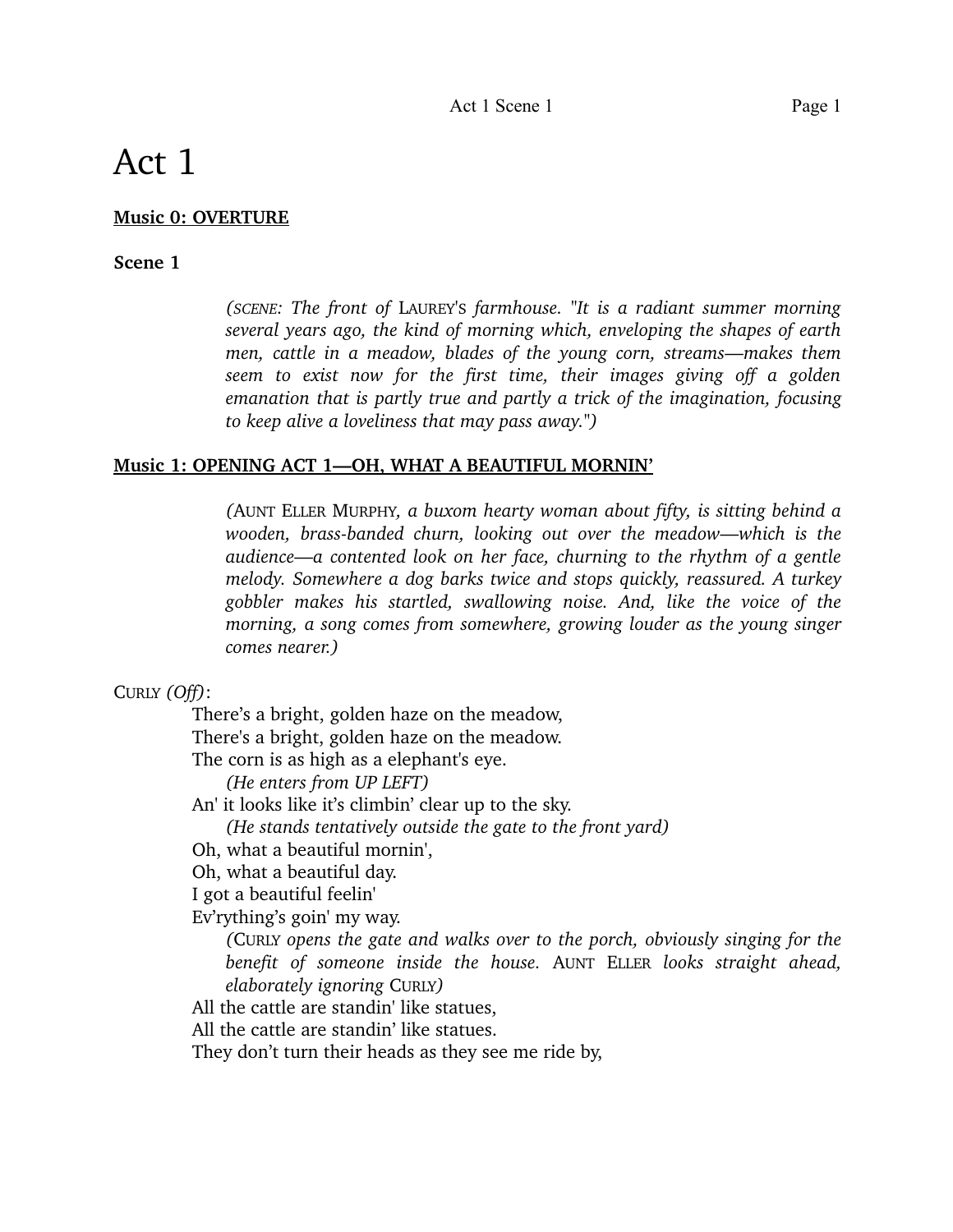### Page 2 Act 1 Scene 1

But a little brown mav'rick is winkin' her eye. *(Crossing down to UP RIGHT of* AUNT ELLER*)* Oh, what a beautiful mornin', Oh, what a beautiful day. I got a beautiful feelin' Ev'rythin's goin' my way. *(He comes up behind* AUNT ELLER *and shouts in her ear)* CURLY: Hi, Aunt Eller!

AUNT ELLER *(Spoken)*: Skeer me to death! Whut're you doin' around here? CURLY *(Spoken)*: Come a-singin' to you. *(Crosses above to DOWN LEFT CENTER and sings)*

> All the sounds of the earth are like music— All the sounds of the earth are like music. The breeze is so busy it don't miss a tree, And an ol' weepin' willer is laughin' at me!

*(Crosses DOWN LEFT)*

Oh, what a beautiful mornin',

Oh, what a beautiful day.

I got a beautiful feelin'

Ev'rythin's goin' my way ....

Oh, what a beautiful day!

*(*AUNT ELLER *resumes churning.* CURLY *looks wistfully up at the windows of the house, then turns back to* AUNT ELLER*)*

AUNT ELLER: If I wasn't a ole womern, and if you wasn't so young and smart alecky—why, I'd marry you and git you to set around at night and sing to me.

CURLY: No, you wouldn't neither. Cuz I wouldn't marry you ner none of yer kinfolks, I could he'p it. *(Crosses up to porch)*

AUNT ELLER *(Wisely)*: Oh, none of my kinfolks, huh?

CURLY *(Raising his voice so that* LAUREY *will hear if she is inside the house)*: And you c'n tell 'em that, all of 'm, includin' that niece of your' n, Miss Laurey Williams! *(*AUNT ELLER *continues to churn.* CURLY *comes down to her RIGHT and speaks deliberately)* Aunt Eller, if you was to tell me whur Laurey was at—whur would you tell me she was at?

AUNT ELLER: I wouldn't tell you a-tall. Fer as fer as I c'n make out, Laurey ain't payin' you no heed.

CURLY: So, she don't take to me much, huh? *(Crosses LEFT up behind her)* Whur'd you git sich a uppity niece 'at wouldn't pay no heed to me? Who's the best bronc buster in this yere territory?

AUNT ELLER: You, I bet.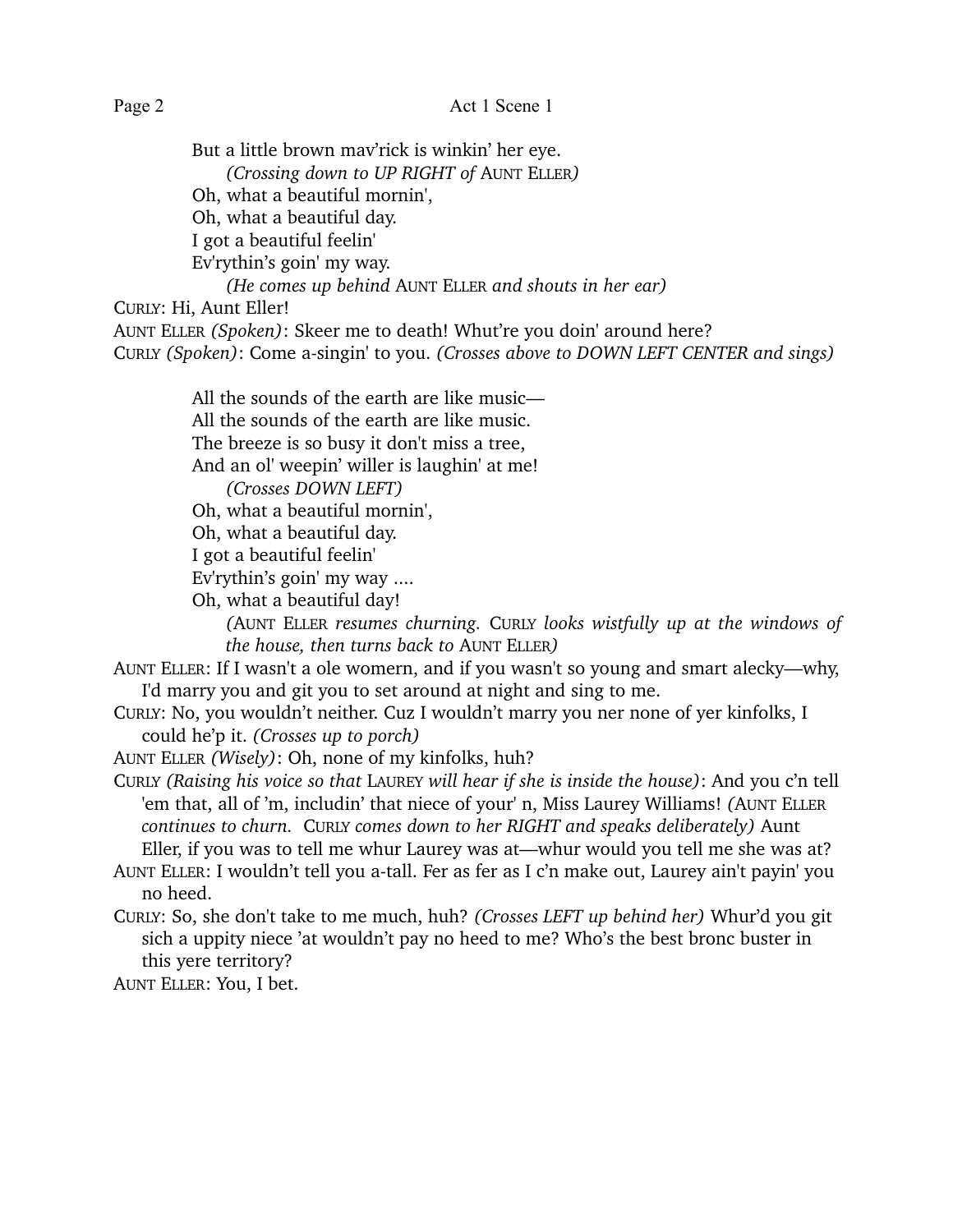#### Act 1 Scene 1 Page 3

CURLY *(Crossing to her)*: And the best bull-dogger in seventeen counties? Me, that's who! And looky here, I'm handsome, ain't I?

AUNT ELLER: Purty as a pitcher.

CURLY: Curly-headed, ain't I? And bow-legged from the saddle fer God knows how long, ain't I?

AUNT ELLER: Couldn't stop a pig in the road.

CURLY: Well, whut else does she want then, the damn she-mule?

# *(Crosses DOWN LEFT)*

- AUNT ELLER: I don't know. But I'm shore sartin it ain't you. Who you takin' to the Box Social tonight?
- CURLY: Ain't thought much about it.
- AUNT ELLER: Bet you come over to ast Laurey.

CURLY: Whut 'f I did?

- AUNT ELLER: You astin' me too? I'll wear my fascinator.
- CURLY: Yeow, you too. *(Laughing)*

# **Music 2: LAUREY'S ENTRANCE**

LAUREY *(Singing off RIGHT)*:

Oh, what a beautiful mornin' . . .

*(*CURLY *crosses up to up end of steps, leans against upstage porch post.* LAUREY *enters, carrying table cloth, singing, ignoring* CURLY*)*

# Oh, what a beautiful day— *(Shakes cloth and speaks as she gives* CURLY *a brief glance. Speaks)*

LAUREY: Oh, I thought you was somebody. *(Hangs cloth on lines, crosses UP LEFT and sings)*

> I got a beautiful feelin' Ev'rythin's goin' my way.

> > *(She crosses down to LEFT of* AUNT ELLER *and speaks to her)*

- LAUREY: Is this all that's come a-callin' and it a'ready ten o'clock of a Sattiddy mornin'?
- CURLY: *(Crossing down to RIGHT of* AUNT ELLER*, suddenly)*: You knowed it was me 'fore you opened the door.

LAUREY: No sich of a thing.

CURLY: You did, too! You heared my voice and knowed it was me.

*(Crosses DOWN RIGHT)*

- LAUREY: I heard a voice a-talkin' rumbly along with Aunt Eller. And heared someone a-singin' like a bull-frog in a pond.
- CURLY: You knowed it was me, so you set in there a-thinkin' up sump'n mean to say. I'm a good mind not to ast you to the Box Social.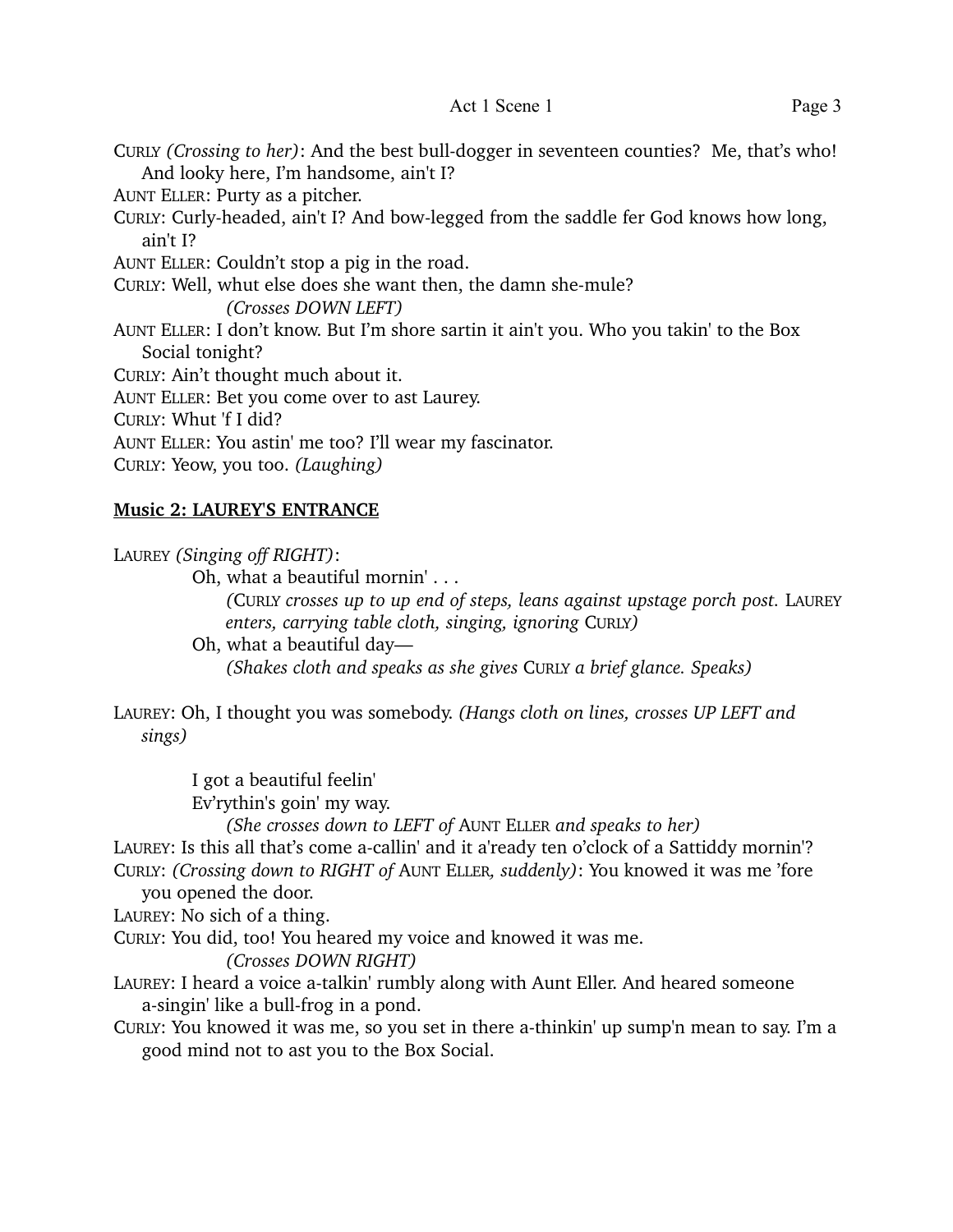#### Page 4 Act 1 Scene 1

*(AUNT ELLER rises, crosses to clothes line, takes down quilt, folds it, puts it on porch)*

LAUREY: If you did ast me, I wouldn't go with you. Besides, how'd you take me? *(Crossing to* CURLY*, RIGHT)* You ain't bought a new buggy with red wheels onto it, have you? CURLY: No, I ain't.

LAUREY: And a spankin' team with their bridles all jinglin'?

CURLY: No. *(*AUNT ELLER *crosses above to sit rocker DOWN RIGHT)*

LAUREY *(Crosses to CENTER, sits on churn)*: 'Spect me to ride on behind ole Dun, I guess. You better ast that ole Cummin's girl you've tuck sich a shine to, over acrost the river.

CURLY: If I was to ast you, they'd be a way to take you, Miss Laurey Smarty.

LAUREY: Oh, they would? *(*CURLY *now proceeds to stagger* LAUREY *with an idea. But she* doesn't let on at first how she is "tuck up" with it, AUNT ELLER is the one who falls like a *ton of bricks immediately and helps Curly try to sell it to* LAUREY*)*

# **Muislc 3: THE SURREY WITH THE FRINGE ON TOP**

CURLY: When I take you out tonight with me, *(Crosses to CENTER to* LAUREY*)* Honey, here's the way it's goin' to be; *(Puts hat on churn)* You will set behind a team of snow white horses In the slickest gig you ever see! *(*LAUREY *crosses to DOWN LEFT.* CURLY *crosses to her RIGHT)*

AUNT ELLER *(Spoken)*: Lands!

*(*LAUREY *and* CURLY *cross to LEFT CENTER)*

CURLY: Chicks and ducks and geese better scurry When I take you out in the surrey, When I take you out in the surrey with the fringe on top! Watch thet fringe and see how it flutters, When I drive them high-steppin' strutters! Nosey-pokes'll peek thru' their shutters, and their eyes will pop! The wheels are yeller, the upholstery's brown, The dashboard's genuine leather, With isinglass curtains y'c'n roll right down In case there's a change in the weather— Two bright side-lights, winkin' and blinkin', Ain't no finer rig, I'm a thinkin'! You c'n keep yer rig if you're thinkin' 'at l'd keer to swap Fer that shiny little surrey with the fringe on the top! *(*LAUREY *still pretends unconcern, but she is obviously slipping)*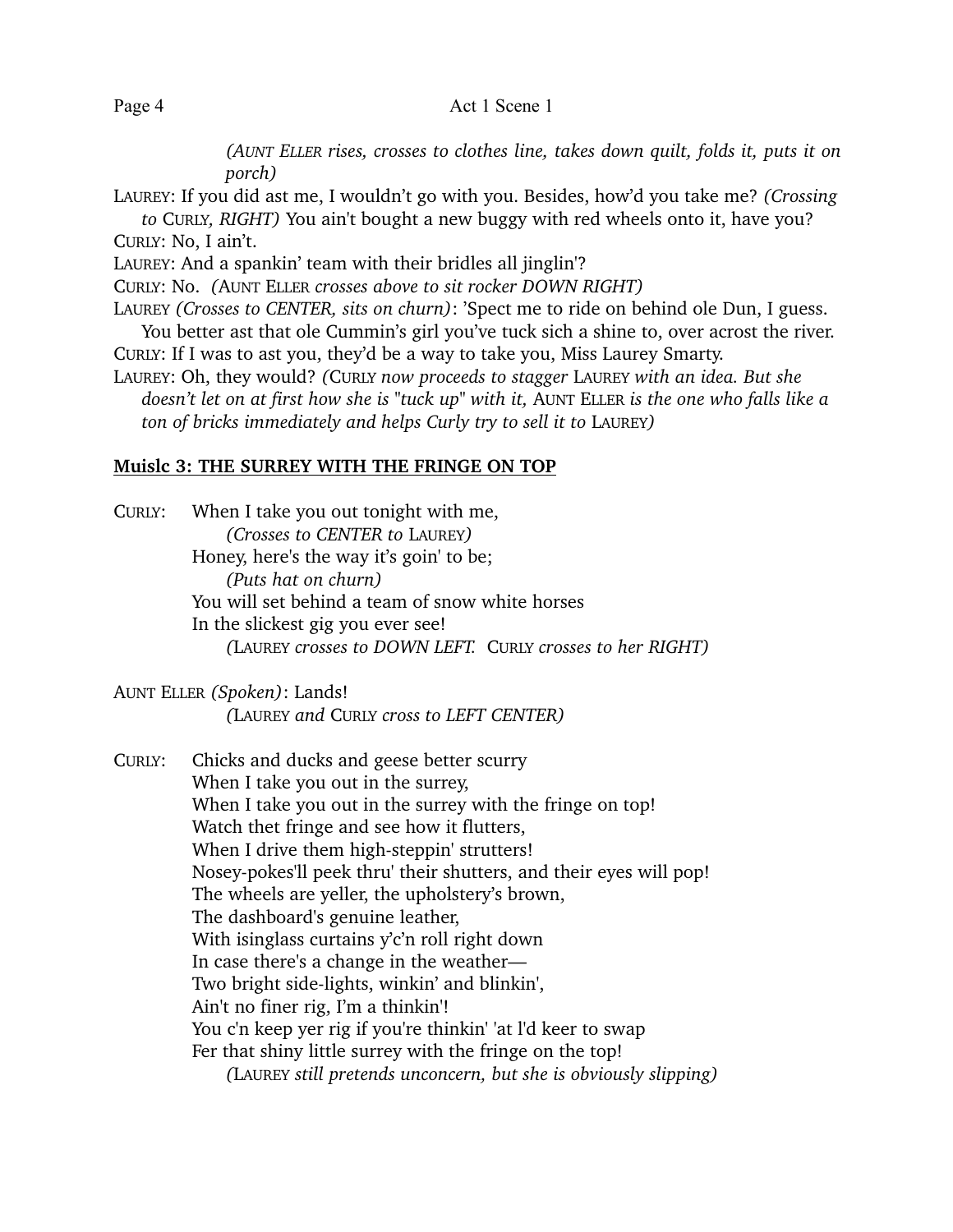AUNT ELLER *(Spoken to music)*: Would y'say the fringe was made of silk? CURLY *(Sings crossing above churn to RIGHT CENTER):* Wouldn't have no other kind but silk. LAUREY *(Follows to RIGHT of churn and sings—she's only human)*: Has it really got a team of snow-white horses? CURLY *(Sings)*: One's like snow—the other's more like milk. AUNT ELLER *(Spoken)*: So y'can tell 'em apart! *(Both cross LEFT back to churn CENTER.* LAUREY *sits on it.* CURLY *puts foot on stool)* CURLY *(Sings)*: All the world'll fly in a flurry When I take you out in the surrey, When I take you out in the surrey with the fringe on top! When we hit that road, hell fer leather-*(Sits on stool)* Cats and dogs'll dance in the heather, Birds and frogs'll sing all together and the toads will hop! The wind'll whistle as we rattle along, The cows'll moo in the clover, The river will ripple out a whispered song, And whisper it over and over: *(In a loud whisper)* Don't you wisht y'd go on ferever? Don't you wisht y'd go on ferever? *(*AUNT ELLER'S *and* LAUREY'S *lips move involuntarily, shaping the same words)* Don't you wisht y'd go on ferever and ud never stop In that shiny little surrey with the fringe on the top *(Music continues under dialogue)*

AUNT ELLER *(Spoken)*: Y'd shore feel like a queen settin' up in that carriage! CURLY *(Over-confident)*: On'y she talked so mean to me a while back, Aunt Eller, I'm a good mind not to take her.

LAUREY *(Rises—breaks LEFT)*: Ain't said I was goin'! *(Crosses up CENTER)* CURLY *(The fool)*: Ain't ast you!

LAUREY: Whur'd you git sich a rig at! *(Crosses above* CURLY *to above* AUNT ELLER*. With explosive laughter, seeing a chance for revenge)* Anh! I bet he's went and h'ard a rig over to Claremore! Thinkin' I'd go with him!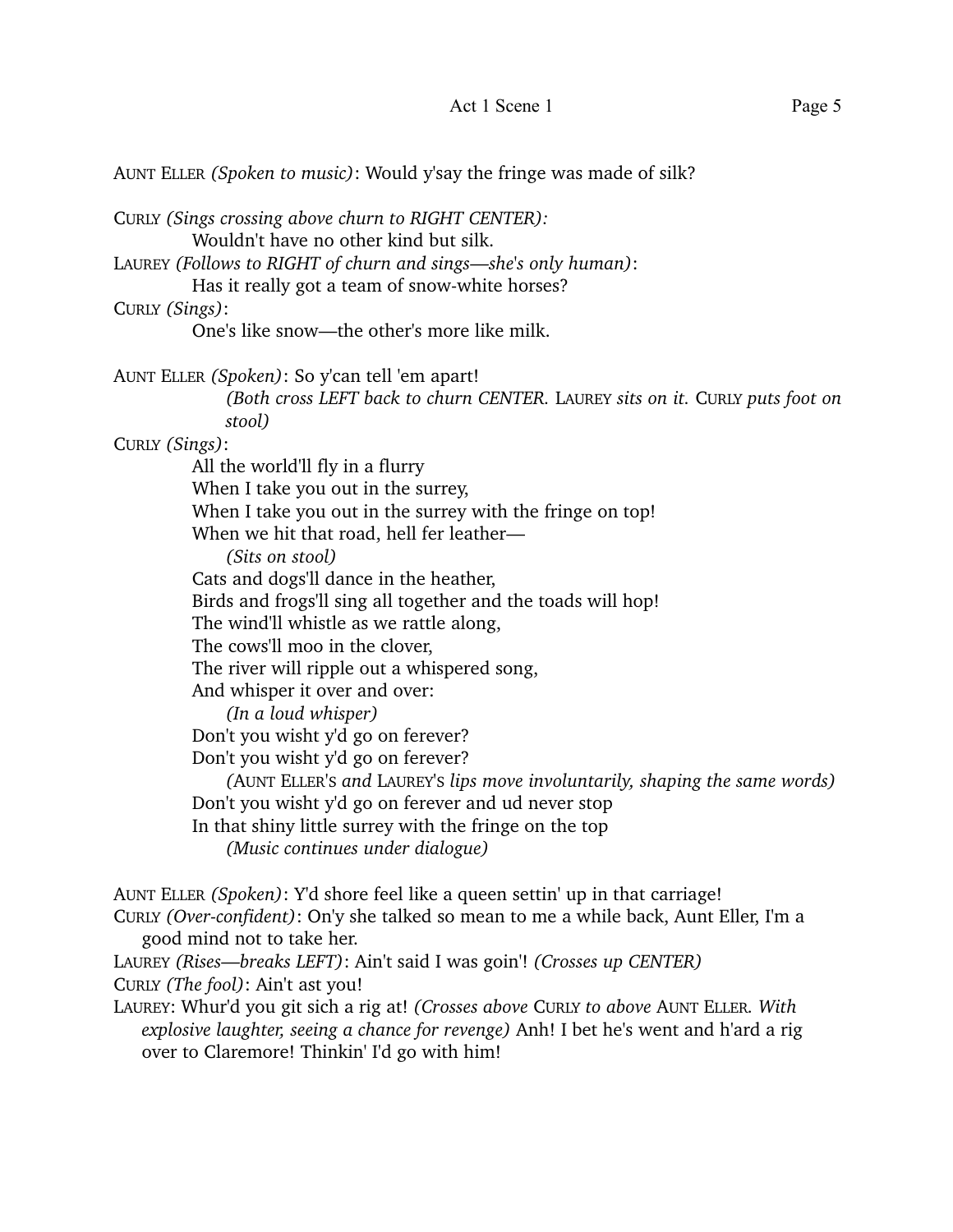CURLY: 'S all you know about it.

LAUREY: Spent all his money h'arin' a rig, and now ain't got nobody to ride in it!

CURLY *(Rises—crosses to her)*: Have, too! . . . Did not h'ar it. Made the whole thing up outa my head.

LAUREY: What? Made it up?

CURLY: Dashboard and all.

- LAUREY *(Flying at him)*: Oh! Git offa the place, you! Aunt Eller, make him git hisse'f outa here! *(Picks up carpet beater, chases him to gate UP CENTER)* Tellin' me lies!
- CURLY *(Dodging her)*: Makin' up a few—look out now! *(Jumps over fence LEFT of gate and runs off, but returns immediately through gate CENTER)* Makin' up a few purties ain't agin' no law 'at I know of. *(*LAURY *turns her back to him, comes DOWN CENTER, sits on churn. He comes up behind her. The music, which had become more turbulent to match the scene, now softens)* Don't you wish they was sich a rig, though? *(Winking at* AUNT ELLER) Nen y'could go to the play party and do a hoe-down till mornin' if you was a mind to . . . Nen when you was all wore out, I'd lift you on to the surrey and jump up alongside of you—and we'd jist point the horses home . . . I can jist pitcher the whole thing . . . *(*CURLY *gradually works his way down to churn CENTER, and sits down beside* LAUREY *on a stool.* AUNT ELLER *beams on them as* CURLY *sings very softly)*

I can see the stars gittin' blurry

When we ride back home in the surrey,

Ridin' slowly home in the surrey with the fringe on top.

I can feel the day gittin' older,

Feel a sleepy head near my shoulder,

Noddin', droopin', close to my shoulder till it falls, kerplop!

*(Her head gently drops on his shoulder, and he puts his arm around her)* The sun is swimmin' on the rim of a hill,

The moon is takin' a header,

And jist as I'm thinkin' all the earth is still,

A lark'll wake up in the medder ....

Hush! You bird, my baby's a sleepin'—

Maybe got a dream worth a-keepin'

*(Soothing and slower)*

Whoa! You team, and jist keep a-creepin' at a slow clip-clop.

Don't you hurry with the surrey with the fringe on the top.

*(There is silence and contentment, but only for a brief moment.* LAUREY *starts slowly to emerge from the enchantment of his description)*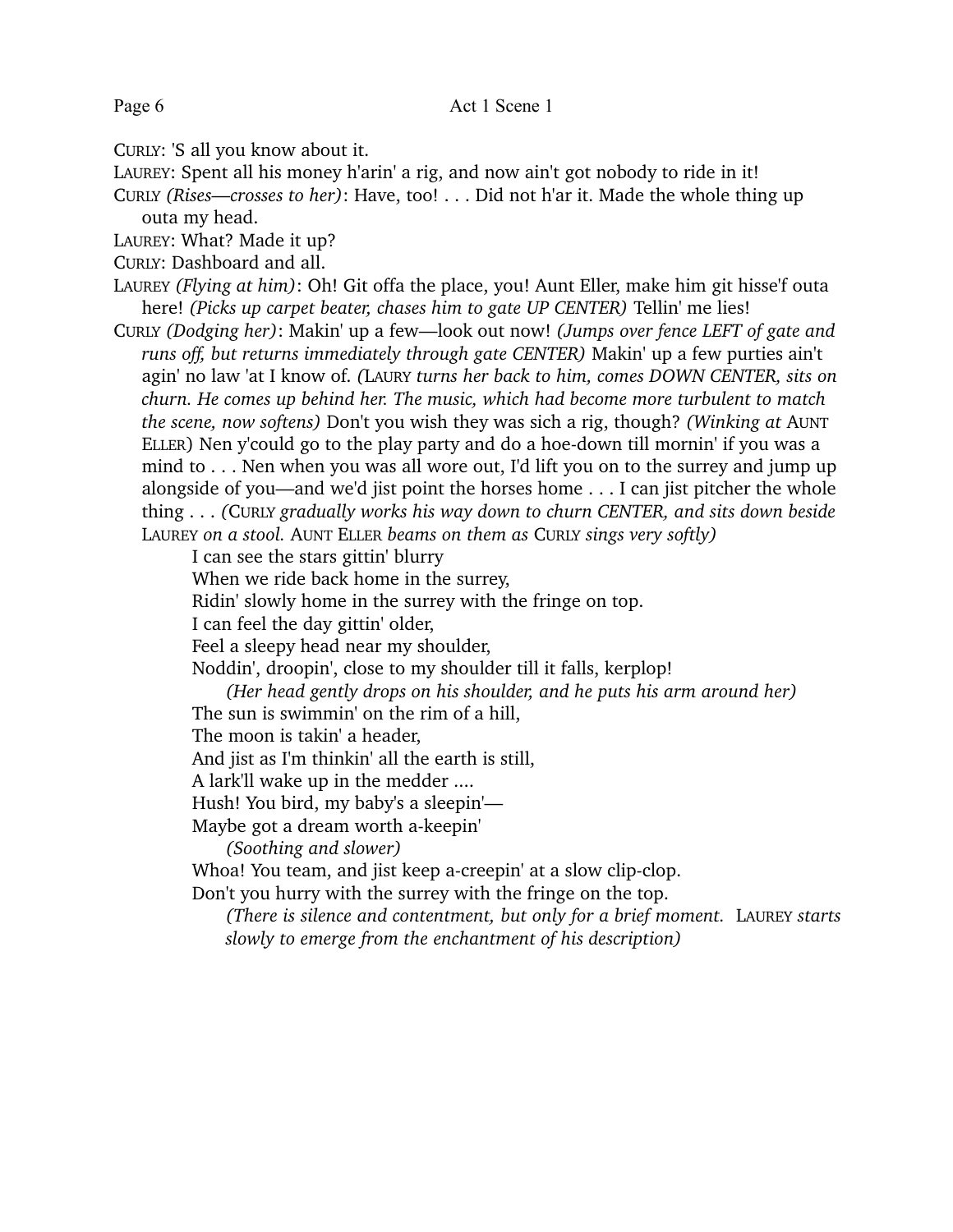Laurey: On'y . . . (*Crossing to RIGHT)* on'y there ain't no sich rig. You just said you made the whole thing up.

CURLY: Well—*(Follows her)*

LAUREY: Why'd you come around here with yer stories and lies, gittin' me all worked up that a-way? Talkin' 'bout the sun swimmin' on the hill, and all—like it was so. Who'd want to ride 'longside of you anyway? *(Turns her back to him.* IKE SKIDMOR*e and* SLIM *enter and stand outside the gate, looking on)*

AUNT ELLER: Whyn't you jist grab her and kiss her when she acts that-a-way, Curly? She's jist achin' fer you to, I bet.

LAUREY: Oh, I won't even speak to him, let alone 'low him to kiss me, the braggin', bowlegged, wish't-he-had-a sweetheart bum! *(She flounces into the house, slams the door porch RIGHT)*

AUNT ELLER: She likes you—quite a lot.

CURLY: Whew! If she liked me any more she'd sic the dogs onto me. *(Enter* IKE *and* SLIM *UP CENTER through gate.* SLIM *goes immediately to pick up churn and stool and places them on porch)*

IKE *(To* CURLY*)*: Y'git the wagon hitched up?

AUNT ELLER: Whut wagon?

CURLY: They's a crowd of folks comin' down from Bushyhead for the Box Social.

SLIM: Curly said mebbe you'd loan us yer big wagon to bring 'em up from the station.

*(Noises ad lib of before* BOYS *enter)*

AUNT ELLER: Course I would, if he'd ast me.

CURLY *(Embarrassed)*: Got to talkin' 'bout lot of other things. I'll go hitchup the horses now 'f you say it's all right.

> *(Exits through gate and goes off LEFT. As he exits, a group of* BOYS *run on, leaping the fence shouting boisterously and pushing* WILL PARKER *in front of them.* WILL *is apparently a favorite with* AUNT ELLER*)*

SLIM: See whut we brung you, Aunt Eller!

AUNT ELLER: Hi, Will!

WILL: Hi, Aunt Eller!

AUNT ELLER: What happened at the fair? You do any good in the steer ropin'?

WILL: I did purty good. I won it.

IKE: Good boy!

SLIM: Always knowed y'would.

AUNT ELLER: Ain't nobody c'n sling a rope like our territory boys.

WILL: Cain't stay but a minnit, Aunt Eller. Got to git over to Ado Annie. Don't you remember, her paw said 'f I ever was worth fifty dollars I could have her.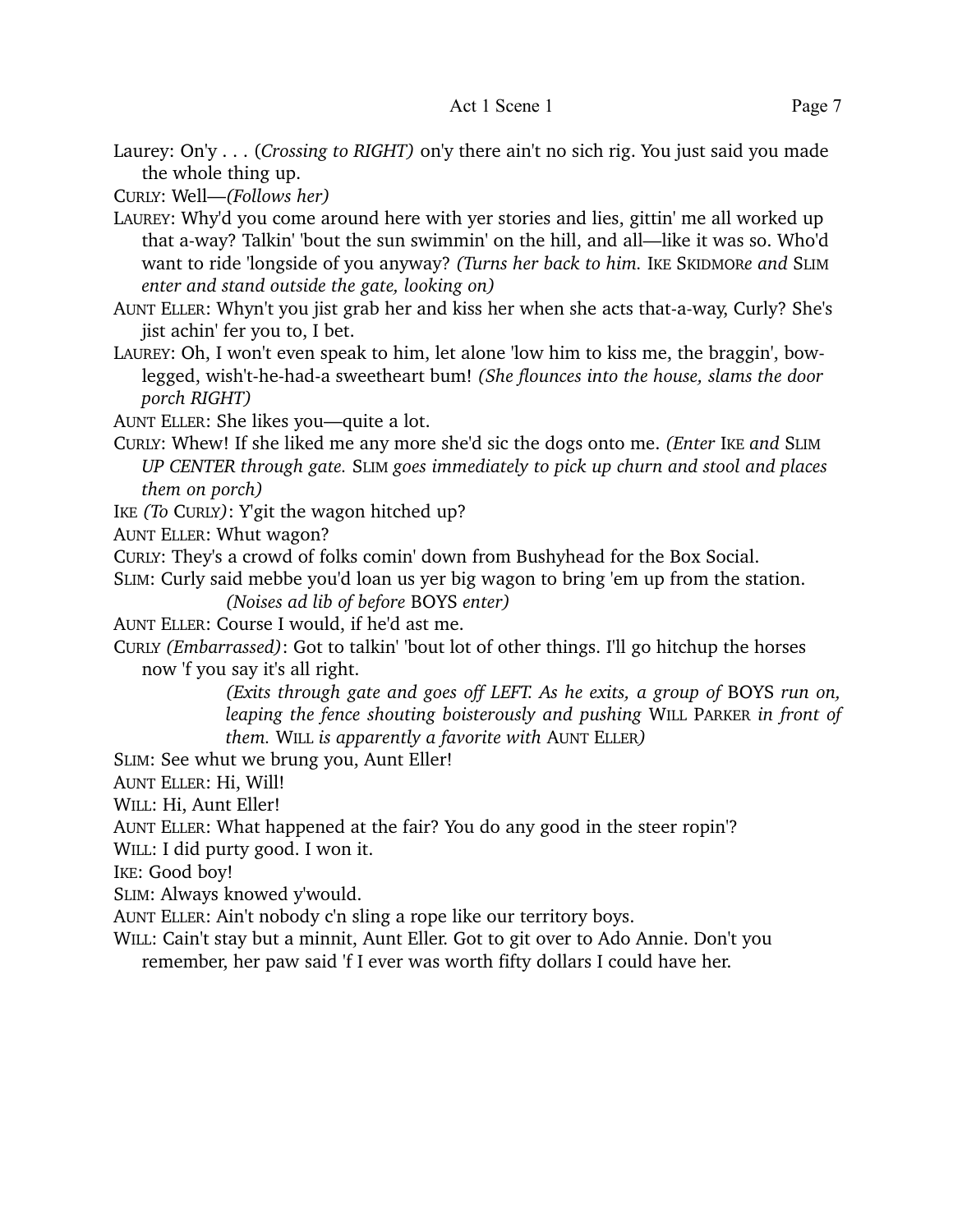# Page 8 Act 1 Scene 1

AUNT ELLER: Fifty dollars! That whut they give you fer prize money?

WILL: That's whut!

AUNT ELLER: Lands, if Annie's paw keeps his promise we'll be dancin' at yer weddin'. *(*ALL *laugh)*

- WILL: If he don't keep his promise I'll take her right from under his nose, and I won't give him the present I brung fer him. *(He takes "The Little Wonder" from his pocket and moves down LEFT. This is a small cylindrical toy, with a peep-hole at one end)* Look, fellers, whut I got fer Ado Annie's paw! *(The* BOYS *crowd round)* 'Scuse us, Aunt Eller. *(Illustrating to the* BOYS*, lowering his voice)* You hold it up to yer eyes, like this. Then when you git a good look, you turn it around at th' top and the pitcher changes.
- IKE *(Looking into it)*: Well, I'll be side-gaited! *(The* BOYS *line up and take turns, making appropriate exclamations)*

WILL: They call it "The Little Wonder"!

AUNT ELLER: Silly goats! *(But her curiosity gets the better of her. She yanks a little man out of the line, takes his place, gets hold of "The Little Wonder" and takes a look)* The hussy! . . . Ought to be ashamed of herself. *(Glaring at* WILL*)* You, too! . . . How do you turn the thing to see the other pitcher? *(Looking again, and turning)* Wait, I'm gettin' it . . . *(When she gets it, she takes it away from her eye quickly and, handing it to* WILL*, walks away in shocked silence. Then she suddenly "busts out laughin' ")* I'm a good mind to tell Annie on yer.

WILL: Please don't, Aunt Eller. She wouldn't understand.

AUNT ELLER: No tellin' what you been up to. Bet you carried on plenty in Kansas City. WILL: I wouldn't exactly call it carryin' on. But I shore did see some things I never see before. *(He sings)*

# **Music 4: KANSAS CITY**

WILL: I got to Kansas City on a Frid'y. By Sattidy I l'arned a thing or two. For up to then I didn't have an idy Of whut the modern world was comin' to! I counted twenty gas buggies goin' by theirsel's Almost ev'ry time I tuck a walk. Nen I put my ear to a Bell Telephone And a strange womern started in to talk!

AUNT ELLER *(Spoken)*: Whut next!

BOYS *(Spoken)*: Yeah, whut!

WILL *(Spoken)*: Whut next? *(He sings)*

Ev'rythin's up to date in Kansas City. They've gone about as fur as they c'n go!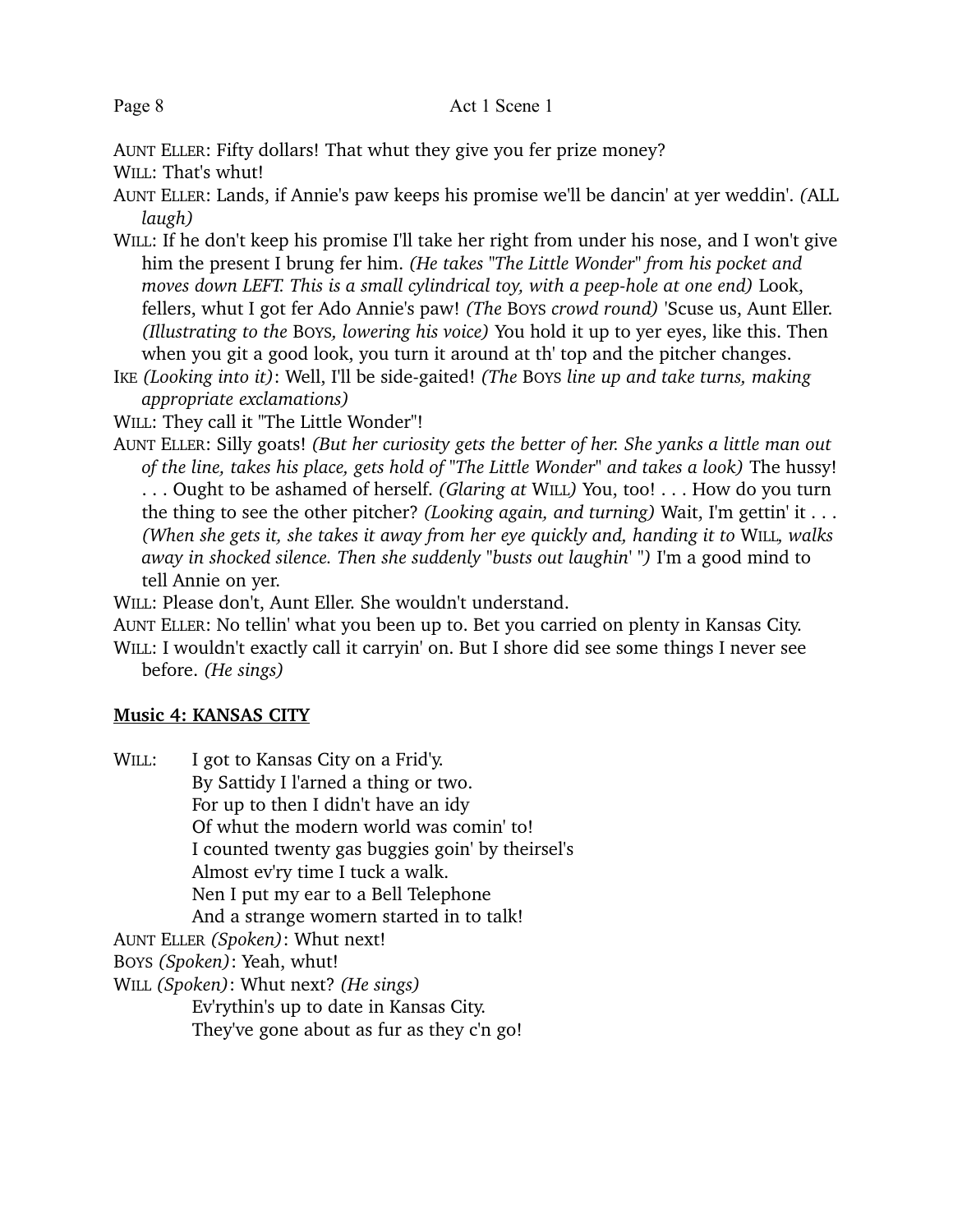#### Act 1 Scene 1 Page 9

They went and built a skyscraper seven stories high— About as high as a buildin' orta grow.

Ev'rythin's like a dream in Kansas City. lt's better than a magic-lantern show! Y'c'n turn the radiator on whenever you want some heat. With ev'ry kind o' comfort ev'ry house is all complete. You c'n walk to privies in the rain an' never wet yer feet! They've gone about as fur as they c'n go!

#### ALL *(Spoken)*: Yes, sir! *(They sing)*

They've gone about as fur as they c'n go! *(*BOYS *group round* AUNT ELLER*, who is seated in rocking chair)* WILL: Ev'rythin's up to date in Kansas City. They've gone about as fur as they c'n go! They got a big theayter they call a burleeque. Fer fifty cents you c'n see a dandy show. *(*BOYS *whistle)*

#### A BOY: Girls?

One of the gals was fat and pink and pretty, As round above as she was round below. I could swear that she was padded from her shoulder to her heel, But later in the second act when she began to peel She proved that ev'rythin' she had was absolutely real!

# AUNT ELLER *(Sings)*:

She went about as fur as she could go!

ALL *(Spoken)*: Yes, sir! *(They sing)*

She went about as fur as she could go!

*(*WILL *starts two—stepping)*

IKE: Whut you doin'?

WILL: This is the two-step. That' s all they're dancin' nowadays. The waltz is through. Ketch on to it? A one and a two—a one and a two. Course they don't do it alone. C'mon, Aunt Eller. *(*WILL *dances* AUNT ELLER *around. At the end of the refrain she is all tuckered out)*

AUNT ELLER *(Sings)*:

And that's about as fur as I c'n go! ALL *(Spoken)*: Yes, sir! *(They sing)* And that's about as fur as she c'n go! *(*WILL *starts to dance alone)*

FRED: Whut you doin' now, Will?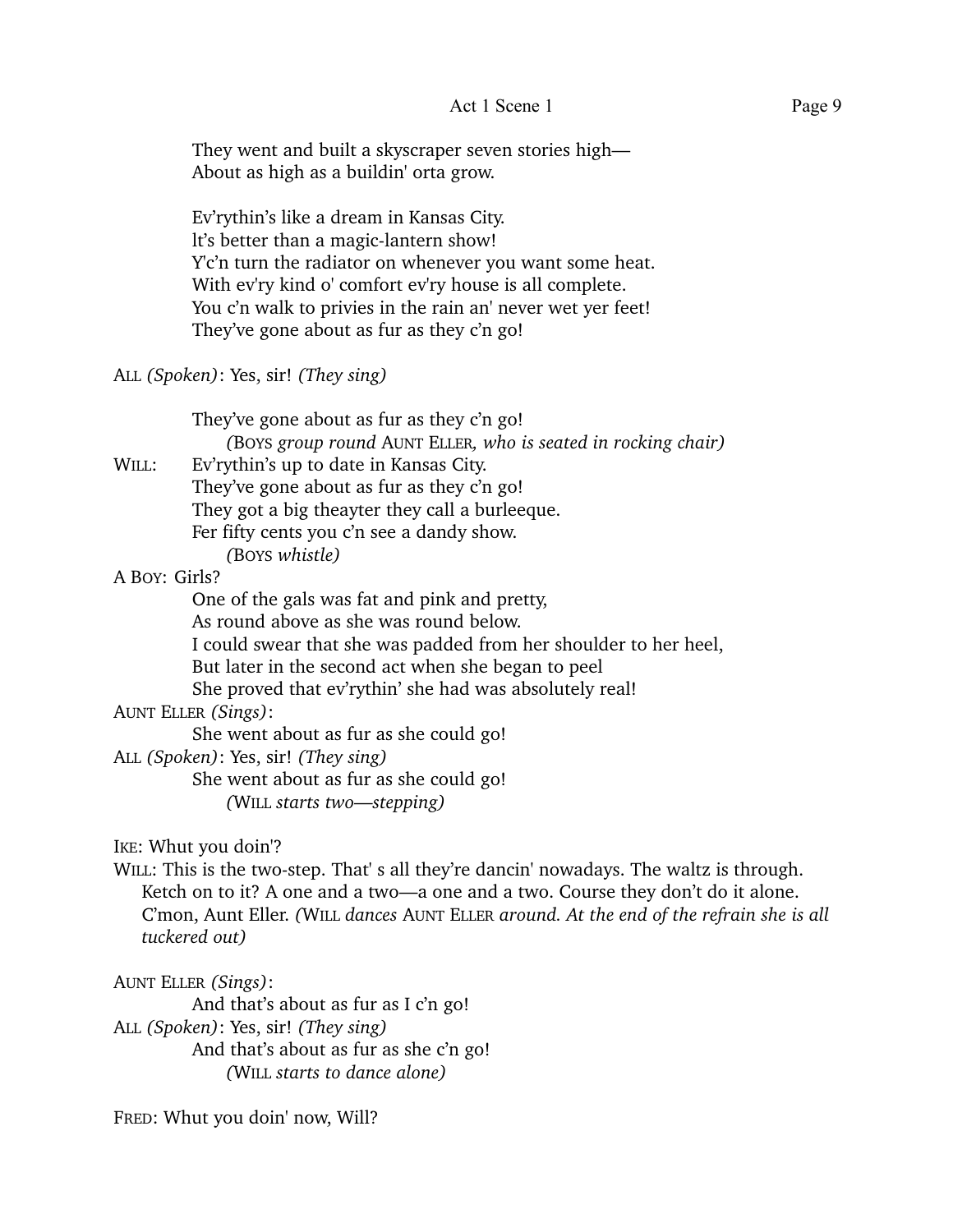#### Page 10 Act 1 Scene 1

WILL: That's rag-time. Seen a couple a fellers doin' it on the street. *(And* WILL *does his stuff, accompanied by four of the dancing* BOYS*. At the end of number* CURLY *enters from UP LEFT)*

CURLY: Team's all hitched.

- WILL: 'Lo, Curly. Cain't stop to talk. Goin' over to Ado Annie's. I got fifty dollars.
- IKE: Time we got goin', boys. Thanks fer the loan of the wagon, Aunt Eller. Come on, Curly. *(They* ALL*. start to leave. General ad lib)*
- CURLY: I'll ketch up with you. *(He makes sure* IKE *is well on his way, then turns to* AUNT ELLER, *who is folding the quilt which is set on clothes line)* Aunt Eller, I got to know sumpin'. Listen, who's the low, filthy sneak 'at Laurey's got her cap set for? AUNT ELLER: You.
- CURLY: Never mind 'at. They must be plenty of men a-tryin' to spark her. And she shorely leans to one of 'em. Now don't she?
- AUNT ELLER: Well, they is that fine farmer, Jace Hutchins, jist this side of Lone Ellum— Nen thet ole widder man at Claremore, makes out he's a doctor or a vet'nary—*(*Jud, *a burly, scowling man enters UP LEFT carrying firewood, crossing to house RIGHT)*
- CURLY: That's whut I thought. Hello, Jud.
- JUD: Hello, yourself. *(Exits into house)*
- AUNT ELLER *(Significantly, looking in* JUD'S *direction)*: Nen of course there's someone nearer home that's got her on his mind most of the time, till he don't know a plow from a thrashin' machine.
- CURLY *(jerking his head up towards house)*: Him? *(Crosses to UP CENTER)*
- AUNT ELLER: Yeah, Jud Fry.
- CURLY: That bullet-colored, growly man?
- AUNT ELLER: Now don't say nuthin' agin him! *(Crosses to* CURLY*)* He's the best hired hand I ever had. Jist about runs the farm by hisself. Well, two women couldn't do it, you orta know that.
- CURLY: Laurey'd take up 'th a man like that!
- AUNT ELLER: I ain't said she's tuck up with him.
- CURLY: Well, he's around all the time, ain't he? Lives here.
- AUNT ELLER: Out in the smokehouse. *(*JUD *and* LAUREY *enter from the house.* JUD *crosses and speaks to* AUNT ELLER*)*
- JUD: Changed my mind about cleanin' the henhouse today. Leavin' it till tomorrow. Got to quit early cuz I'm driving Laurey over to the party tonight. *(A bombshell!)*
- CURLY: You're drivin' Laurey?
- JUD: Ast her. *(Pointing to* LAUREY*, who doesn't deny it.* JUD *exits.* CURLY *is completely deflated)*
- CURLY: Well, wouldn't that just make you bawl! . . . Well, don't fergit, Aunt Eller. You and me's got a date together. And if you make up a nice box of lunch, mebbe I'll bid fer it.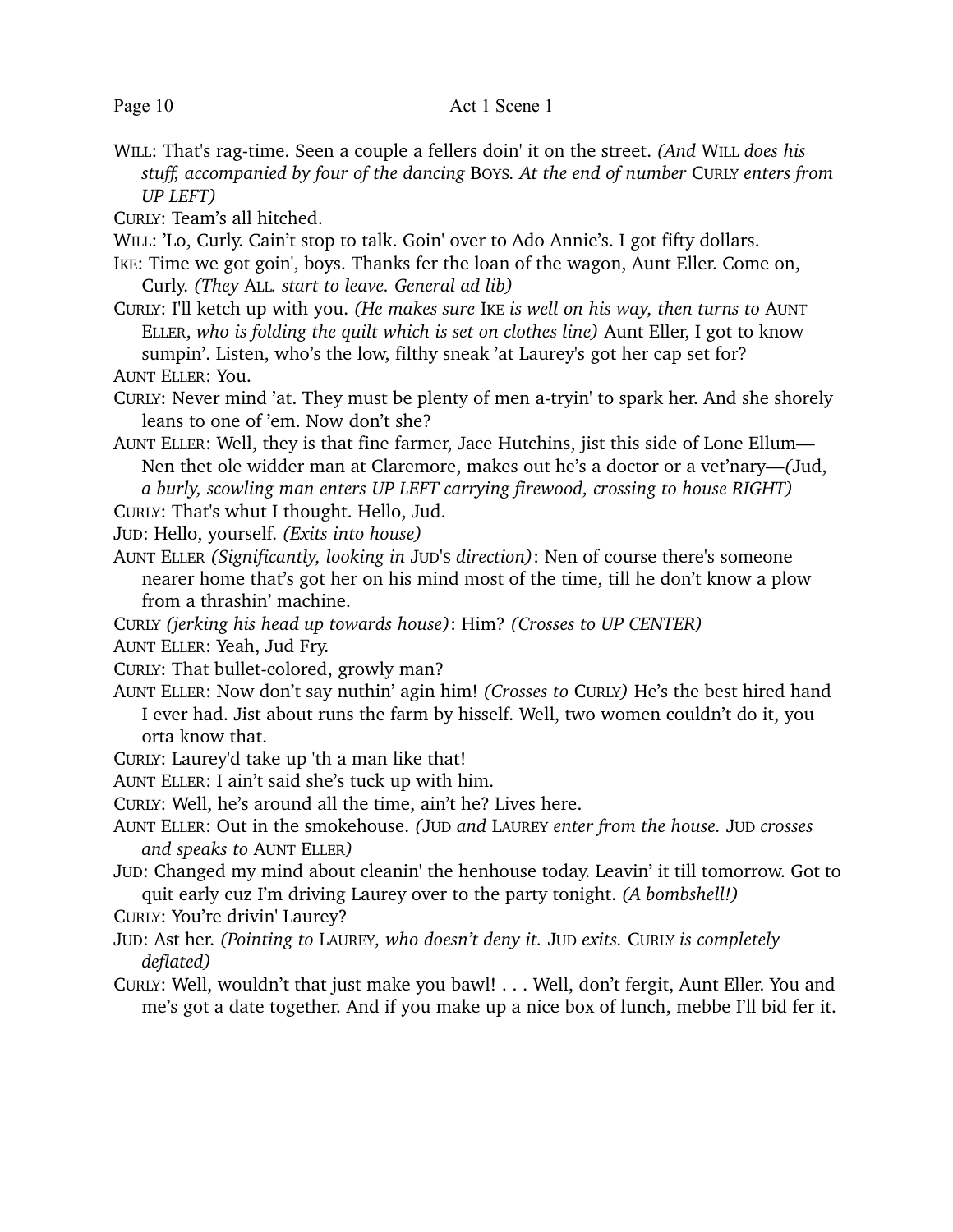CURLY: That there ain't no made-up rig, you hear me? I h'ard it over to Claremore. *(This stuns* LAUREY*)*

AUNT ELLER: Lands, you did?

# **Music 5: THE SURREY WITH THE FRINGE ON TOP (Reprise)**

*(Music starts under dialogue)*

CURLY: Shore did. Purty one, too. When I come callin' for you right after supper, see that you got yer beauty spots fastened onto you proper, so you won't lose 'em off, you hear? At's a right smart turnout. *(His voice. a little husky, picks up the refrain)*

> The wheels are yeller, the upholstery's brown, The dashboard's genuine leather, With isinglass curtains y'c'n roll right down, In case there's a change in the wea'I'HER—*(Growls the word) (He breaks off in the song)*

*(Spoken)* See you before tonight anyways, on the way back from the station—*(Turning through gate DOWN CENTER and singing to himself as he saunters off)*

> Ain't no finer rig, I'm a thinkin' . . . 'at I'd keer to swap Fer that shiny little surrey with the fringe on the top— *(Exits on last note)*

- AUNT ELLER: (*Crosses up to gate, calling off-stage to him)*: Hey, Curly, tell all the girls in Bushyhead to stop by here and freshen up. It's a long way to Skidmore's. (*Maybe* LAUREY *would like to "bust out" into tears, but she bites her lip and doesn't.* AUNT ELLER *studies her for a moment after* CURLY *has gone)* That means we'll have a lot of company. *(Crosses down to porch)* Better pack yer lunch hamper.
- LAUREY *(She comes DOWN CENTER from porch and speaks with a strange, sudden panic in her voice)*: Aunt Eller, don't go to Skidmore's with Curly tonight. If you do, I'll have to ride with Jud all alone.

AUNT ELLER: 'I'hat's the way you wanted it, ain't it?

LAUREY: No. I did it because Curly was so fresh. But I'm afraid to tell Jud I won't go, Aunt Eller. He'd do sumpin' turrible. He makes me shivver ever' time he gits clost to me . . . Ever go down to that ole smoke house where he's at?

AUNT ELLER: Plen'y times. Why?

LAUREY: Did you see them pitchers he's got tacked onto the walls?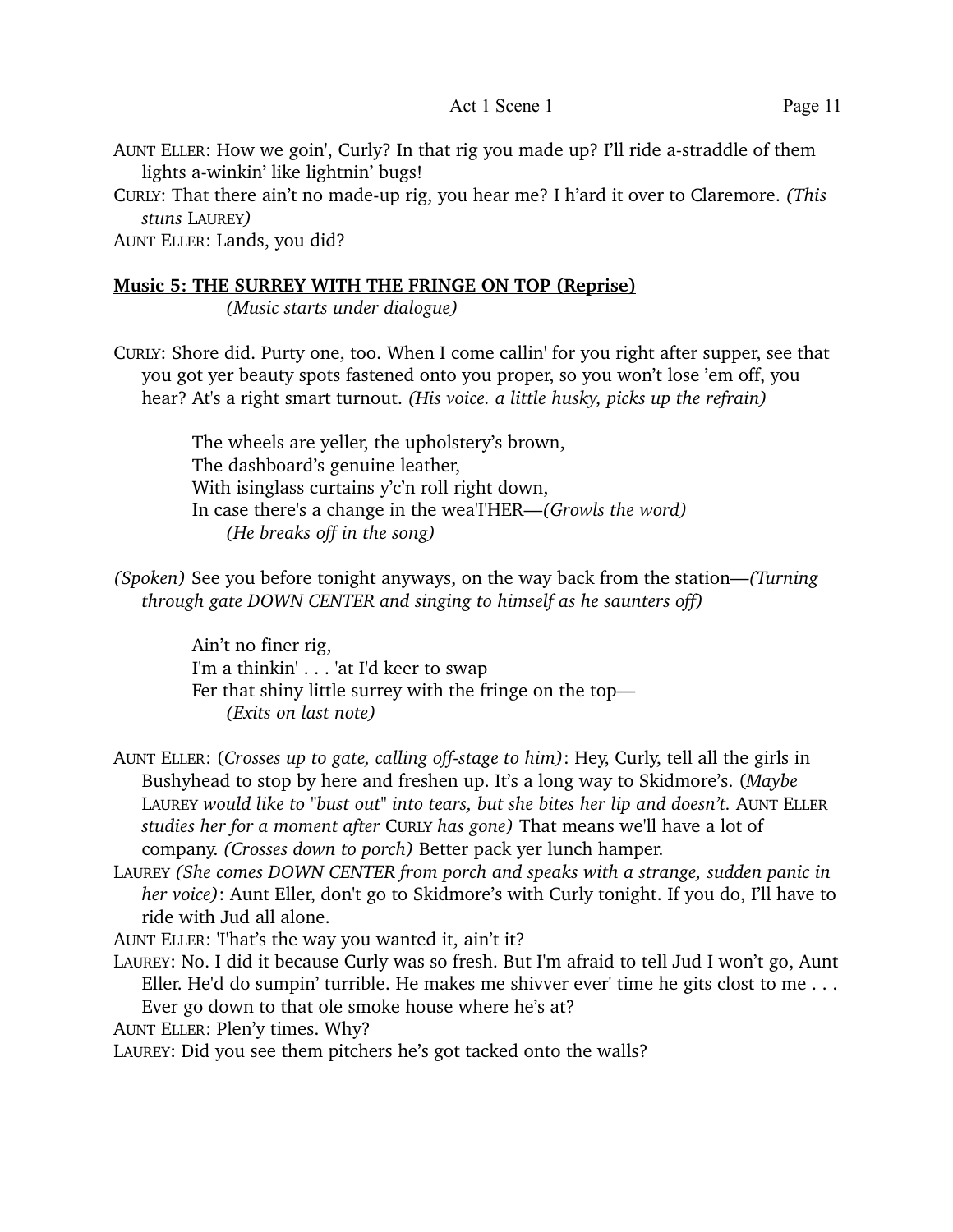# Page 12 Act 1 Scene 1

AUNT ELLER: Yeah, I seed them. But don't you pay them no mind.

LAUREY: Sumpin' wrong inside him, Aunt Eller. I hook my door at night and fasten my winders agin it. Agin *it*—and the sound of feet a-walkin' up and down out there

under that tree outside my room.

AUNT ELLER: Laurey! *(Takes* LAUREY *in her arms)*

LAUREY: Mornin's he comes to his breakfast and looks at me out from under his eyebrows like sumpin' back in the bresh som'eres. I know whut I'm talkin' about.

AUNT ELLER: You crazy young 'un! Stop actin' like a chicken with its head cut off! *(The voices of* ALI HAKIM *and* ADO ANNIE *are heard offstage LEFT)*

AUNT ELLER: Now who'd you reckon that is drove up? Why, it's that ole peddler! *(Crosses up to gate and opens it)* The one that sold me that eggbeater!

LAUREY *(looking off)*: He's got Ado Annie with him! Will Parker's Ado Annie!

AUNT ELLER: Ole peddler! You know whut he tol' me? Tol' me that eggbeater ud beat up eggs, and wring out dishrags, and turn the ice-cream freezer, and I don't know whut all!

LAUREY (Calling offstage): Yoohoo! Ado Annie!

AUNT ELLER *(Shouting)* Hold yer horses, Peddler-man! I want to talk to you! *(She starts off UP LEFT as* ADO ANNIE *enters with lunch hamper through gate, comes DOWN CENTER)*

ADO ANNIE: Hi, Aunt Eller.

AUNT ELLER: Hi, yourself *(*AUNT ELLER *exits UP LEFT)*

ADO ANNIE: Hello, Laurey. *(Puts hamper down CENTER)*

LAUREY: Hello. Will Parker's back from Kansas City. He's lookin' fer yer. *(*ADO ANNIE*'s brows knit to meet a sudden problem)*

ADO ANNIE: Will Parker! I didn't count on him bein' back so soon!

LAUREY: I can see that! Been ridin' a piece?

ADO ANNIE: The peddler-man's gonna drive me to the Box Social. I got up sort of a tasty lunch.

LAUREY: Ado Annie! Have you tuck up with that pedcller-man!

ADO ANNIE: N-not yit.

LAUREY: But yer promised to Will Parker, ain't yer?

ADO ANNIE: Not what you might say promised. I jist told him mebbe.

LAUREY: Don't y' like him no more?

ADO ANNIE: 'Course I do. They won't never be nobody like Will.

LAUREY: Then whut about this peddler-man!

ADO ANNIE *(Looking off wistfully)*: They won't never be nobody like him, neither.

LAUREY: Well, which one d'you like the best?

ADO ANNIE: Whutever one I'm with.

LAUREY *(Laughing)*: Well you air a silly! *(Break LEFT)*

ADO ANNIE *(Puts parasol beside hamper)*: Now, Laurey, you know they didn't nobody pay me no mind up to this year, count of I was scrawney and flat as a beanpole. 'Nen I kind of rounded up a little and now the boys act diff'rent to me. *(Crosses LEFT to* LAUREY*)*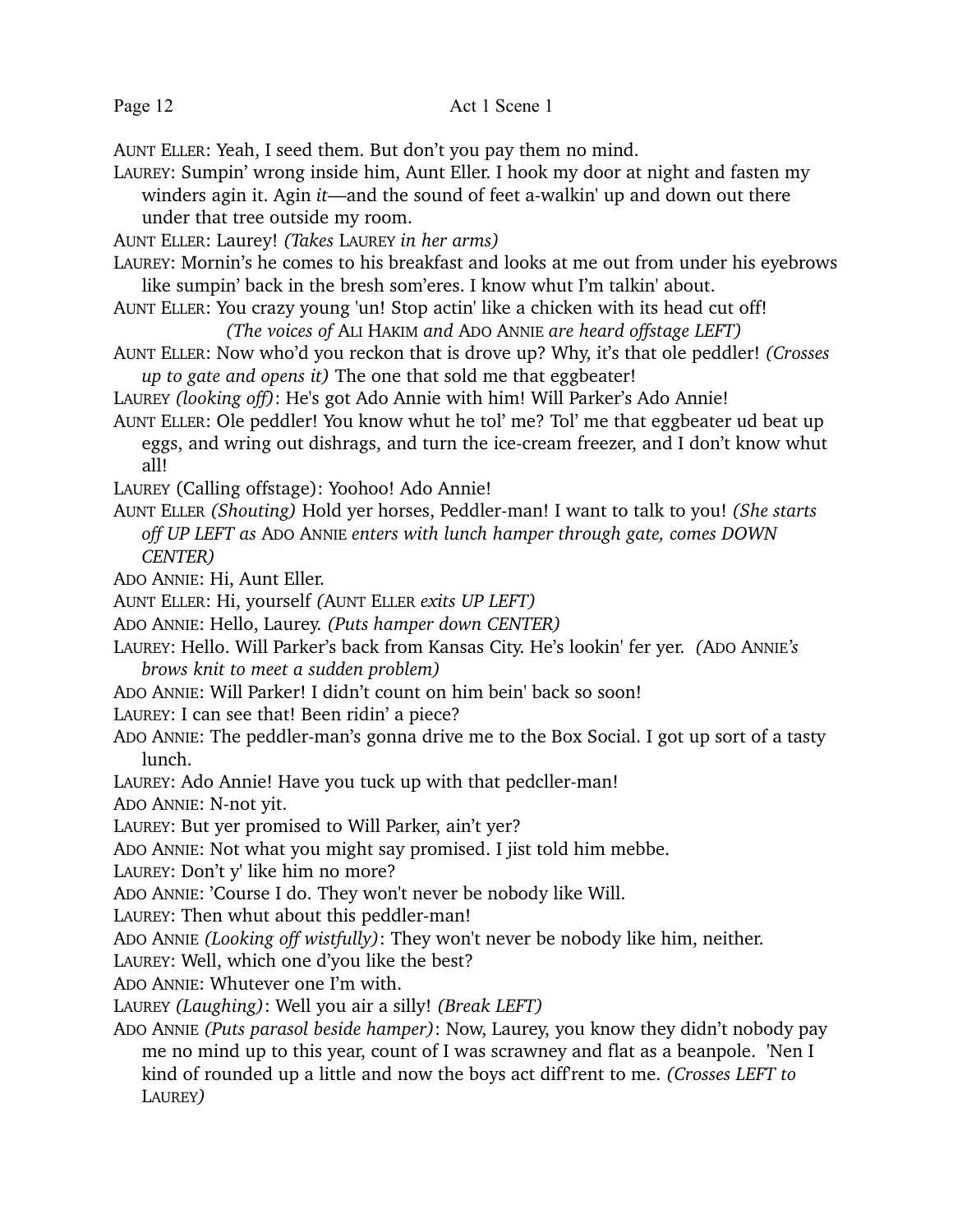LAUREY *(Following her*): Well, whut's wrong with that?

ADO ANNIE: Nuthin' wrong. I like it. I like it so much when a feller talks purty to me I get all shaky from horn to hoof! Don't you? *(Pause)*

LAUREY: Cain't think whut yer talkin' about. *(Walks away from her, scowling.)*

ADO ANNIE: Don't you feel kind of sorry fer a feller when he looks like he wants to kiss you?

LAUREY: Well, you just cain't go around kissin' every man that asts you! Didn't anybody ever tell you that?

ADO ANNIE: Yeow, they *told* me . . . . *(She sings)*

#### **Music 6: I CAIN'T SAY NO!**

ADO ANNIE:

It ain't so much a question of not knowin' whut to do, l knowed whut's right and wrong since I been ten. I heared a lot of stories—and I reckon they are true About how girls 're put upon by men. I know I mustn't fall into the pit, But when I'm with a feller—I fergit!

I'm jist a girl who cain't say no, I'm in a turrible fix. I always say, come on, le's go— Jist when I orta say nix! When a person tries to kiss a girl I know she orta give his face a smack. But as soon as someone kisses me I somehow sorta wanta kiss him back! I'm jist a fool when lights are low. I cain't be prissy and quaint— I ain't the type thet c'n faint— How c'n I be whut I ain't? I cain't say no!

Whut you goin' to do when a feller gits flirty And starts to talk purty? Whut you goin' to do? S'posin' 'at he says 'at yer lips're like cherries, Er roses, er berries? Whut you goin' to do? S'posin' 'at he says 'at you're sweeter 'n cream?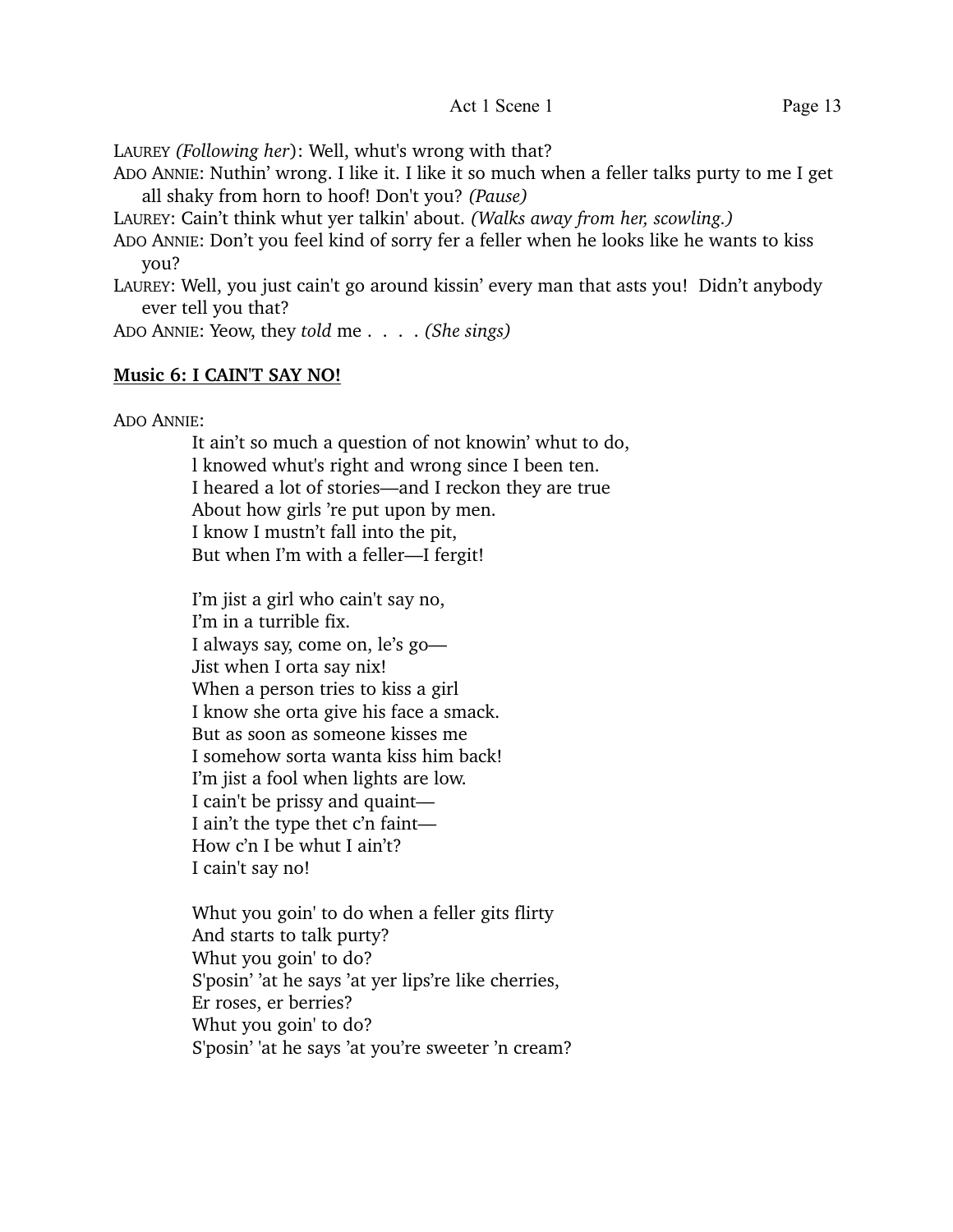#### Page 14 Act 1 Scene 1

And he's gotta have cream er die? Whut you goin' to do when he talks thet way? Spit in his eye?

I'm jist a girl who cain't say no, Cain't seem to say it at all. I hate to disserpoint a beau When he is payin' a call. Fer a while I ack refined and cool, A-settin' on the velveteen settee— Nen I think of thet ol' golden rule, And do fer him whut he would do fer me!

I cain't resist a Romeo In a sombrero and chaps. Soon as I sit on their laps Somethin' inside of me snaps I cain't say no! *(Crosses to hamper, sits on hamper, and looks discouraged)*

#### **Music 7: I CAINT SAY NO!** *(Encore)*

I'm jist a girl who cain't say no. Kissin's my favorite food. With er without the mistletoe I'm in a holiday mood! Other girls are coy and hard to catch But other girls ain't havin' any fun! Ev'ry time I lose a wrestlin' match I have a funny feelin' thet I won! *(LAUREY laughs)* Though I c'n feel the undertow, I never make a complaint Till it's too late fer restraint, Then when I want to I cain't. I cain't say no! *(Resuming dialogue, after applause.)*

ADO ANNIE: It's like I tole you, I git sorry fer them!

LAUREY: I wouldn't feel sorry fer any man, no matter whut! *(*ALI *and* AUNT ELLER *are heard off-stage LEFT.* ADO ANNIE *runs up to gate CENTER.* LAUREY *crosses to RIGHT CENTER)*

ADO ANNIE: I'm shore sorry fer pore Ali Hakim now. Look how Aunt Eller' s cussin' him out. *(Crosses to* LAUREY *RIGHT)*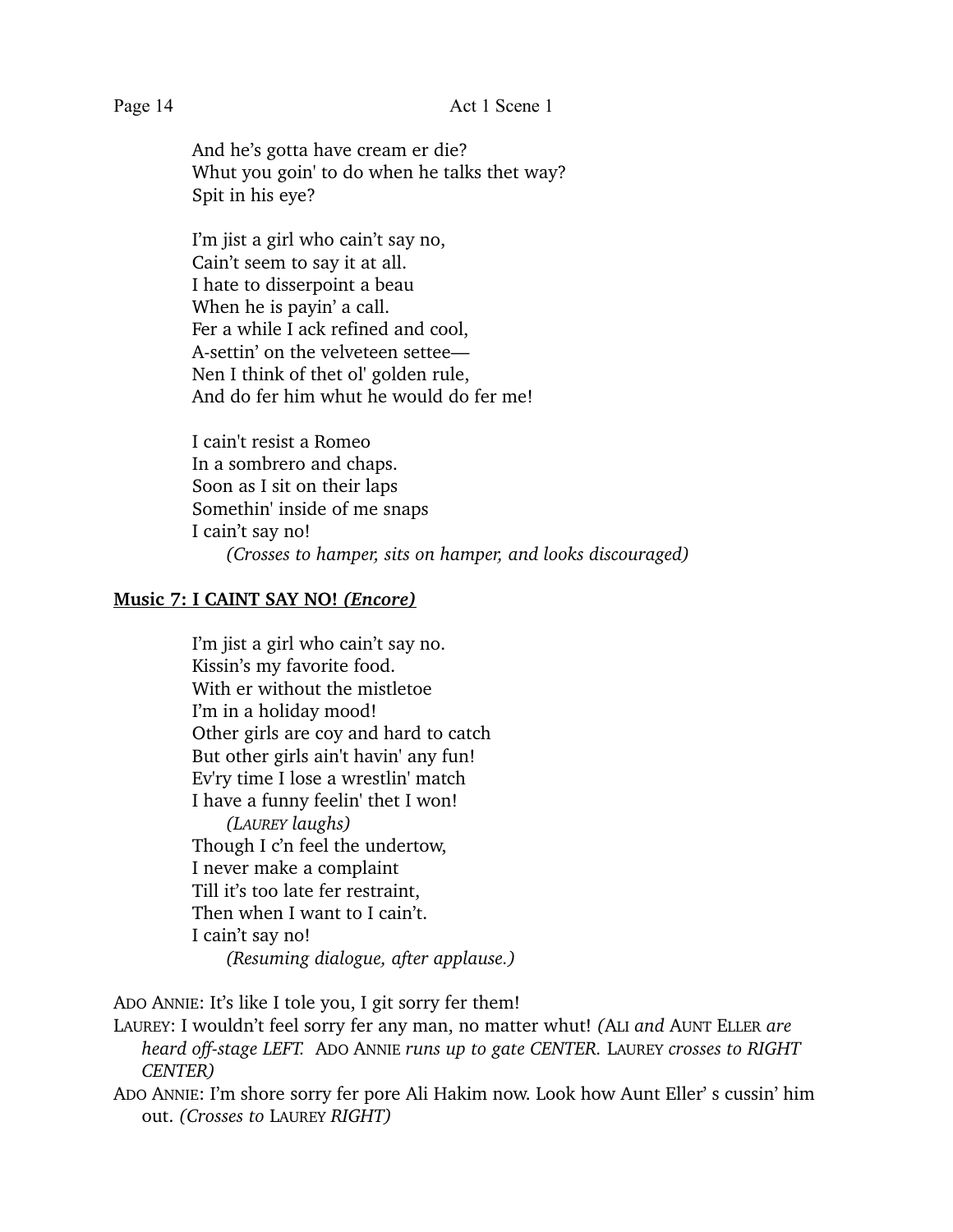LAUREY: Ali Hakim! That his name?

ADO ANNIE: Yeah, it's Persian.

LAUREY: You shore fer sartin' you love him better'n you love Will?

ADO ANNIE: I was shore. And now that ol' Will has to come home and first thing you know he'll start talkin' purty to me and changin' my mind back!

LAUREY: But Will wants to marry you.

ADO ANNIE: So does Ali Hakim.

LAUREY: Did he ast yer?

ADO ANNIE: Not direckly. But how I know is he said this mornin' when we was ridin' in his buggy that he wanted fer me to drive like that with him to the end of the world. Well, 'f we only drove as fur as Catoosie that'd take to sundown, wouldn't it? Nen we'd have to go som'eres and be all night together, and bein' together all night means he wants a weddin'—don't it?

LAUREY: Not to a peddler it don't!

*(Enter ALI HAKIM and AUNT ELLER from UP LEFT. ADO ANNIE crosses to LEFT)* ALI: All right! All right! If the eggbeater don't work I give you something just as good! AUNT ELLER: Jist as good! It's got to be a thousand million times better!

> *(ALI puts down his bulging suitcase, CENTER, his little beady eyes sparkling professionally. He rushes over and, to LAUREY'S alarm, kisses her hand)*

ALI: My, oh my! Miss Laurey! Jippity crickets, how high you have growed up! Last time I come through here, you was tiny like a shrimp, with freckles. Now look at you—a great big beautiful lady!

LAUREY: Quit it a-bitin' me! If you ain't had no breakfast go and eat yerself a green apple. ALI: Now, Aunt Eller, just lissen—

AUNT ELLER *(Shouting)*: I ain't yer Aunt Eller! Don't you call me Aunt Eller, you little wart. I'm mad at you.

ALI: Don't you go and be mad at me. Ain't I said I'd give you a present? *(Getting his suitcase)* Something to wear.

AUNT ELLER: Foot! Got things fer to wear. Wouldn't have it. Whut is it?

ALI *(Holding up garter)*: Real silk. Made in Persia!

AUNT ELLER: Whut'd I want with a ole Persian garter?

ADO ANNIE: Oh! They look awful purty, Aunt Eller, with bows onto 'em and all. AUNT ELLER: I'll try 'em on.

ALI: Hold out your foot. *(*AUNT ELLER *obeys mechanically. But when he gets the garter over her ankle, she kicks him down)*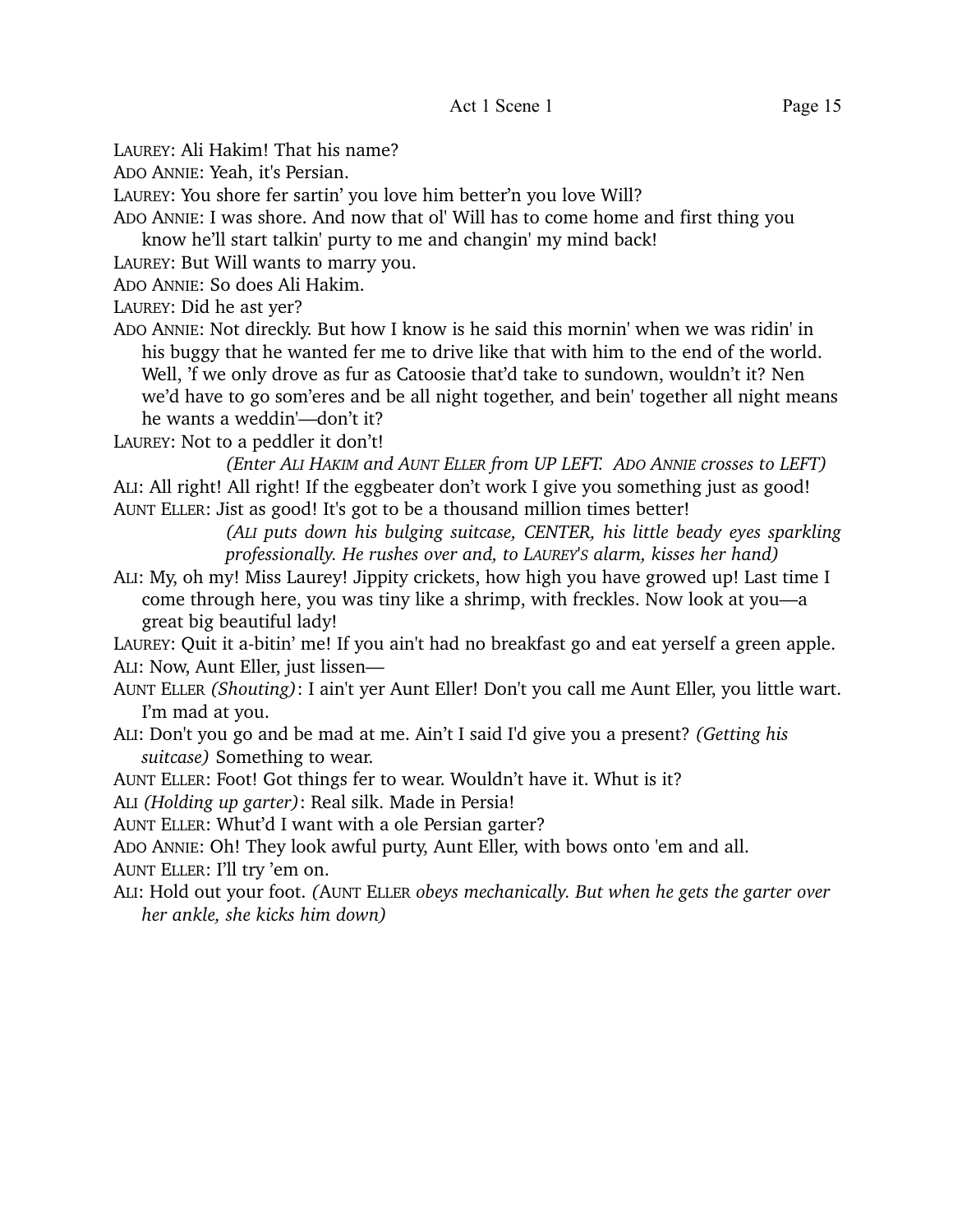- AUNT ELLER*:* Did you have any idy I was goin' ter let you slide that garter up my limb? *(She stoops over and starts to pull the garter up)* Grab onto my petticoats, Laurey. *(Noticing* ALI *looking at her, she turns her back on him pointedly and goes on with the operation.* ALI *turns to* ADO ANNIE*) .*
- ALI*:* Funny woman. Would be much worse if I tried to take your garters off. *(Crosses back to suitcase CENTER)*
- ADO ANNIE*:* Yeh, cuz that 'ud make her stockin's fall down, wouldn't it? *(Backs away to LEFT)*
- AUNT ELLER: Now give me the other one.
- ALI: Which one? *(Picking it out of his case)* Oh, you want to buy this one to match? *(Crosses to* AUNT ELLER*)*
- AUNT ELLER: Whut do you mean do I want to buy it?
- ALI: I can let you have it for fifty cents—four bits.
- AUNT ELLER: Do you want me to get that eggbeater and ram it down your windpipe! *(She snatches the second one away)*
- ALI: All right—all right. Don't anybody want to buy something? How about you, Miss Laurey? Must be wanting something—a pretty young girl like you.
- LAUREY: Me? Course I want sump'n. *(Working up to a kind of abstracted ecstasy)* Want a buckle made outa shiny silver to fasten onto my shoes! Want a dress with lace. Want perfume, wanta be purty, wanta smell like a honeysuckle vine!
- AUNT ELLER: Give her a cake of soap.
- LAUREY: Want things I've heard of and never had before—a rubber-t'ard buggy, a cutglass sugar bowl. Want things I can't tell you about—not only things to look at and hold in yer hands. Things to happen to you. Things so nice, if they ever did happen to you, yer heart ud quit beatin'. You'd fall down dead!
- ALI: I've got just the thing for you! *(Crosses to suitcase, fishes in it and pulls out a bottle)* The Elixir of Egypt! *(He holds the bottle high)*

LAUREY: What's 'at?

ALI: It's a secret formula, belonged to Pharaoh's daughter!

AUNT ELLER: *(Leaning over and pulling her nose to it)* Smellin' salts!

- ALI *(Snatching it away)*: But a special kind of smelling salts. Read what it says on the label: "Take a deep breath and you see everything clear." That's what Pharaoh's daughter used to do. When she had a hard problem to decide, like what prince she ought to marry, or what dress to wear to a party, or whether she ought to cut off somebody's head—she'd take a whiff of this.
- AUNT ELLER: Fiddlesticks.
- LAUREY *(Excited)*: I'll take a bottle of that, Mr. Peddler.

ALI: Precious stuff.

LAUREY: How much?

ALI: Two bits. *(She pays him and takes the bottle)*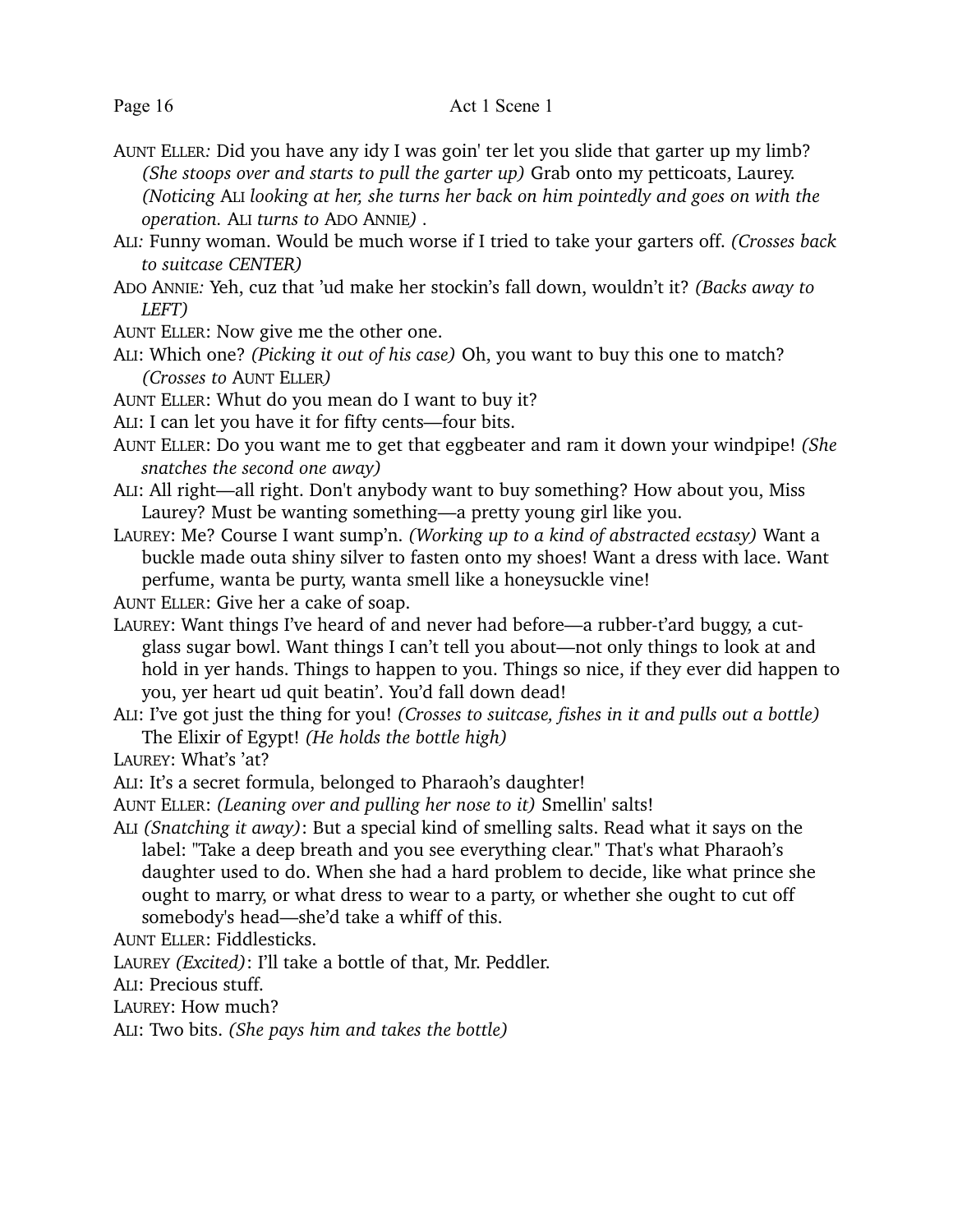AUNT ELLER: Throwin' away yer money!

LAUREY *(Holding the bottle close to her, thinking aloud)*: Helps you to decide what to do!

ALI *(Crosses to meet* AUNT ELLER*, up CENTER. To* AUNT ELLER*)*: Now don't you want me to show you some pretty dewdads? You know, with lace around the bottom, and ribbons running in and out?

AUNT ELLER: You mean fancy drawers?

ALI *(Taking a pair out of suitcase)*: All made in Paris.

*(*ADO ANNIE *crosses to* AUNT ELLER *and* ALI *CENTER)*

- AUNT ELLER: Well, I never wear that kind myself, but I shore do like to look at 'em. *(*ALI *takes out a pair of red flannel drawers)*
- ADO ANNIE (Dubiously): Yeah, they's all right—if you ain't goin' no place. *(Crosses back to* LAUREY*, LEFT)*
- AUNT ELLER: Bring yer trappin's inside; mebbe I c'n find you sump'n to eat and drink. *(*AUNT ELLER *exits RIGHT into house.* ALI *starts to repack. The two girls whisper for a moment)*
- LAUREY: Well, ast him, why don't you? *(She giggles and exits into house. Before next entrance* LAUREY *removes blue apron)*

ADO ANNIE: Ali, me and Laurey've been havin' a argument. *(Crosses to CENTER)*

ALI: About what, Baby?

- ADO ANNIE: About what you meant when you said that about drivin' with me to the end of the world.
- ALI *(Cagily)*: Well, I didn't mean really to the end of the world.
- ADO ANNIE: Then how far did you want to go?
- ALI: Oh, about as far as—say—Claremore—to the hotel.
- ADO ANNIE: Whut's at the hotel?
- ALI *(Ready for the kill)*: In front of the hotel is a veranda—inside is a lobby—upstairs upstairs might be Paradise.
- ADO ANNIE: I thought they was jist bedrooms.
- ALI: For you and me, Baby—Paradise.
- ADO ANNIE: Y'see! I knew I was right and Laurey was wrong! You do want to marry me, don't you?
- ALI *(Embracing her impulsively*): Ah, Ado Annie! *(Pulling away)* What did you say?
- ADO ANNIE: I said you do want to marry me, don't you. What did you say? ALI: I didn't say nothing!

WILL *(Offstage)*: Whoa, Suzanna! Yoohoo, Ado Annie, I'm back!

- ADO ANNIE: Oh foot! jist when—'Lo, Will! That's Will Parker. Promise me you won't fight him.
- ALI: Why fight? I never saw the man before. I only fight with my friends. (WILL *enters)*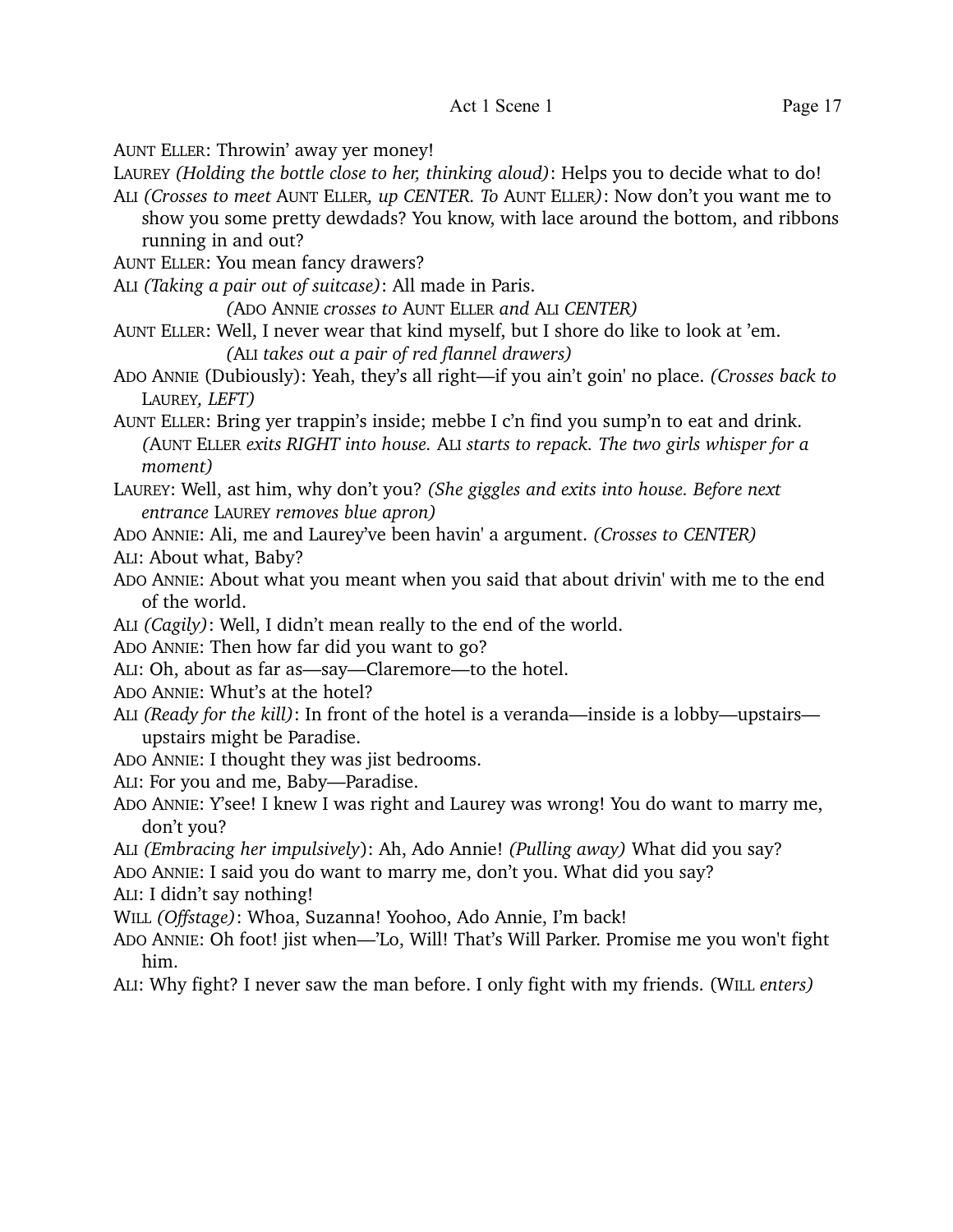### Page 18 Act 1 Scene 1

WILL: Ado Annie! *(He embraces her, lifting her of her feet)* How's my honey-bunch? How's the sweetest little hundred-and-ten pounds of sugar in the territory?

ADO ANNIE *(Confused)*: Er-Will, this is Ali Hakim.

WILL: How are yuh, Hak? Don't mind the way I talk. 'S all right. I'm goin' to marry her.

ALI *(Delighted)*: Marry her? On purpose?

WILL: Well, sure. *(Sets her down)*

ADO ANNIE: No sich of a thing!

ALI: It's a wonderful thing to be married. *(He starts off.)*

ADO ANNIE: Ali!

ALI: I got a brother in Persia, got six wives.

ADO ANNIE: Six wives? All at once?

- WILL: Shore. 'At's a way they do in them countries.
- ALI: Not always. I got another brother in Persia only got one wife. He's a bachelor. *(Exit into house RIGHT)*

ADO ANNIE: Look, Will—*(Crosses DOWN STAGE LEFT)*

WILL: Look, Will, nuthin'. Know whut I got fer first prize at the fair? Fifty dollars!

- ADO ANNIE: Well, that was good . . . *(The significance suddenly dawning on her)* Fifty dollars?
- WILL: Ketch on? Yer Paw promised I cud marry you. 'f I cud git fifty dollars.

ADO ANNIE: 'At's right, he did.

WILL: Know what I done with it? Spent it all on presents fer you!

- ADO ANNIE: But if you spent it you ain't got the cash.
- WILL: Whut I got is worth more'n the cash. Feller who sold me the stuff told me! ADO ANNIE: But, Will . . .
- WILL: Stop sayin' "But, Will"—When do I get a little kiss? Oh, Ado Annie, honey, y'aint been off my mind since I left. All the time at the fair-grounds even, when I was chasin' steers. I'd rope one under the hoofs and pull him up sharp, and he'd land on his little rump . . . Nen I'd think of you.
- ADO ANNIE: Don't start talkin' purty, Will.

WILL: See a lot of beautiful gals in Kansas City. Didn't give one a look.

ADO ANNIE: How could you see 'em if you didn't give 'em a look?

- WILL: I mean I didn't look lovin' at 'em—*(Breaks slowly Left)* like I look at you. (*He turns her around and looks adoring and pathetic)*
- ADO ANNIE *(Backs LEFT)*: Oh, Will, please don't look like that! I cain't bear it.

WILL: Won't stop lookin' like this till you give me a little ole kiss.

ADO ANNIE: Oh, whut's a little ole kiss?

Will: Well, nothin'—less'n it comes from you. *(Both stop)*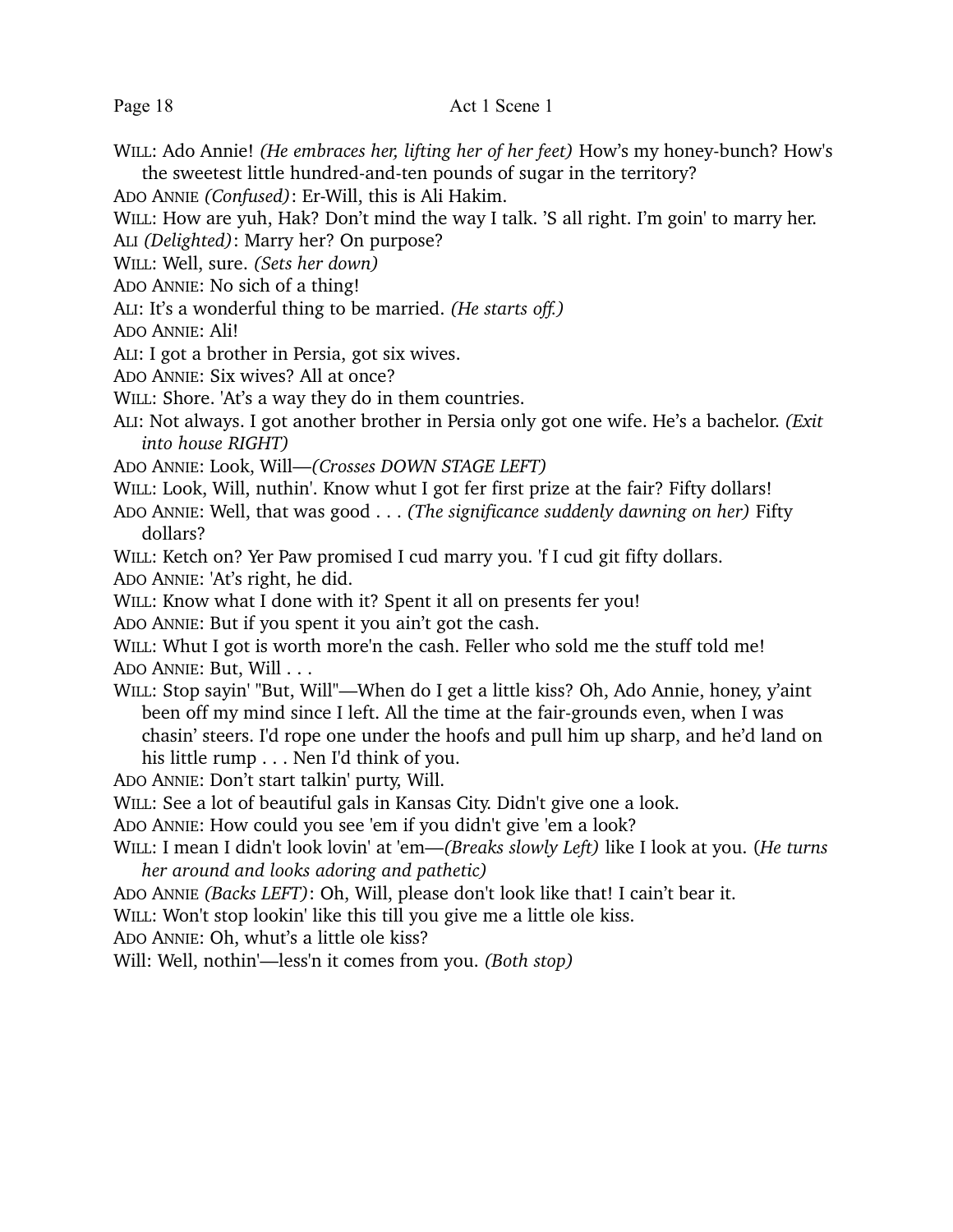Act 1 Scene 1 Page 19

ADO ANNIE *(Sighing)*: You do talk purty! *(*WILL *steps up for his kiss. She nearly gives in, but with a sudden and unaccounted-for strength of character she breaks away to his RIGHT)* No, no, I won't!

# **Music 8: ENTRANCE OF ENSEMBLE**

WILL *(Singing softly, seductively, "gettin"' her)*: S'posin' 'at I say 'at yer lips're like cherries, Er roses er berries? Whut you gonna do? *(Putting her hand on his heart)* Cain't you feel my heart palpatatin' an' bumpin', A-waitin' fer sumpin, Sumpin nice from you? I gotta git a kiss an' it's gotta be quick Er I'll jump in a crick an' die!

ADO ANNIE *(Overcome)*:

Whut's a girl to say when you talk that-a-way?

*(And he gets his kiss. The* BOYS *and* GIRLS*, and* CURLY *and* GERTIE *enter with lunch hampers—from UP LEFT and DOWN LEFT, shouting and laughing.* WILL *and* ADO ANNIE *run off LEFT.* AUNT ELLER *and* LAURIE *come out of the house.* GERTIE *laughs musically.* LAUREY*, unmindful of the group of girls she has been speaking to, looks across at* CURLEY *and* GERTIE *and boils over. All the couples and* CURLY *and* GERTIE *waltz easily, while they sing)*

- ALL: Oh, what a beautiful mornin',
- CURLY: Oh, what a beautiful day.
- ALL: I got a beautiful feelin'
- CURLY: Ev' rythin's goin' my way . . . .

AUNT ELLER *(To the rescue)*: Hey, Curly! Better take the wagon down to the troft and give the team some water.

CURLY: Right away, Aunt Eller. *(He turns)*

GERTIE: C'n I come, too? list love to watch the way you handle horses.

CURLY *(Looking across at* LAUREY*)*: 'At's about all I can handle, I guess.

GERTIE: Oh, I cain't believe that, Curly—not from whut I heared about you! *(She takes his arm and pulls him off, turning on more musical laughter. A* GIRL *imitates her laugh.* CROWD *laughs.* LAUREY *takes an involuntary step forward, then stops, frustrated, furious)*

GIRL: Looks like Curly's tuck up with that Cummin's girl.

LAUREY: Whut'd I keer about that? *(The* GIRLS *and* LAUREY *chatter and argue, ad lib)*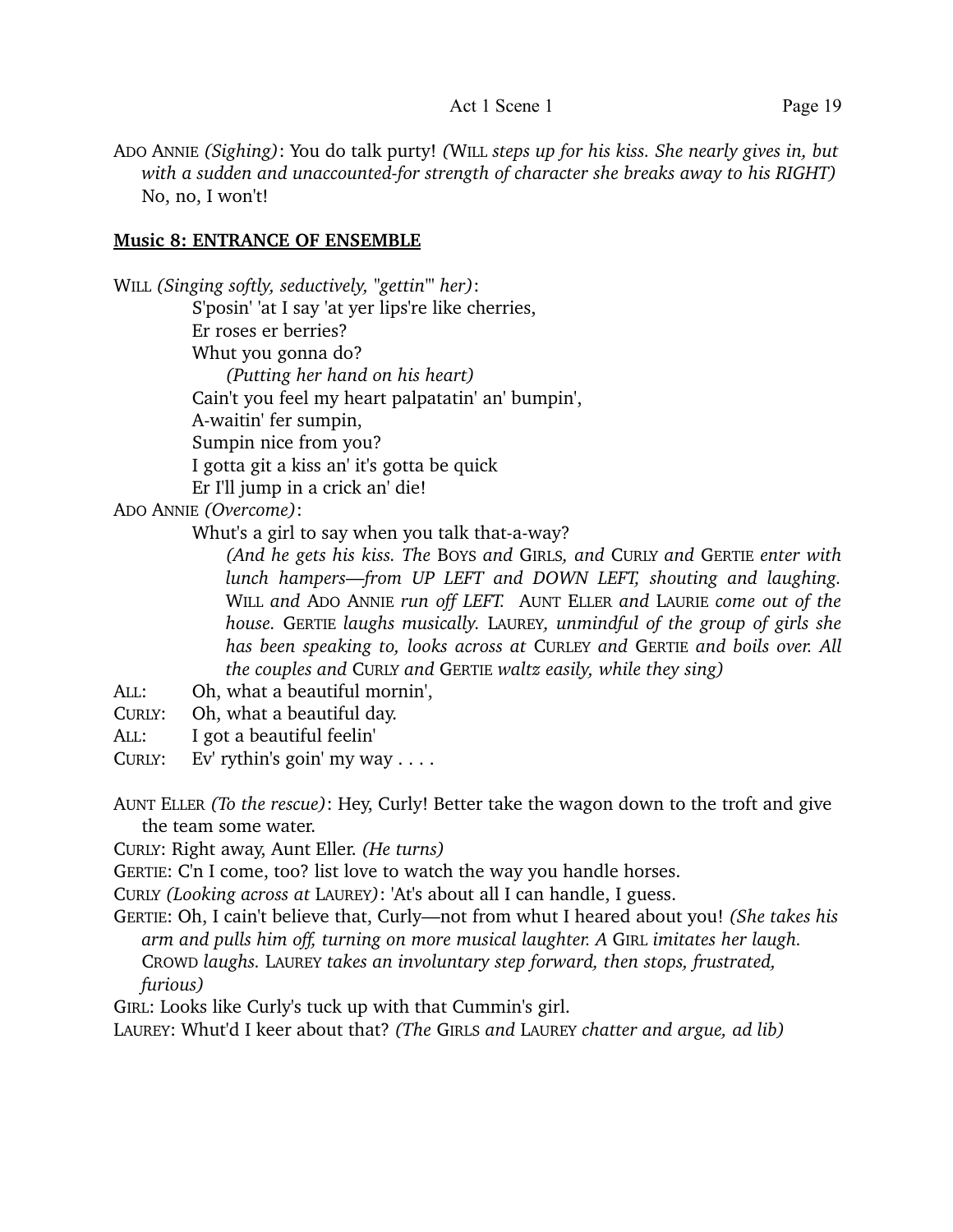AUNT ELLER: Come on boys, better git these hampers out under the trees where it's cool. *(Exit* AUNT ELLER *and* BOYS*. To show how "little she keers,"* LAUREY *sings the following song)*

# **Music 9: MANY A NEW DAY**

LAUREY: Why should a womern who is healthy and strong Blubber like a baby if her man goes away? A-weepin' and a-waiIin' how he's done her wrong— That's one thing you'll never hear me say! Never gonna think that the man I lose Is the only man among men. I'll snap my fingers to show I don't care. I'll buy me a brand-new dress to wear. I'll scrub my neck and I'll bresh my hair, And start all over again.

> Many a new face will please my eye, Many a new love will find me. Never've I once looked back to sigh Over the romance behind me. Many a new day will dawn before I do! Many a light lad may kiss and fly, A kiss gone by is bygone, Never've I asked an August sky, "Where has last July gone?" Never've I wandered through the rye, Wonder-in' where has some guy gone— Many a new day will dawn before I do!

- GIRLS: Many a new face will please my eye, Many a new love will find me. Never've I once looked back to sigh Over the romance behind me. Many a new day will dawn before I do!
- LAUREY: Never've I chased the honey-bee Who carelessly cajoled me. Somebody else just as sweet as he Cheered me and consoled me. Never've I wept into my tea Over the deal someone doled me.
- GIRLS: Many a new day will dawn,
- LAUREY: Many a red sun will set, Many a blue moon will shine, before I do!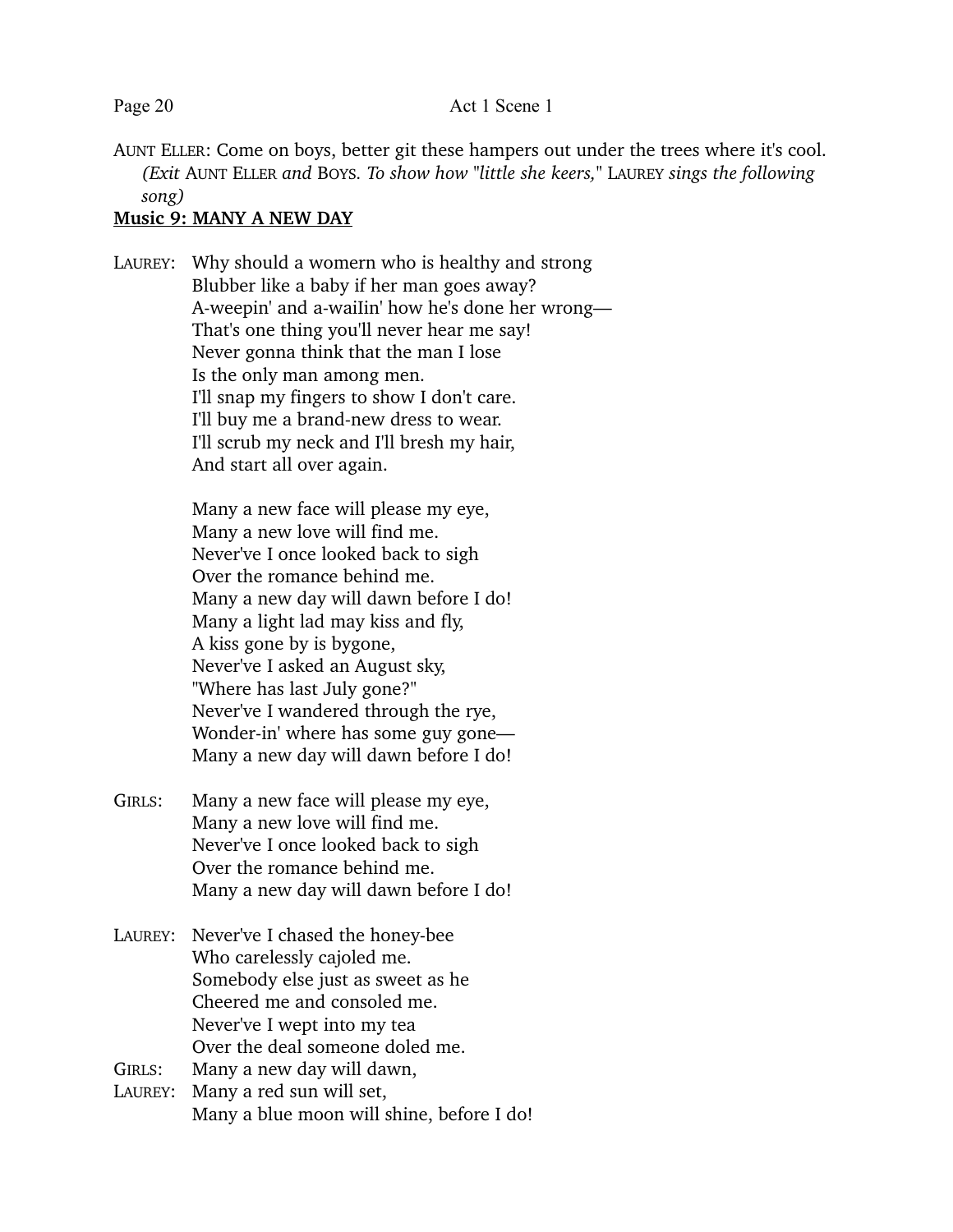*(*GIRLS *dance to reprise)*

# **Music 10: MANY A NEW DAY (Dance)**

*(83 measures of dance)*

GIRLS: Many a new face will please my eye, Many a new love will find me. Never've I once looked back to sigh Over the romance behind me. Many a new day will dawn before I do.

> Never've I chased the honey-bee Who carelessly cajoled me. Somebody else just as sweet as he Cheered me and consoled me. Never've I wept into my tea Over the deal someone doled me. Many a new day will dawn,

- LAUREY: Many a red sun will set,
- GIRLS: Many a blue moon will shine, before I do.

*(*LAUREY *and* GIRLS *exit. After number* ALI HAKIM *enters from house,* ADO ANNIE *from DOWN LEFT. As* ALI *sees* ADO ANNIE *he turns back quickly)*

- ADO ANNIE: Ali Hakim—
- ALI *(Turning back to face* ADO ANNIE*)*: Hello, kiddo.
- ADO ANNIE: I'm shore sorry to see you so happy, cuz whut I got to say will make you mis'able . . . I got to marry Will.
- ALI: That's sad news for me. Well, he is a fine fellow.
- ADO ANNIE: Don't hide your feelin's, Ali. I cain't stand it. I'd ruther have you come right out and say yer heart is busted in two.
- ALI: Are you positive you got to marry Will?
- ADO ANNIE: Shore's shootin'!
- ALI: And there is no chance for you to change your mind?
- ADO ANNIE: No chance.
- ALI *(As if granting a small favor)*: All right, then, my heart is busted in two.

ADO ANNIE: Oh, Ali, you do make up purty things to say!

CARNES *(Offstage up LEFT)*: That you, Annie?

- ADO ANNIE: Hello, Paw. *(*CARNES *enters, down to CENTER. He is a scrappy little man, carrying a shotgun)* Whut you been shoot-in'?
- CARNES: Rabbits. *(*ADO ANNIE *crosses to* CARNES *CENTER)* That true whut I hear about Will Parker gittin' fifty dollars?
- ADO ANNIE: That's right Paw. And he wants to hold you to yer promise.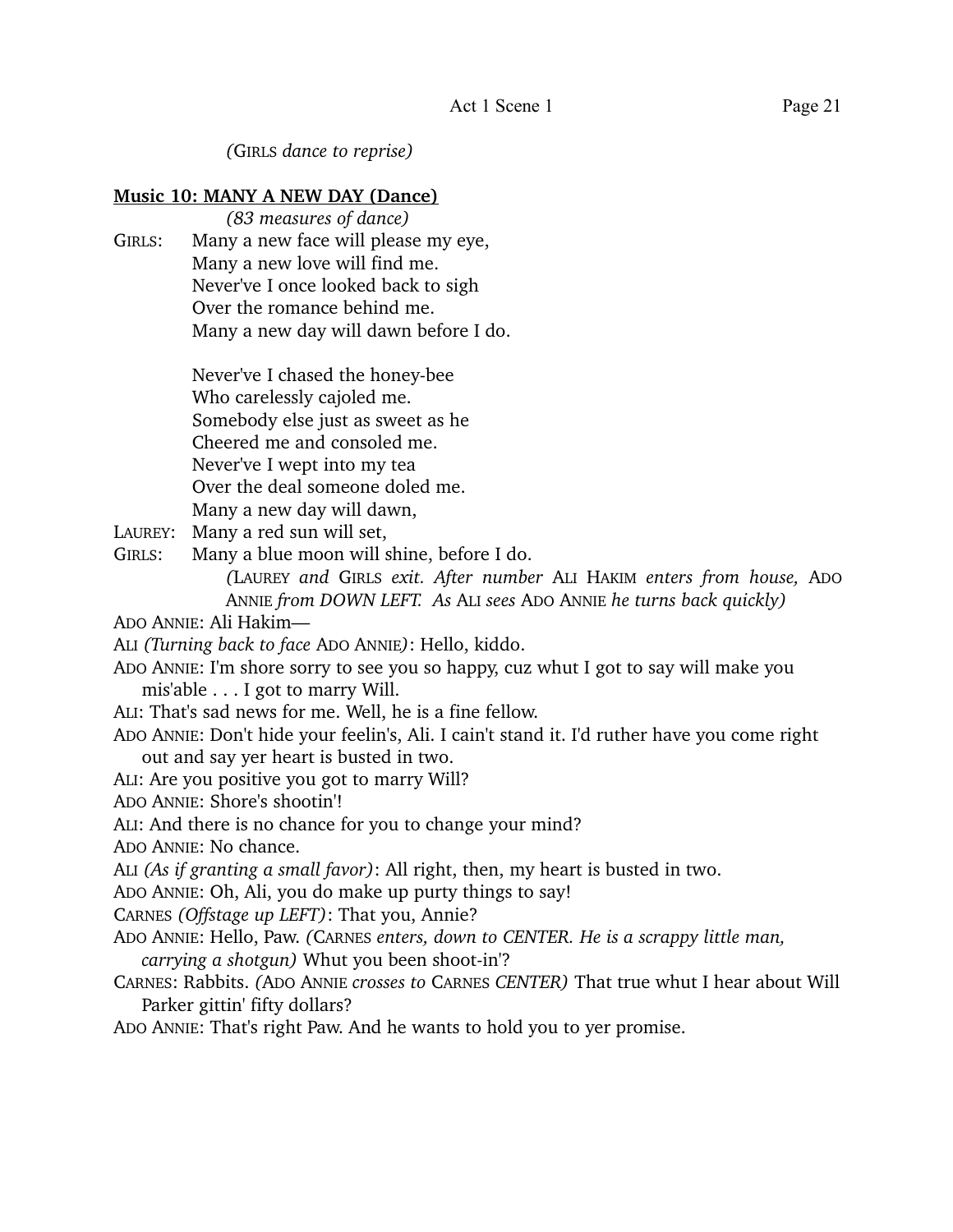- CARNES: Too bad. Still and all I' can't go back on my word.
- ADO ANNIE: See, Ali Hakim!
- CARNES: I advise you to git that money off'n him before he loses it all. Put it in yer stockin' er inside yer corset where he cain't git at it . . . or can he?
- ADO ANNIE: But, Paw—he ain't exackly kep' it. He spent it all on presents—*(*ALI HAKIM *is in a panic)*
- CARNES: See! Whut'd I tell you! Now he cain't have you. I said it had to be fifty dollars cash.
- ALI: But, Mr. Carnes, is that fair! *(Crosses to CENTER)*
- CARNES: Who the hell are you?
- ADO ANNIE: This is Ali Hakim.
- CARNES: Well, shet yer face, er I'll fill yer behind so full of buckshot, you'll be walking around like a duck the rest of yer life.
- ADO ANNIE: Ali, if I don't have to marry Will, mebbe your heart don't have to be busted in two like you said.
- ALI: I did not say that.
- ADO ANNIE: Oh, yes, you did.
- ALI: No, I did not.
- CARNES *(Brandishing his gun)*: Are you tryin' to make out my daughter to be a liar?
- ALI: No, I'm just making it clear what a liar I am if she's telling the truth.
- CARNES: Whut else you been sayin' to my daughter?
- ADO ANNIE *(Before* ALI *can open his mouth)*: Oh, a awful lot.
- CARNES *(To* ALI*)*: When?
- ADO ANNIE: Las' night, in the moonlight.
- CARNES *(To* ALI*)*: Where?
- ADO ANNIE: 'Longside a haystack.
- ALI: Listen, Mr. Carnes—
- CARNES: I'm lissening. Whut else did you say?
- ADO ANNIE: He called me his Persian kitten.
- CARNES: Why'd you call her that?
- ALI: I don't remember.
- ADO ANNIE: I do. He said I was like a Persian kitten cuz they was the cats with the soft round tails.
	- *(*CARNES *cocks his gun.* ALI *and* ADO ANNIE *back RIGHT CENTER)*
- CARNES: That's enough. In this part of the country that better be a proposal of marriage. ADO ANNIE: That's whut I thought.
- CARNES *(To* ALI*)*: Is that what you think?
- ALI: Look, Mr. Carnes—
- CARNES *(Taking aim)*: I'm lookin'.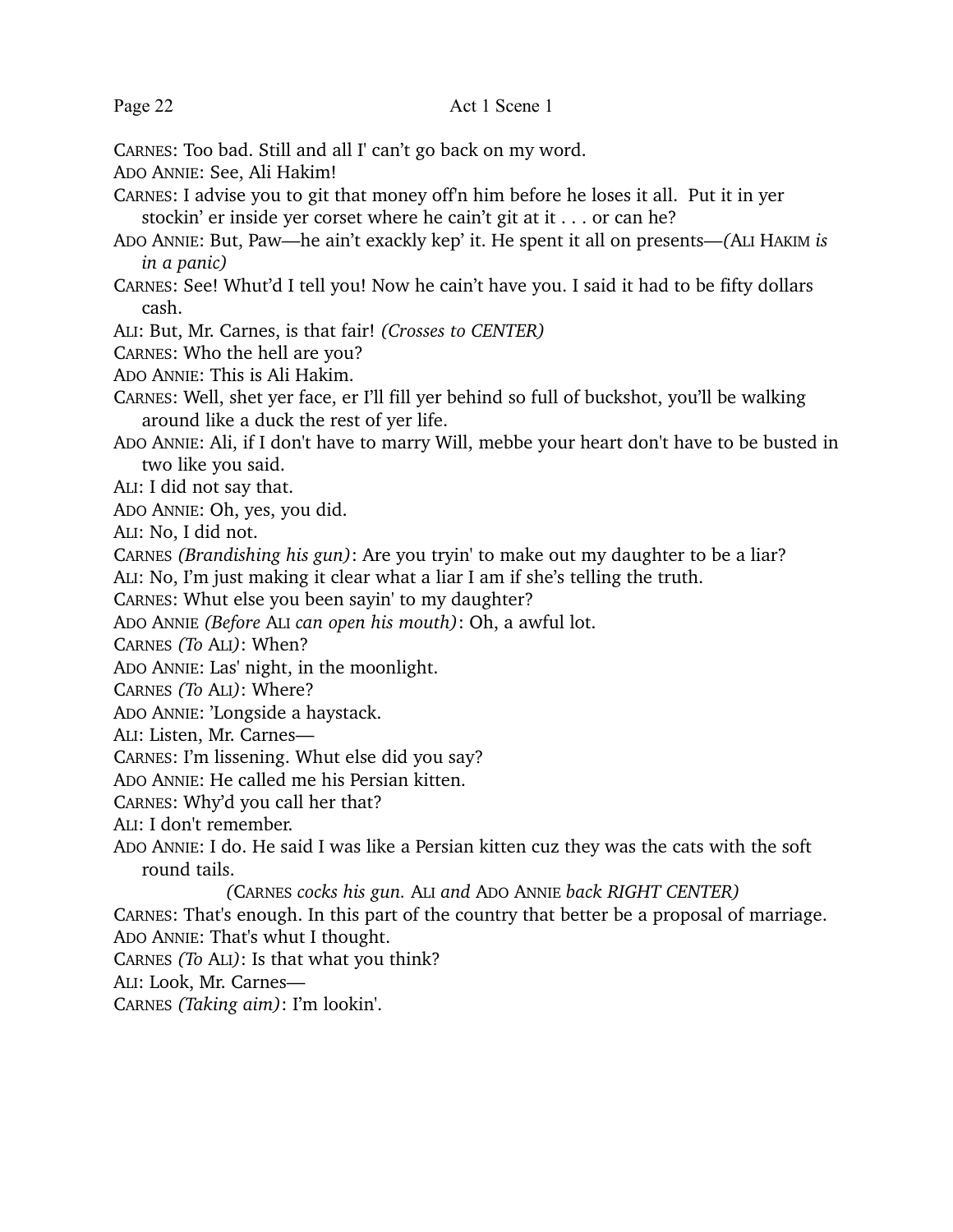#### Act 1 Scene 1 Page 23

- ALI: I'm no good. I'm a peddler. A peddler travels up and down and all around and you'd hardly ever see your daughter no more. *(He pulls* ADO ANNIE *in front of him as a shield from her father's gun)*
- CARNES *(Patting him on back)*: That'd be all right. Take keer of her, son. Take keer of my little rosebud.
- ADO ANNIE: Oh, Paw, that' s purty. *(*CARNES *starts to exit into house)* You shore fer sartin you can bear to let me go, Paw? *(*CARNES *turns)*

ALI: Are you sure, Mr. Carnes?

- CARNES: Jist try to change my mind and see whut happens to you. *(He takes a firmer grip on his gun and exits into the house)*
- ADO ANNIE: Oh, Ali Hakim, ain't it wonderful, Paw makin' up our mind fer us? He won't change, neither. Onct he gives his word that you c'n have me, why, you got me.

ALI. I know I got you.

ADO ANNIE *(Starry-eyed)*: Mrs. Ali Hakim . . . the Peddler's bride! . . . Wait till I tell the girls. *(She exits)*

# **Music 11: IT'S A SCANDAL! IT'S A OUTRAGE!**

*(*ALI *leans against the porch post as the music starts. Then he starts to pace up and down, thinking hard, his head bowed, his hands behind his back. The orchestra starts a "vamp," that continues under the melody. Some* MEN *enter and watch him, curiously, but he is unmindful of them until they start to sing. Throughout this entire number,* ALI *must be burning, and he transmits his indignation to the* MEN*, who sing in a spirit of angry protest, by the time the refrain is reached)*

ALI *(Spoken. Circling the stage)*: Trapped! . . . Tricked! . . . . Hoodbllinked! . . . Hambushed! . . . (*Crosses to LEFT CENTER)*

# MEN *(Sing)*:

Friend,

Whut's on yer mind? *(*ALI *circles UP and RIGHT to DOWN and LEFT twice)* Why do you walk Around and around, With yer hands Folded behind And yer chin Scrapin' the ground?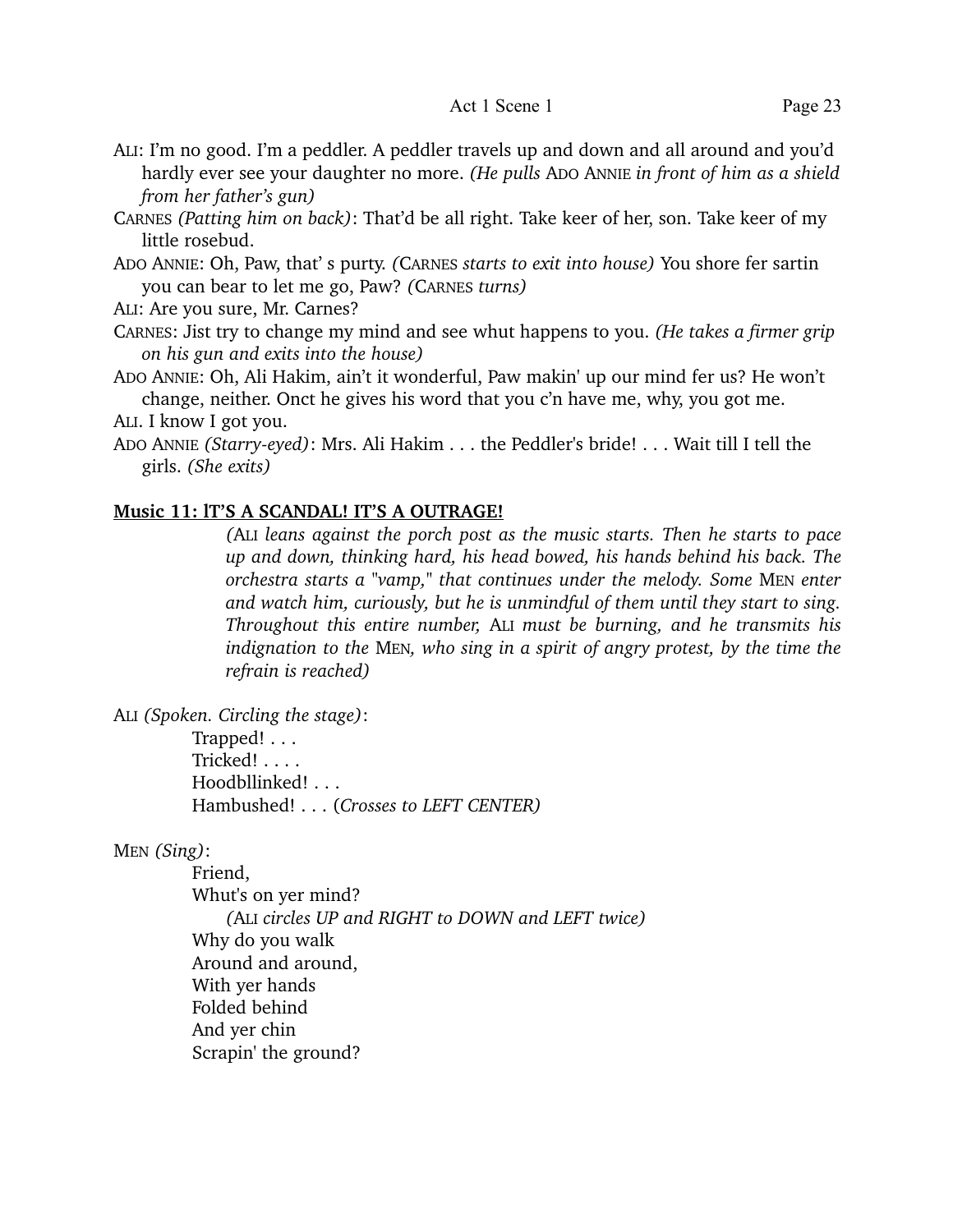# Page 24 Act 1 Scene 1

|             | (Three MEN sit porch RIGHT. MEN UP CENTER lean on fence. ALI walks away,<br>then comes back to them and starts to pour out his heart) |
|-------------|---------------------------------------------------------------------------------------------------------------------------------------|
|             | ALI (Spoken freely. Stop CENTER):                                                                                                     |
|             | Twenty minutes ago I am free like a breeze,                                                                                           |
|             | Free like a bird in the woodland wild,                                                                                                |
|             | Free like a gypsy, free like a child,                                                                                                 |
|             | I'm unattached!                                                                                                                       |
|             | (MEN up CENTER jump over fence. Two bars of pacing. ALI circles)                                                                      |
|             | Twenty minutes ago, I can do what I please,                                                                                           |
|             | Flick my cigar ashes on a rug,                                                                                                        |
|             | Dunk with a doughnut, drink from a jug-                                                                                               |
|             | I'm a happy man! (Crescendo)                                                                                                          |
|             | (Two MEN cross to sit LEFT. Another MAN crosses to sit stool UP LEFT. ALI                                                             |
|             | circles)                                                                                                                              |
|             | I'm minding my own business like I oughter,                                                                                           |
|             | Ain't meaning any harm to anyone.                                                                                                     |
|             | I'm talking to a certain farmer's daughter-                                                                                           |
|             | Then I'm looking in the muzzle of a gun!                                                                                              |
| MEN (Sing): |                                                                                                                                       |
|             | It's gittin' so you cain't have any fun!                                                                                              |
|             | Ev'ry daughter has a father with a gun!                                                                                               |
|             | (Refrain)                                                                                                                             |
|             | It's a scandal, it's a outrage,                                                                                                       |
|             | How a gal gits a husband today!                                                                                                       |
|             | (MEN cross down to form semi-circle above ALI)                                                                                        |
| ALI:        | If you make one mistake when the moon is bright,                                                                                      |
|             | Then they tie you to a contract, so you'll make it ev'ry night!                                                                       |
| MEN:        | It's a scandal, it's a outrage!                                                                                                       |
|             | When her fambly surround you and say:                                                                                                 |
|             | "You gotta take an' make a honest womern outa Nell!"                                                                                  |
| ALI:        | To make you make her honest, she will lie like hell!                                                                                  |
| MEN:        | It's a scandal, it's a outrage                                                                                                        |
|             | On our manhood, it's a blot!                                                                                                          |
|             | Where is the leader who will save us?<br>And be the first man to be shot?                                                             |
|             |                                                                                                                                       |
|             | ALI (Spoken): Me?                                                                                                                     |

MEN *(Spoken)*: Yes, you!

# *(Sung)*

It's a scandal, it's a outrage! Jist a wink and a kiss and you're through! ALI: You're a mess, and in less than a year, by heck!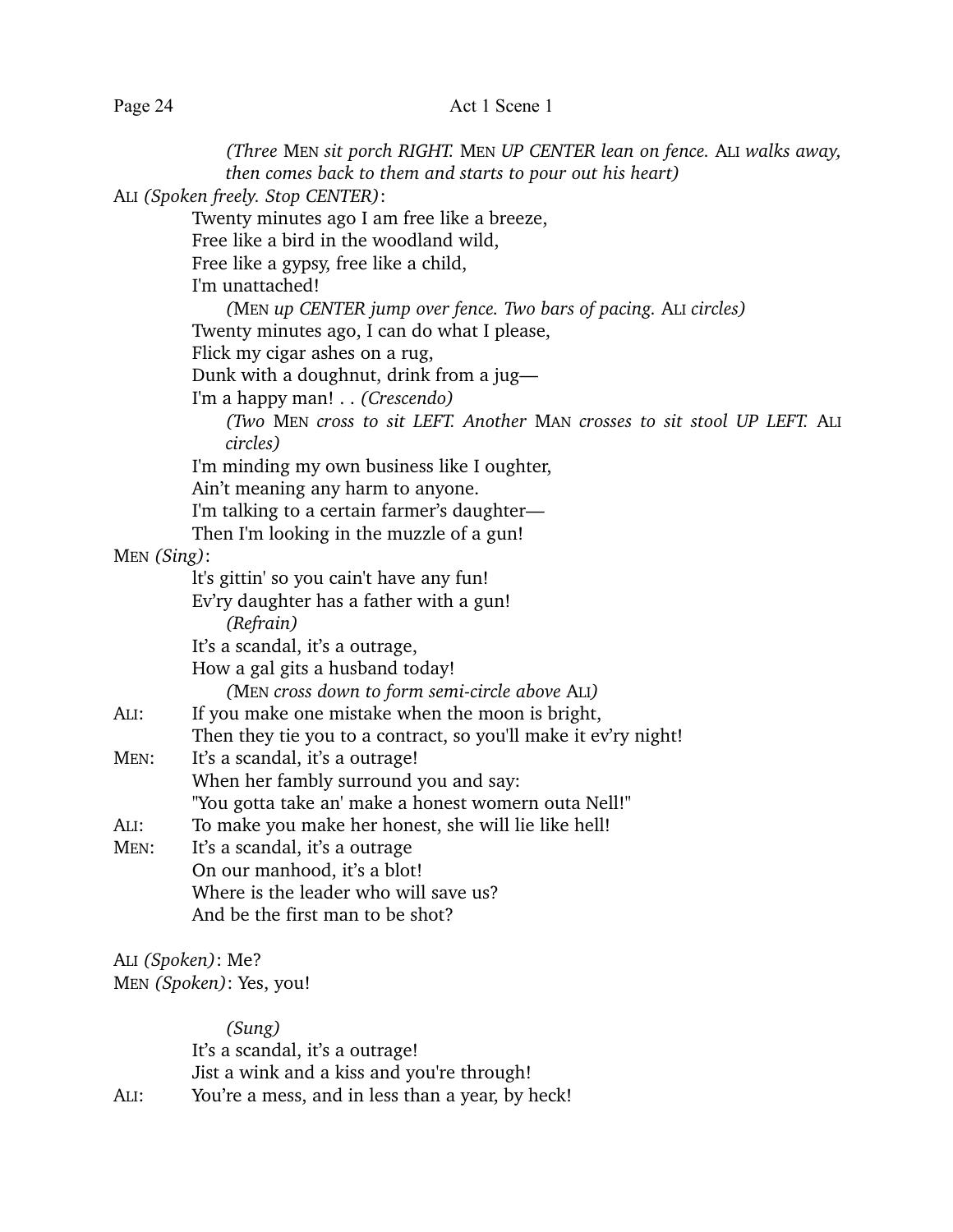Act 1 Scene 1 Page 25

There's a baby on your shoulder making bubbles on your neck! *(*ADO ANNIE *and the* GIRLS *enter RIGHT)*

MEN: It's a scandal, it's a outrage!

Any farmer will tell you it's true!

ALI: A rooster in a chicken coop is better of fn men.

He ain't the special property of just one hen!

MEN: It's a scandal, it's a outrage! lt's a problem we must solve! We gotta start a revolution!

GIRLS: All right, boys! Revolve!

*(The* MEN *swing round, see the* GIRLS *and are immediately cowed. The* GIRLS *pick them off the line and walk of with them, to the music. All exit, except one girl, who stalks around looking for a man. Suddenly one appears from DOWN LEFT, sees the girl, exits fast DOWN LEFT. She pursues him like mad. After number,* GERTIE *enters through gate UP CENTER with* CURLY*.* GERTIE *crosses to the porch where* LAUREY *who has entered is packing her lunch hamper)*

GERTIE: Hello, Laurey. Jist packin' yer hamper now?

LAUREY: I been busy.

*(*GERTIE *looks in* LAUREY'S *hamper.* AUNT ELLER *enters)*

GERTIE: You got gooseberry tarts, too. Wonder if they is as light as mine. Mine'd like to float away if you blew on 'em.

LAUREY: I did blow on to one of mine, and it broke up into a million pieces. *(*GERTIE *laughs—that laugh again)*

GERTIE: Ain't she funny!

*(The* GIRLS *step toward each other menacingly)*

AUNT ELLER: Gertie! Better come inside, and cool off.

GERTIE: You comin' inside 'th me, Curly?

CURLY: Not jist yet.

GERTIE: . . . Well don't be too long. *(Crosses to porch)* And don't fergit when the auction starts tonight—mine's the biggest hamper! (*The laugh again, and she exits)*

LAUREY *(Going on with her packing)*: So that's the Cummin's girl I heared so much talk of. CURLY: You seen her before, ain't you?

LAUREY: Yeow. But not since she got so old. Never did see anybody get so peeked-lookin' in sich a short time.

AUNT ELLER *(Amused at* LAUREY*)*: Yeah, and she says she's only eighteen. I betcha she's nineteen! *(*AUNT ELLER *exits)*

CURLY: What yer got in yer hamper?

LAUREY: 'At's jist some ole meat pies and apple jelly. *(Crosses above rocker, sits on its right arm)* Nothin' like whut Gertie Cummins has in *her* basket.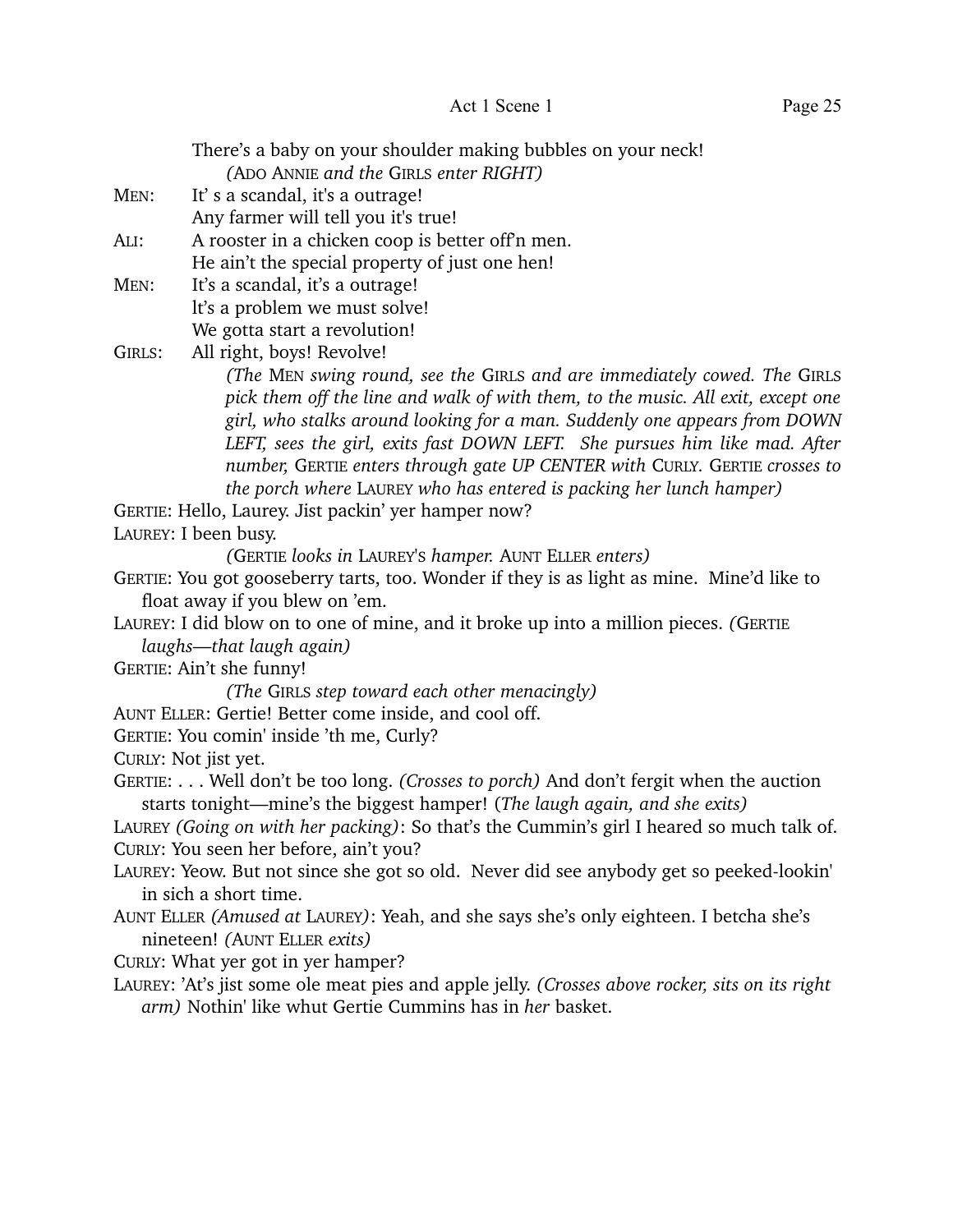#### Page 26 Act 1 Scene 1

CURLY: You really goin' to drive to the Box Social tonight with that Jud feller? *(Pause)*

LAUREY: Reckon so. Why?

CURLY *(Sitting on the other arm of the rocker)*: Nothin' . . . It's jist that ev'rybody seems to expec' *me* to take you.

LAUREY: Then mebbe it's jist as well you ain't. We don't want people takin' 'bout us, do we?

CURLY: You think people do talk about us?

LAUREY Oh, you know how they air—like a swarm of mudwasps. Alw'ys gotta be buzzin' 'bout sump'n.

CURLY *(Rocking the chair gaily)*: Well, whut're they sayin'? That you're stuck on me? LAUREY: Uh-uh. Most of the talk is that you're stuck on me.

*(Orchestra starts intro. to No. 12)*

CURLY: . . . Cain't imagine how these ugly rumors start.

LAUREY: Me neither.

# **Music 12: PEOPLE WILL SAY WERE IN LOVE**

LAUREY: Why do they think up stories that link my name with yours? CURLY: Why do the neighbors gossip all day behind their doors? LAUREY *(Rise, break DOWN)*:

> I have a way to prove what they say is quite untrue; *(*CURLY *rises, break DOWN)* Here is the gist, a practical list of "don'ts" for you:

Don't throw bouquets at me— Don't please my folks too much, Don't laugh at my jokes too much— People will say we're in love!

CURLY *(Spoken. Cross to CENTER)*: Who laughs at yer jokes?

# LAUREY *(Follows him)*:

Don't sigh and gaze at me, Your sighs are so like mine, *(*CURLY *turns to embrace her, she stops him)* Your eyes mustn't glow like mine— People will say we're in love! Don't start collecting things—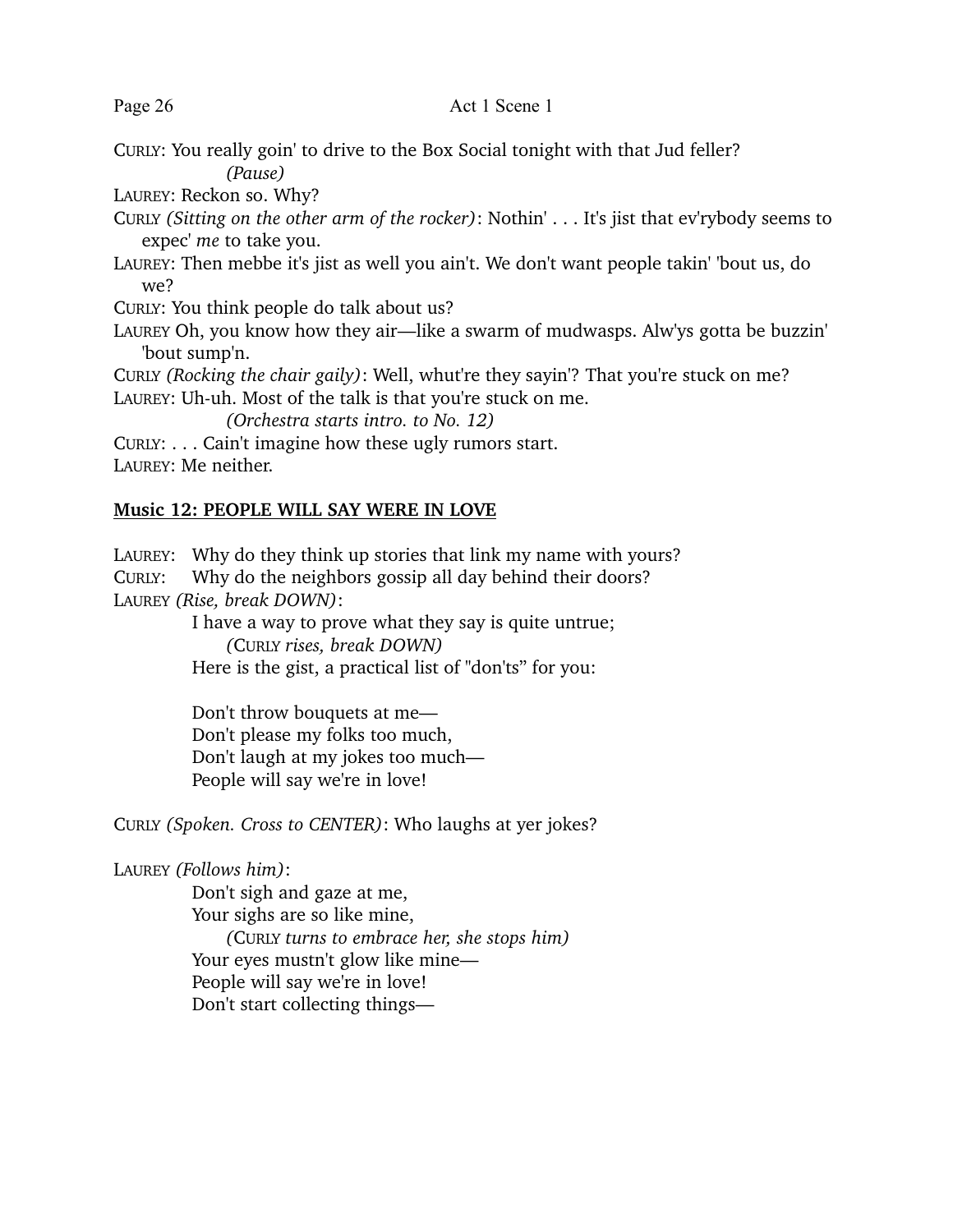#### CURLY *(Spoken)*: Like whut?

LAUREY: Give me my rose and my glove. *(He looks away guiltily)* Sweetheart, they're suspecting things— People will say we're in love! *(Crosses to DOWN LEFT)* CURLY *(Follows her)*: Some people claim that you are to blame as much as I— *(She is about to deny this)* Why do you take the trouble to bake my fav'rit pie? *(Now she looks guilty)* Grantin' your wish, I carved our initials on that tree . . . *(Points off at the tree)* Jist keep a slice of all the advice you give, so free!

> Don't praise my charm too much, Don't look so vain with me, Don't stand in the rain with me, People will say we're in love! Don't take my arm too much, Don't keep your hand in mine, You hand looks so grand in mine, People will say we're in love! Don't dance all night with me, Till the stars fade from above. They'll see it's all right with me, People will say we're in love!

> > *(During the applause which follows this number,* JUD *with a bucket on his left arm, crosses stage behind fence—LEFT to RIGHT. Music continues—another refrain played with great tenderness until curtain)*

CURLY: Don't you reckon y' could tell that Jud you'd ruther go with me tonight? LAUREY *(Crosses RIGHT)*: Curly! I—no, I couldn't.

CURLY: Oh, you couldn't? *(Frowning)* Think I'll go down here to the smokehouse, where Jud's at. See whut's so elegant about him, makes girls wanta go to parties 'th him. *(He starts off, angrily)* LAUREY: Curly! CURLY *(Turning)*: What? LAUREY: Nothin'. *(She watches him as he exits UP LEFT, then sits on rocker crying softly,*

*and starts to sing)*

Don't sigh and gaze at me, Your sighs are so like mine,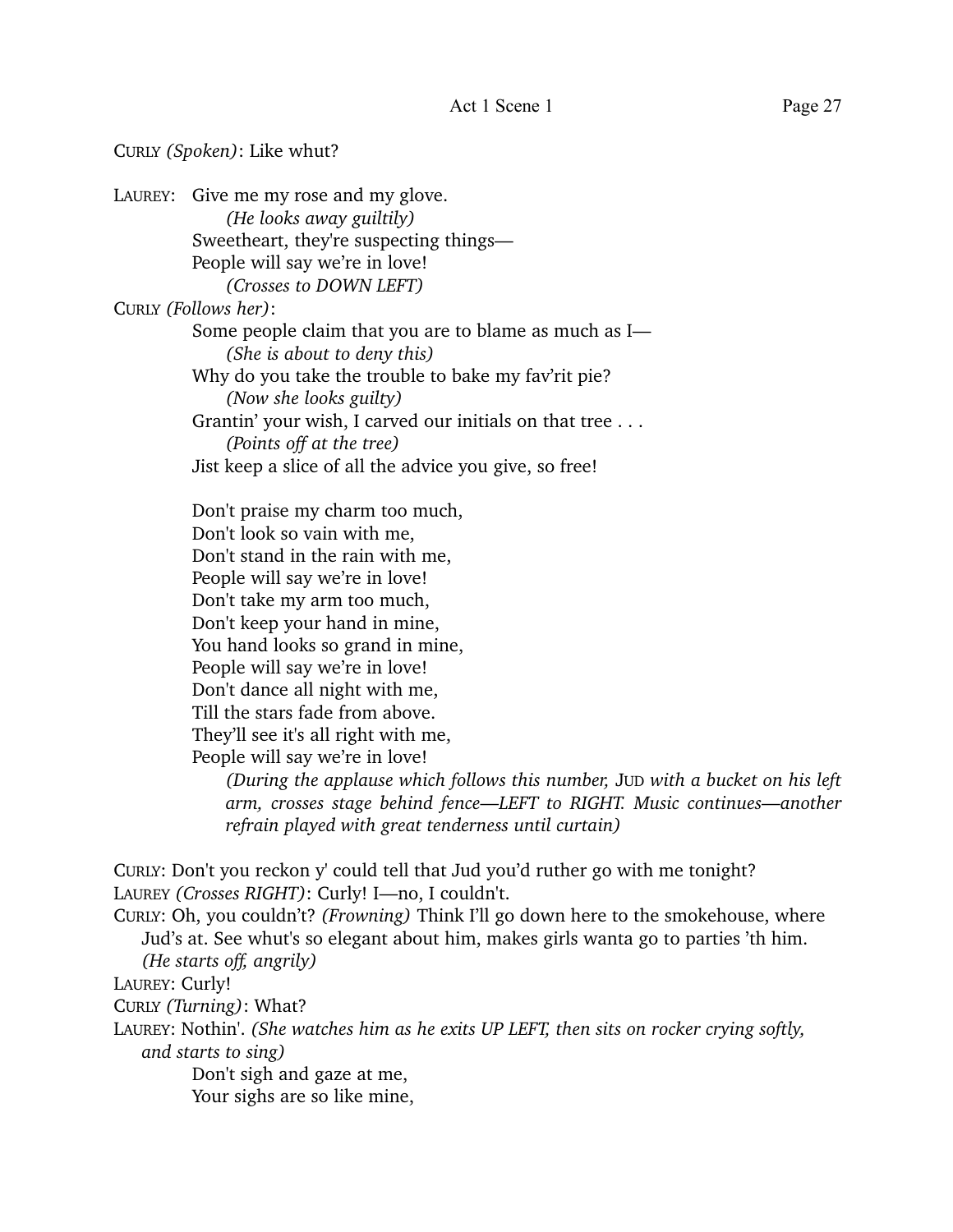Your eyes mustn't glow like mine— *(Music continues. She chokes up, can't go on.* AUNT ELLER *has come out and looks with great understanding)*

AUNT ELLER: Got yer hamper packed?

LAUREY *(Snapping out of it)*: Oh, Aunt Eller . . . yes, nearly.

AUNT ELLER. Like a hanky?

LAUREY: Whut'd I want with a ole hanky?

AUNT ELLER *(Handing her hers)*: Y'got a smudge on yer cheek—jist under yer eye.

*(*LAUREY *dries her eyes, starts toward the house, thinks about the bottle of "Lixir of Egyp'," picks it up, looks at* AUNT ELLER *and runs out through the gate and off UP RIGHT.* AUNT ELLER *sits in the rocker and hums the refrain, happy and contented, as lights dim and traveller closes in)*

#### **Music 13: CHANGE OF SCENE**

#### **Scene 2**

*(SCENE: The Smoke House. Immediately after Scene 1. It is a dark, dirty building where the meat was once kept. The rafters are smoky, covered with dust and cobwebs. On a low loft many things are stored—horse collars, plowshares, a binder twine, a keg of nails. Under it, the bed is grimy and never made. On the walls, tobacco advertisements, and pink covers off Police Gazettes. In a corner there are hoes, rakes and an axe. Two chairs, a table and a spittoon comprise the furniture. There is a mirror for shaving, several farm lanterns and a rope. A small window lets in a little light, but not much)*

*(JUD enters AT RISE of curtain and crosses to table. There is a knock on the door. He rises quickly and tiptoes to the window to peek outside. Then he glides swiftly back to the table. Takes out a pistol and starts to polish it. There is a second knock)*

JUD *(Calling out sullenly)*: Well, open it, cain't you? CURLY *(Opening the door and strolling in)*: Howdy. JUD: Whut'd you want? CURLY: I done got th'ough my business up here at the house. Jist thought I'd pay a call. *(Pause)* You got a gun, I see. *(Cross to CENTER)* JUD: Good un. Colt forty-five. CURLY: What do you do with it? JUD: Shoot things. CURLY: Oh. *(He moseys around the room casually)* That there pink picture—now that's a

naked womern, ain't it?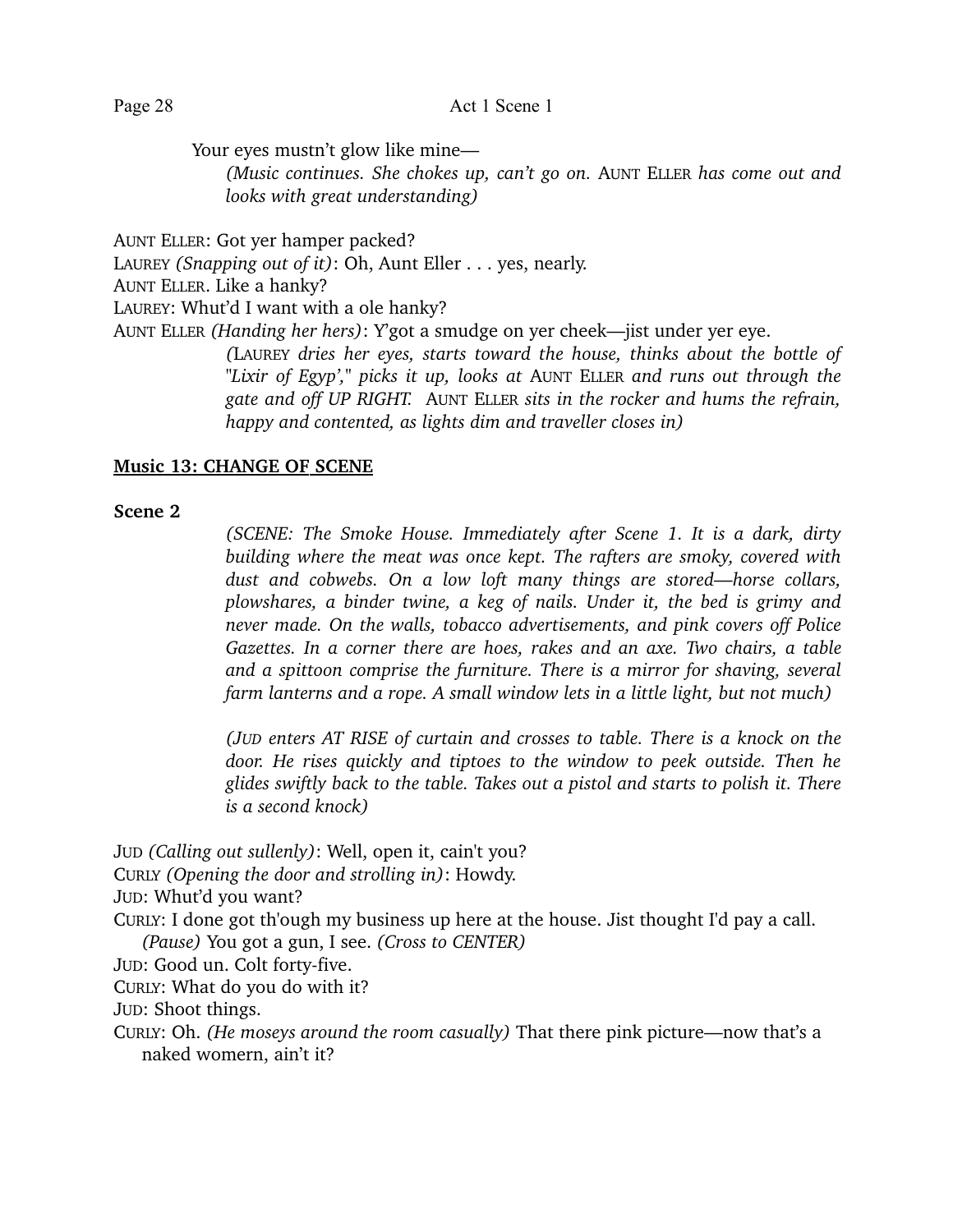JUD: Yer eyes don't lie to you.

- CURLY: Plumb stark naked as a jaybird. No. No, she ain't. Not quite. Got a couple of thingumbobs tied onto her.
- JUD: Shucks. That ain't a thing to whut I got here. *(He shoves a pack of postcards across the table towards* CURLY*)* Lookit that top one.
- CURLY *(Covering his eyes)*: I'll go blind! . . . *(Throwing it back on the table)* That ud give me idys, that would.

JUD *(Picking it up and looking at it)*: That's a dinger, that is.

CURLY *(Gravely)*: Yeah, that shore is a dinger. . . . *(Crosses LEFT to door and takes down a rope)* That's a good-lookin' rope you got there. *(He begins to spin it.)* Spins nice. You know Will Parker? He can shore spin a rope. *(He tosses one end of the rope over a hook on the rafter and pulls down on both ends tentatively)* 'S a strong hook you got there. You could hang yerself on that, Jud.

JUD: I could whut?

CURLY *(Cheerfully)*: Hang yerself. It ud be as easy as fallin' off a log! Fact is, you could stand on a log—er a cheer if you'd rather—right about here—see? And put this here around yer neck. Tie that good up there first, of course. Then all you'd have to do would be to fall off the log—er the cheer, whichever you'd ruther fall off of. In five minutes, or less, with good luck, you'd be daid as a doornail.

JUD: Whut'd you mean by that?

CURLY: Nen folks ud come to yer funril and sing sad songs.

JUD *(Disdainfully)*: Yamnh!

- CURLY: They would. You never know how many people like you till you're daid. Y'd prob'ly be laid out in the parlor—y'd be all diked out in yer best suit with yer hair combed down slick, and a high starched collar.
- JUD *(Beginning to get interested)*: Would they be any flowers, d'you think?
- CURLY: Shore would, and palms, too—all around yer cawfin. Nen folks ud stand around you and the men ud bare their heads and the womern ud' sniffle softly. Some'd prob'ly faint—ones that had tuck a shine to you when you wuz alive.
- JUD: What womern have tuck a shine to me?
- CURLY: Lots of womern. On'y they don't never come right out and show you how they feel less'n you die first.
- JUD *(Thoughtfully)*: I guess that's so.
- CURLY: They sho would sing loud though when the singin' started—sing like their hearts ud break! *(He starts to sing very earnestly and solemnly, improvising the sort of thing he thinks might be sung)*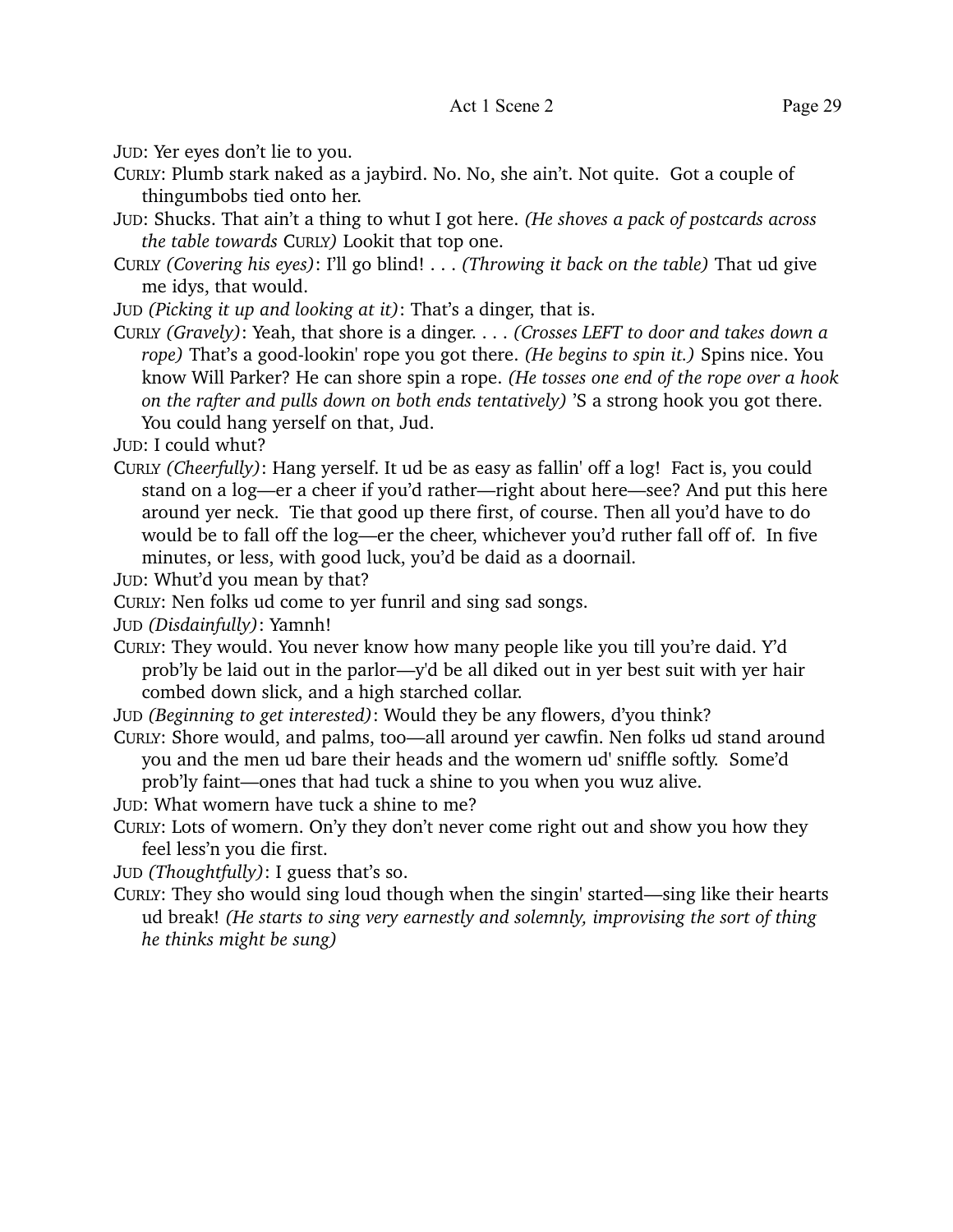### **Music 14: PORE JUD IS DAID**

CURLY: Pore Jud is daid, Pore Jud Fry is daid! All gether 'round his cawfin now and cry. He had a heart of gold And he wasn't very old— Oh, why did sich a feller have to die? Pore Jud is daid, Pore Jud Fry is daid! He's lookin', oh, so peaceful and serene. JUD *(Touched and suddenly carried away, he sings a soft response)*: And serene! *(Takes off hat)*

CURLY: He's all laid out to rest With his hands acrost his chest. His finger nails have never b'en so clean! *(*JUD *turns slowly to question the good taste of this last reference, but* CURLY *plunges straight into another item of the imagined wake)*

*(Spoken)* Nen the preacher'd git up and he'd say *(Breaks to CENTER and chants on one note)*: "Folks! We are gethered here to moan and groan over our brother Jud Fry who hung hisse'f up by a rope in the smoke house." *(Spoken)* Nen there'd be weepin' and wailin'—*(significantly)* from some of those womern. *(*JUD *nods his head understandingly)* Nen he'd say, *(Chant)* "Jud was the most misunderstood man in the territory. People useter think he was a mean, ugly feller. *(*JUD *looks up)* And they called him a dirty skunk and a ornery pig-stealer. *(Switches quickly and sings.)*

But—the folks 'at really knowed him,

*(Chants)*

knowed 'at beneath them two dirty shirts he alw'ys wore *(Sings)*

there beat a heart as big as all out-doors.

JUD *(Repeating reverently, like someone at a revivalist meeting)*:

As big as all outdoors.

CURLY: Jud Fry loved his fellow man.

JUD: He loved his fellow man.

CURLY *(Spoken.* CURLY *is warming up and speaks with the impassioned inflections of an evangelist)*: He loved the birds of the forest and the beasts of the field. He loved the mice and the vermin in the barn, and he treated the rats like equals—which was right. And—he loved little children. He loved ev'body and ev'thin' in the world! . . . Only he never let on, so nobody ever knowed it! *(Returning to vigorous song)*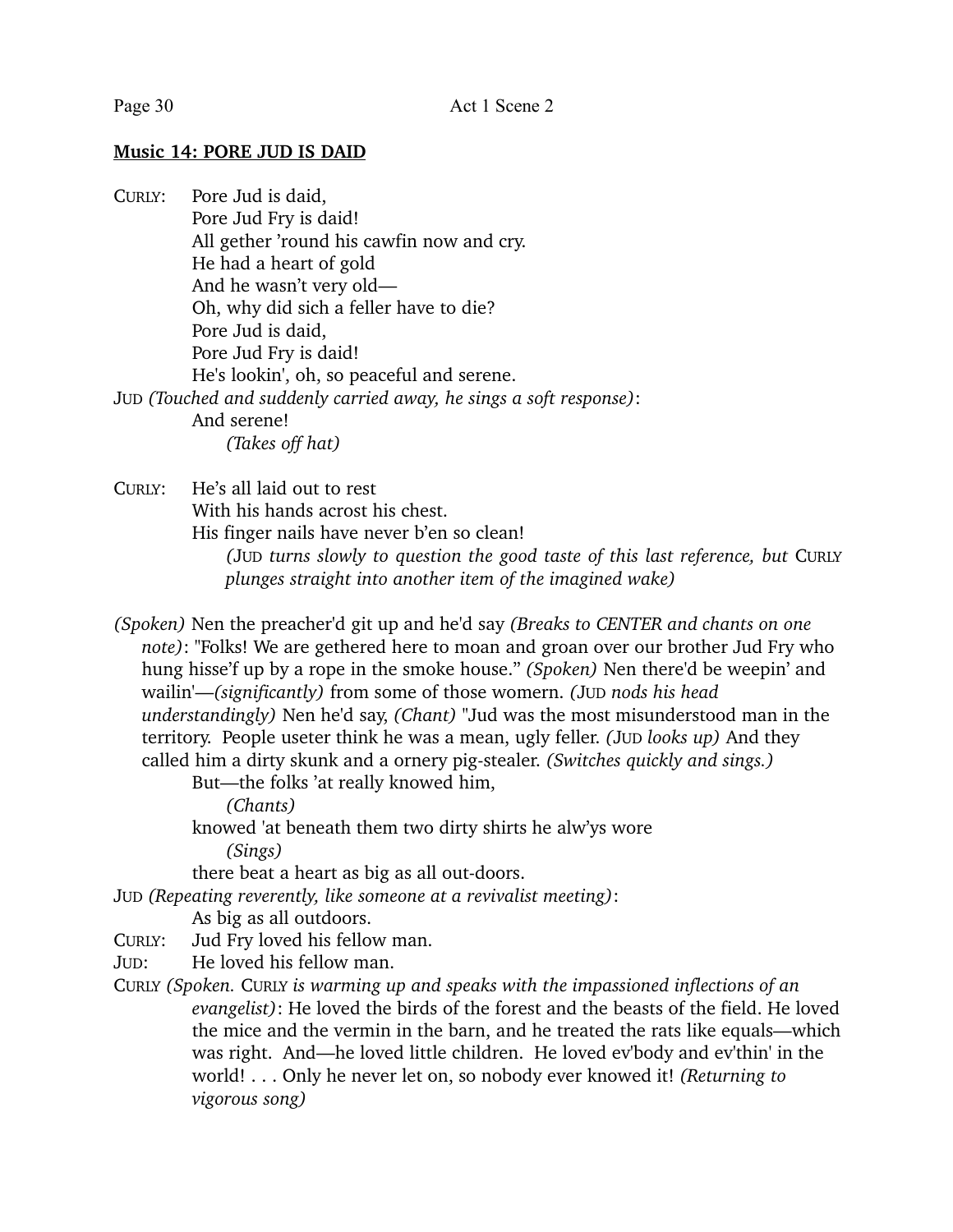|                                                                                           | Pore Jud is daid,                                                                              |  |
|-------------------------------------------------------------------------------------------|------------------------------------------------------------------------------------------------|--|
|                                                                                           | Pore Jud Fry is daid!                                                                          |  |
|                                                                                           | His friends'll weep and wail fer miles around.                                                 |  |
| JUD (Now right into it):                                                                  |                                                                                                |  |
|                                                                                           | Miles around.                                                                                  |  |
| CURLY:                                                                                    | The daisies in the dell                                                                        |  |
|                                                                                           | Will give out a diff runt smell                                                                |  |
|                                                                                           | Becuz pore Jud is underneath the ground.                                                       |  |
|                                                                                           | (JUD is too emotionally exalted by the spirit of CURLY's singing to be                         |  |
|                                                                                           | analytical. He now takes up a refrain of his own)                                              |  |
| JUD:                                                                                      | Pore Jud is daid,                                                                              |  |
|                                                                                           | A candle lights his haid,                                                                      |  |
|                                                                                           | He's layin' in a cawfin made of wood.                                                          |  |
| CURLY:                                                                                    | Wood.                                                                                          |  |
| JUD:                                                                                      | And folks are feelin' sad                                                                      |  |
|                                                                                           | Cuz they useter treat him bad,                                                                 |  |
|                                                                                           | And now they know their friend has gone fer good.                                              |  |
|                                                                                           | CURLY (Softly): Good.                                                                          |  |
| JUD and CURLY:                                                                            |                                                                                                |  |
|                                                                                           | Pore Jud is daid,                                                                              |  |
|                                                                                           | A candle lights his haid!                                                                      |  |
| CURLY:                                                                                    | He's lookin', oh, so purty and so nice.                                                        |  |
|                                                                                           | He looks like he's asleep.                                                                     |  |
|                                                                                           | It's a shame that he won't keep,                                                               |  |
|                                                                                           | But it's summer and we're runnin' out of ice                                                   |  |
|                                                                                           | Pore Jud! Pore Jud!                                                                            |  |
|                                                                                           | (JUD breaks down, weeps, and sits at the table, burying his head in his arms)                  |  |
|                                                                                           | CURLY: Yes, sir. That's the way it ud be. Shore be a interestin' funril. Wouldn't like to miss |  |
| it.                                                                                       |                                                                                                |  |
| JUD (His eyes narrowing): Wouldn't like to miss it, eh? Well, mebbe you will. (He resumes |                                                                                                |  |
| polishing the gun) Mebbe you'll go first.                                                 |                                                                                                |  |
| CURLY (Sitting down): Mebbe Le's see now, whur did you work at before you come            |                                                                                                |  |
| here? Up by Quapaw, wasn't it?                                                            |                                                                                                |  |
|                                                                                           | $\sim$ 1                                                                                       |  |

JUD: Yes and before that over by Tulsa. Lousy they was to me. Both of 'em. Always makin' out they was better. Treatin' me like dirt.

CURLY: And what'd you do—git even?

JUD: Who said anythin' about gittin' even?

CURLY: No one, that I recollect. It jist come into my head.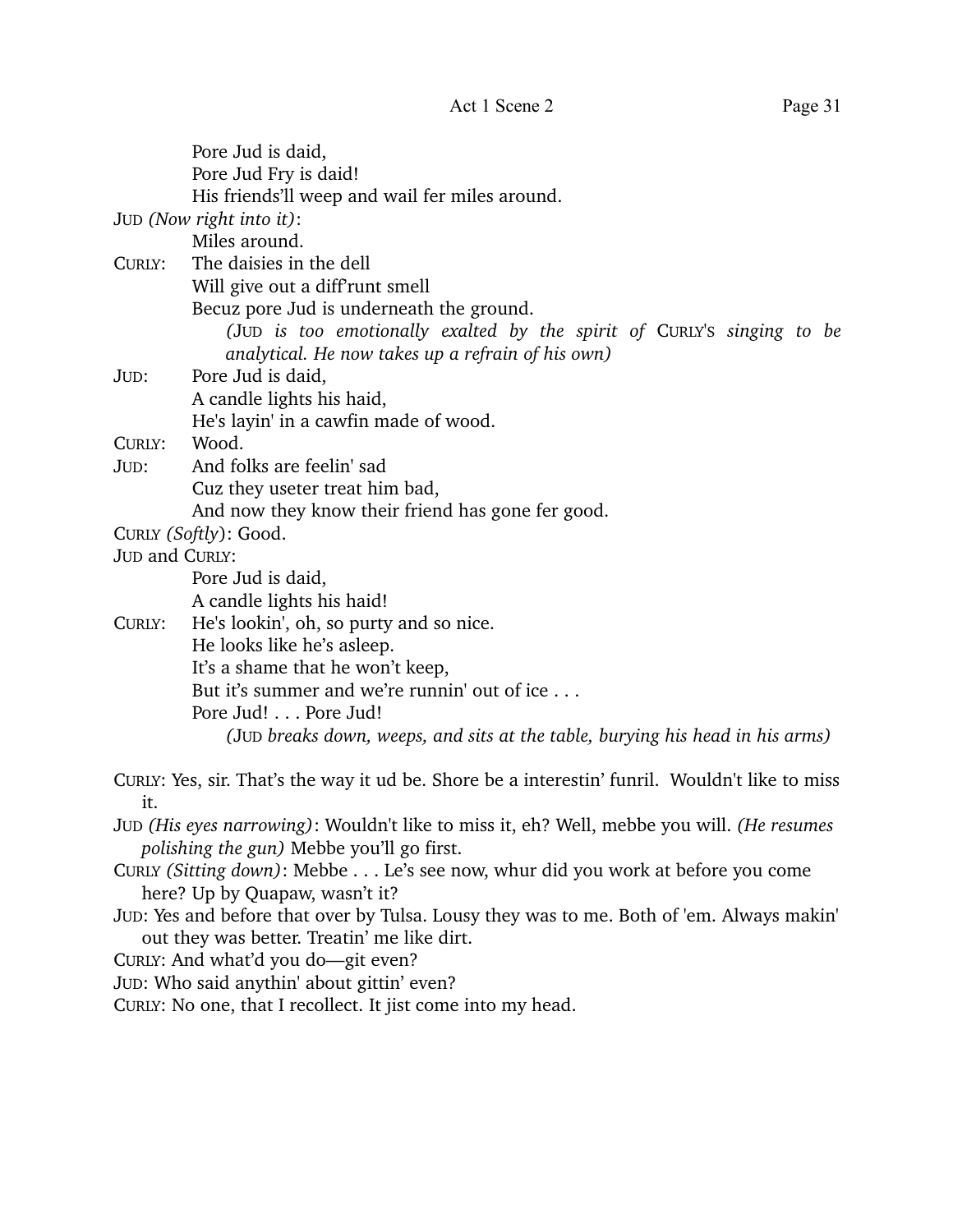- JUD*:* If it ever come to gittin' even with anybody, I'd know how to do it.
- CURLY*:* That? *(Looking down at gun and pointing)*
- JUD*:* Nanh! They's safer ways than that, if you use yer brains. . . . Member that f'ar on the Bartlett farm over by Sweetwater?
- CURLY*:* Shore do. 'Bout five years ago. Turrible accident. Burnt up the father and mother and daughter.
- JED*:* That warn't no accident. A feller told me—the h'ard hand was stuck on the Bartlett girl, and he found her in the hayloft with another feller.
- CURLY*:* And it was him that burned the place?
- JUD *(Nodding):* It tuck him weeks to git all the kerosene—buying it at different times feller who told me made out like it happened in Missouri, but I knowed all the time it was the Barlett farm—what a liar he was!
- CURLY: And a kind of a—a kind of a murderer, too. Wasn't he? *(Rises, goes over to the door and opens it)* Git a little air in here.
- JUD: You ain't told me yet whut business you had here. We got no cattle to sell ner no cow ponies. The oat crop is done spoke fer.
- CURLY: You shore relieved my mind consid'able.
- JUD *(Tensely*): They's on'y one other thing on this farm you could want—and it better not be that!
- CURLY (*Closing the door deliberately and turning slowly, to face* JUD*)*: But that's jist whut it is.
- JUD: Better not be! You keep away from her, you hear?
- CURLY *(Coolly)*: You know somebody orta tell Laurey whut kind of a man you air. And fer that matter, somebody orta tell you onct about yerself.
- JUD: You better git outa here, Curly.

CURLY: A fella wouldn't feel very safe in here with you . . .'f he didn't know you. *(Acidly)* But I know you, Jud. *(Looks him straight in the eye)* In this country, they's two things you c'n do if you're a man. Live out of doors is one. Live in a hole is the other. I've set by my horse in the bresh som'eres and heared a rattlesnake many a time. Rattle, rattle, rattle!—he'd go, skeered to death. Somebody comin' close to his hole! Somebody gonna step on him! Git his old fangs ready, full of pizen! Curl up and wait! —Long's you live in a hole, you're skeered, you got to have pertection. You c'n have muscles, oh, like arn—and still be as weak as a empty bladder—less'n you got things to barb yer hide with. *(Suddenly, harshly, directly to* JUD*)* How'd you git to be the way you air, anyway—settin' here in this filthy hole—and thinkin' the way you're thinkin? Why don't you do sumpin healthy onct in a while, 'stid of stayin' shet up here a-crawlin' and festerin'!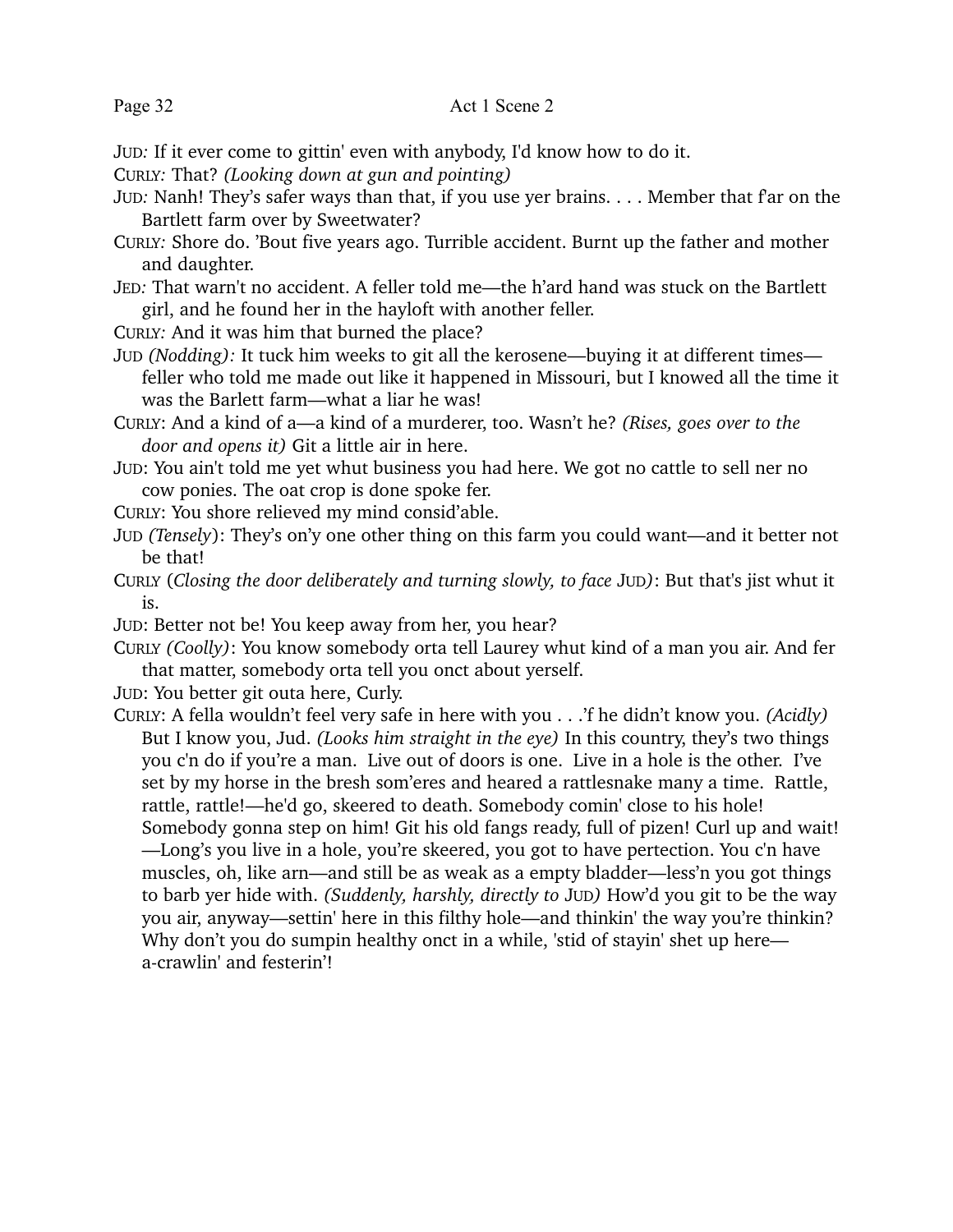- JUD: Anh! *(He seizes a gun in a kind of reflex, a kind of desperate frenzy, and pulls the trigger. Luckily the gun is pointed towards the ceiling)*
- CURLY *(Actually in a state of high excitement, but outwardly cool and calm, he draws his own gun)*: You orta feel better now. Hard on the roof, though. I wisht you'd let me show you sumpin.

*(*JUD *doesn't move, but stands staring into* CURLY'S *eyes)*

CURLY: They's a knot-hole over there about as big as a dime. See it a-winkin'. I jist want to see if I c'n hit it. *(Unhurriedly, with cat-like tension, he turns and fires at the wall high up)* Bullet right through the knot-hole, 'thout tetchin', slick as a whistle, didn't I? I knowed I could do it. You saw it, too, didn't you!

*(Ad lib off stage)*

Curly: Somebody's a cornin', I'spect. *(He listens.* JUD *looks at the floor.* AUNT ELLER*,* ALI *and several others come running in)*

- AUNT ELLER: Who fard off a gun? Was that you, Curly? Don't set there, you lummy, answer when you're spoke to.
- CURLY: Well, I shot onct.

AUNT ELLER: What was you shootin' at?

CURLY*(Rises):* See that knot-hole over there?

AUNT ELLER: I see lots of knot-holes.

CURLY: Well, it was one of them.

- AUNT ELLER *(Exasperated)*: Well ain't you a pair of purty nuthin's, a-pickin' away at knotholes and skeerin' everybody to death! Orta give you a good Dutch rub and arn some of the craziness out of you! *(Calling off to people in doorway)* 'S all right! Nobody hurt. jist a pair of fools swappin' noises. *(She exits)*
- ALI: Mind if I visit with you, gents? It's good to get away from the women for a while. Now then, we're all by ourselves. I got a few purties, private knickknacks for to show you. Special for the menfolks. *(Starts to get them out)*

CURLY: See you gentlemen later. I gotta git a surrey I h'ard for tonight. *(He starts to go)* ALI *(Shoving cards under* JUD'S *nose)*: Art postcards.

JUD *(To* CURLY*)*: Who you think yer takin' in that surrey?

CURLY: Aunt Eller—and Laurey, if she'll come with me.

JUD: She won't.

CURLY: Mebbe she will. *(Exits)*

- JUD *(Raising his voice after* CURLY*)*: She promised to go with me, and she better not change her mind. She better not!
- ALI: Now, I want ye to look at these straight from Paris.
- JUD: I don't want none o' them things now. Got any frog-stickers?
- ALI: You mean one of them long knives? What would you want with a thing like that?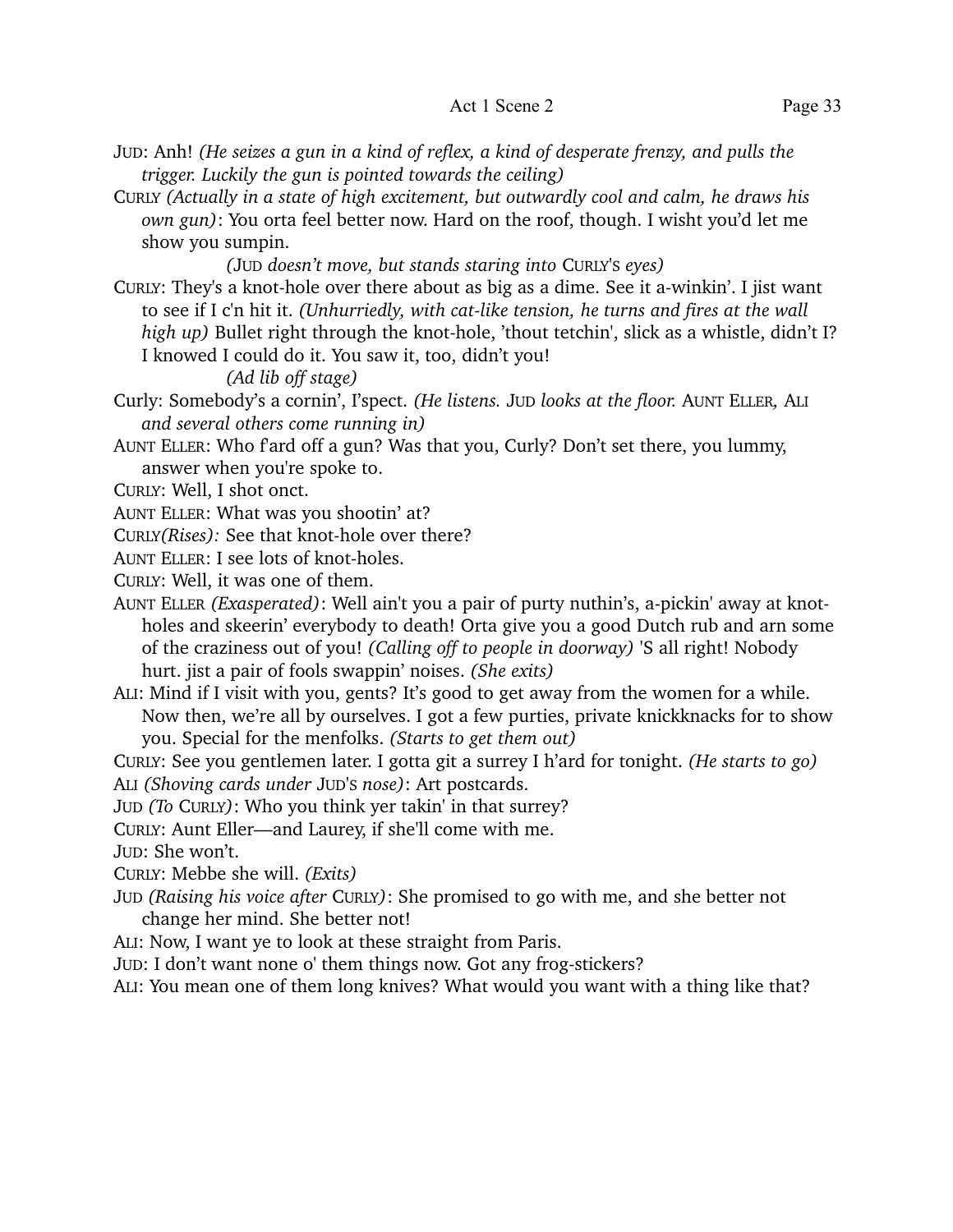### Page 34 Act 1 Scene 2

JUD: I dunno. Kill a hog—er a skunk. It's all the same ain't it? I tell you whut I'd like better' n a frog-sticker, if you got one. Ever hear of one of them things you call "The Little Wonder"? It's a thing you hold up to your eyes to see pitchers, only that ain't all they is to it . . . not quite. Y'see it's got a little jigger onto it, and you tetch it and out springs a sharp blade.

ALI: On a spring, eh?

- JUD: Y'say to a feller, "Look through this." Nen when he's lookin' you snap out the blade. It's jist above his chest and, bang! Down you come. *(Slaps* ALI *on the chest, knocking the wind from him)*
- ALI *(After recovering from blow)*: A good joke to play on a friend . . . I—er—don't handle things like that. Too dangerous. What I'd like to show you is my new stock of postcards.
- JUD: Don't want none. Sick of them things. *(Sits at center of table)* I'm going to get me a real womern.
- ALI: What would you want with a woman? Why I'm having trouble right now, all on account of a woman. They always make trouble. And you say you want one. Why? Look at you! You're a man what is free to come and go as you please. You got a nice cosy little place. *(Looking place over)* Private. Nobody to bother you. Artistic pictures. They don't talk back to you. . . .
- JUD: I'm t'ard of all these pitchers of women!
- ALI: All right. You're tired of them. So throw 'em away and buy some new ones. *(Showing him cards again)* You get tired of a woman and what can you do? Nothing! Just keep gettin' tireder and tireder!
- JUD: I made up my mind.
- ALI *(Packing his bag and starting off)*: So you want a real woman. . . . Say, do you happen to know a girl named Ado Annie?
- JUD: I don't want her.

ALI: I don't want her either. But I got her! *(Exit)*

JUD: Don't want nuthin' from no peddler. Want real things! Whut am I doin' shet up here —like that feller says—a-crawlin' and a-festerin'? Whut am I doin' in this lousy smokehouse? *(Sits and looks about the room, scowling. Then he starts to sing, half talking at first, then singing in full voice)*

# **Muslc 15: LONELY ROOM**

JED: The floor creaks, The door squeaks, There's a fieldmouse a-nibblin' on a broom, And I set by myself Like a cobweb on a shelf, By myself in a lonely room.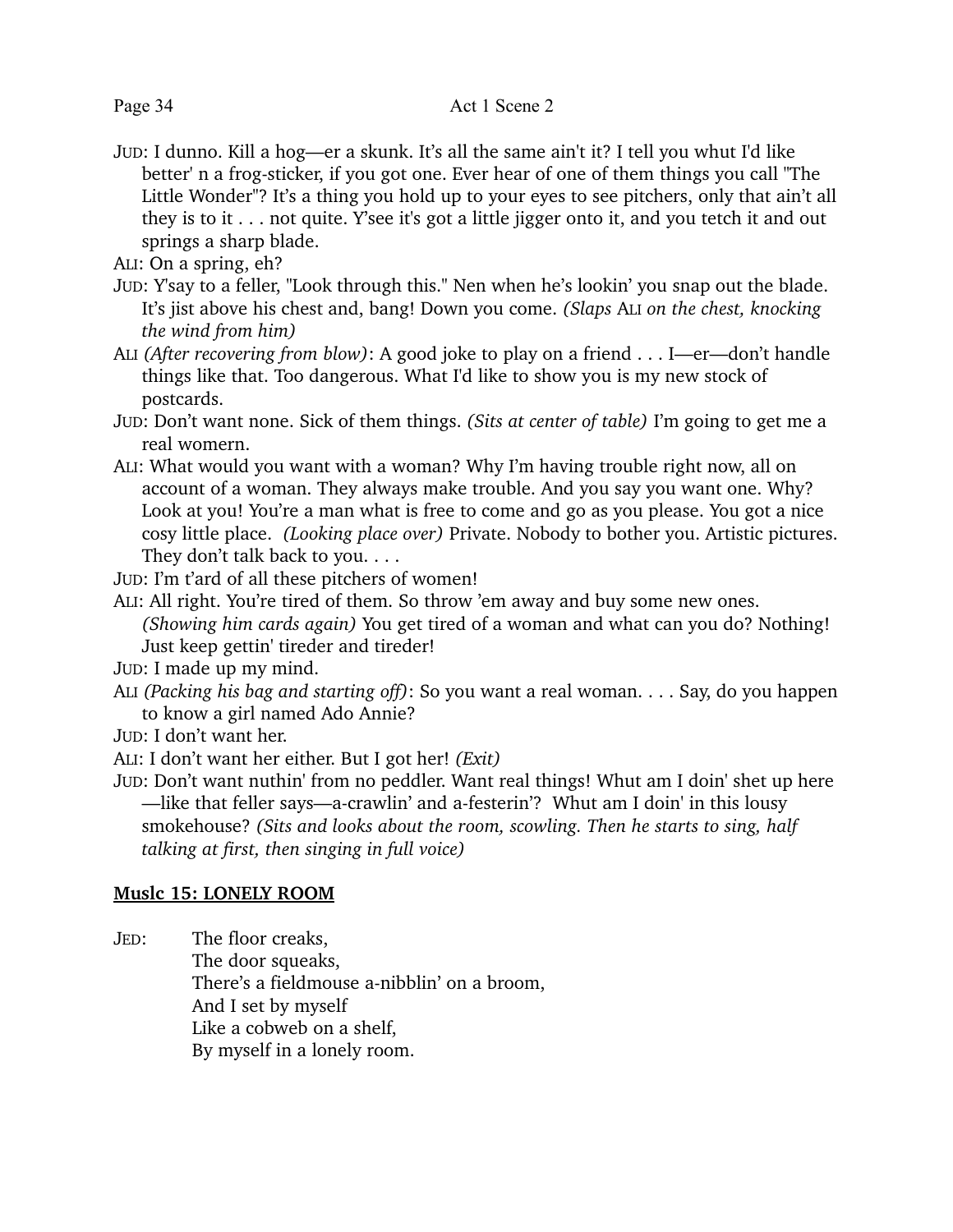But when there's a moon in my winder And it slants down a beam 'crost my bed, Then the shadder of a tree starts a-dancin' on the wall And a dream starts a-dancin' in my head. (Rises) And all the things that I wish fer Turn out like I want them to be, And I'm better'n that Smart Aleck cowhand Who thinks he is better'n me! And the girl that I want Ain't afraid of my arms, And her own soft arms keep me warm. And her long yeller hair Falls acrost my face Jist like the rain in a storm! (Sits) The floor creaks, The door squeaks, And the mouse starts a-nibblin' on the broom. And the sun flicks my eyes— It was all a pack o' lies! I'm awake in a lonely room. . . . (Rises) I ain't gonna dream 'bout her arms no more! I ain't gonna leave her alone! Goin' outside, Git myself a bride, Git me a womern to call my own. *(Travellers close in)*

#### **Muslc 16: CHANGE OF SCENE**

#### **Scene 3**

*(SCENE: A Grove on I.aurey's Farm. AT RISE:* GIRLS *and* GERTIE *seated under tree DOWN LEFT. A girl,* VIVIAN*, is telling* GERTIE'S *fortune.)*

#### **Muslc 17 (a): MELOS**

VIVIAN: And to yer house a dark clubman!

*(Laughter from* GIRLS*.* LAUREY *enters RIGHT)*

LAUREY: Girls could you—could you go som'eres else and tell fortunes? I gotta be here by myself.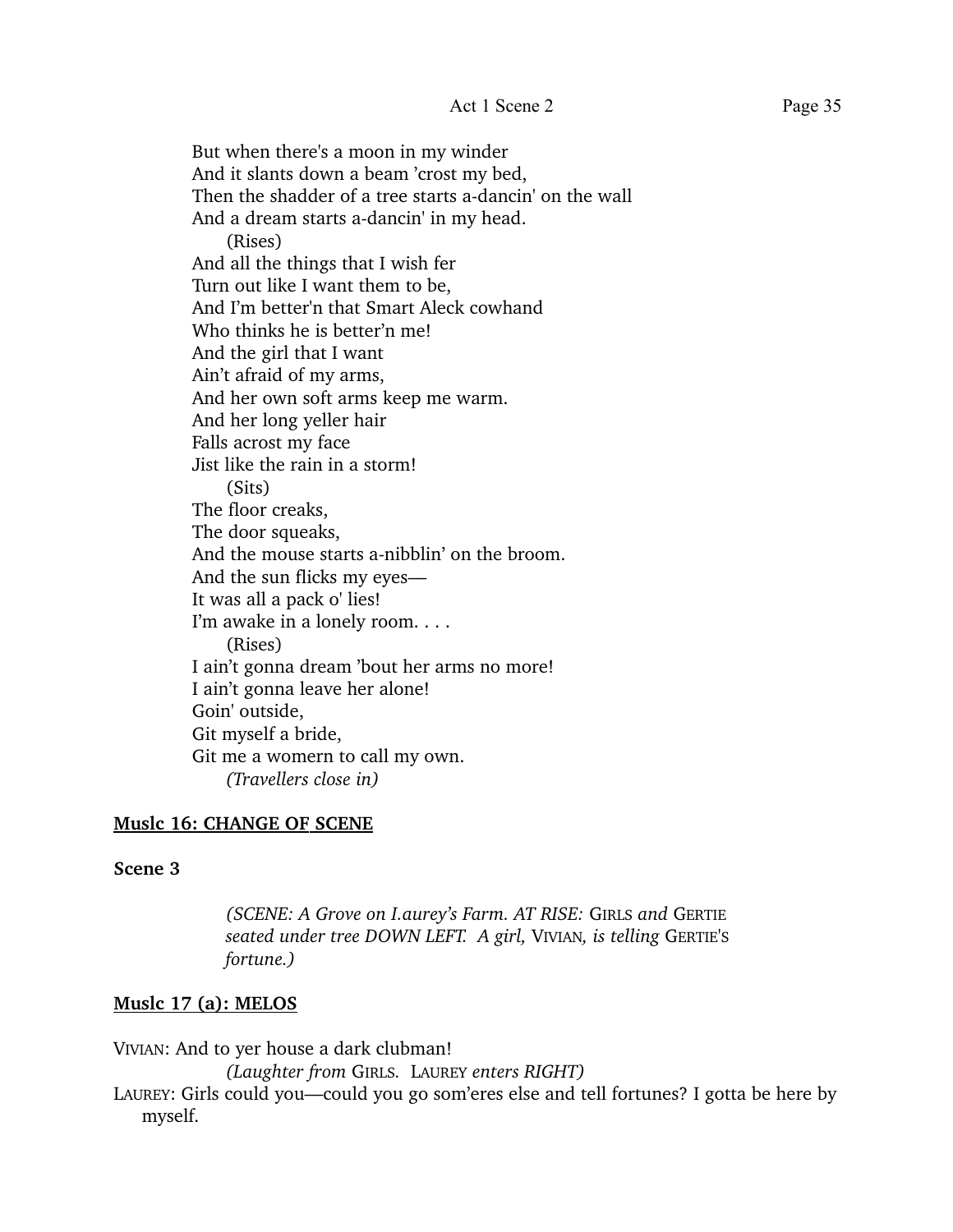### Page 36 Act 1 Scene 3

GERTIE *(Pointing to bottle)*: Look! She bought 'at ole smellin' salts the peddler tried to sell us!

LAUREY: It ain't smellin' salts. It's goin' to make up my mind fer me. Lookit me take a good whiff now! *(She chokes on it)*

GERTIE: That's the camphor.

LAUREY: Please, girls, go away. *(*GERTIE *laughs and exits.* LAUREY *closes her eyes tight)* ELLEN: Hey, Laurey, is it true you're lettin' Jud take you tonight 'stid of Curly?

LAUREY: Tell you better when I think ever'thin' out clear. Beginnin' to see things clear a'ready.

KATE: I c'n tell you whut you want—*(Singing)*

# **Music 17 (b): OUT OF MY DREAMS**

KATE: Out of your dreams and into his arms you long to fly.

ELLEN: You don't need Egyptian smellin' salts to tell you why!

KATE: Out of your dreams and into the hush of falling shadows.

VIRGINIA: When the mist is low, and stars are breaking through,

VIVIAN: Then out of your dreams you'll go.

ALL GIRLS:

Into a dream come true.

Make up your mind, make up your mind, Laurey, Laurey dear. Make up your own, make up your own story, Laurey dear. Ol' Pharaoh's daughter won't tell you what to do.

Ask your heart—whatever it tells you will be true.

*(They drift off as* LAUREY *sings)*

LAUREY: Out of my dreams and into your arms I long to fly. I will come as evening comes to woo a waiting sky. Out of my dreams and into the hush of falling shadows, When the mist is low, and stars are breaking through, Then out of my dreams I'll go, Into a dream with you.

# **Music 17 (c): INTERLUDE TO BALLET**

*(The ballet is of the things* LAUREY *sees in her dream that help her "make up her mind." During the above refrain the lights dim to a spot on* LAUREY*.* CURLY *enters in another spot, walking slowly and standing perfectly still RIGHT CENTER. Then his ballet counterpart enters and stands behind him.* LAUREY'S *ballet counterpart enters and stands behind her. These are figures fading into her dream. The real* CURLY *and the real* LAUREY *back off slowly, and leave the stage to their counterparts who move towards the center and into an embrace)*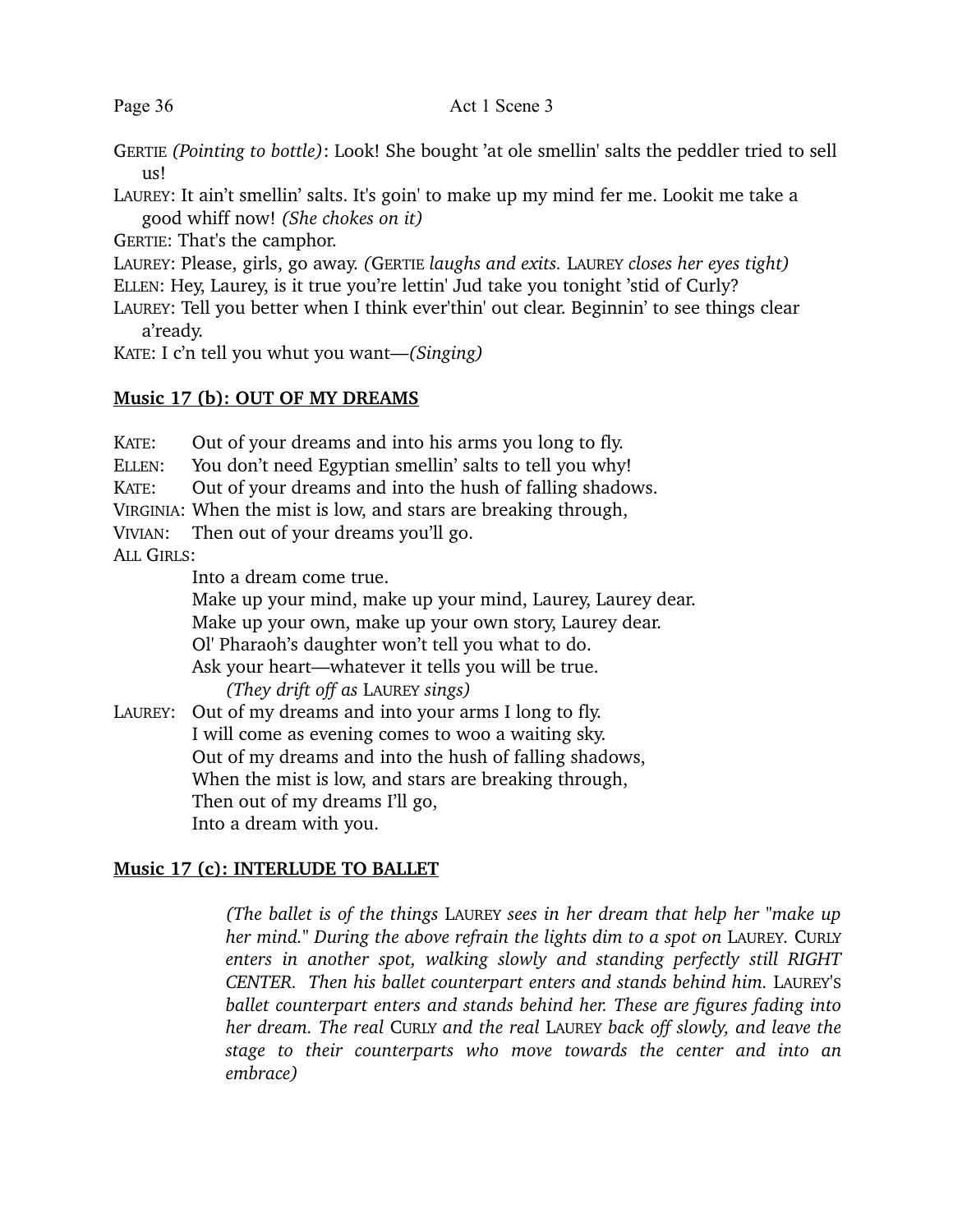Act 1 Scene 3 Page 37

# **Music 17 (d): DREAM BALLET**

*(These dream figures of* LAUREY *and* CURLY *dance ecstatically. A young girl enters, sees them and bounds off to break the news and soon others dance on and off gaily. Two of* CURLY'S *cowboy friends stroll by and wave their greeting. "Curly" kisses "Laurey" again and walks away, happy and smug.*

*A little girl runs on, presents "Laurey" with a nosegay and then bursts into tears. More girl friends dance on and embrace her. A bridal veil floats down from the skies and they place it on her head. "Curly" and the boys enter, in the manner of cowboys astride their horses. Following a gay dance, the music slows to wedding-march tempo. "Curly," a serious expression on his face, awaits his bride who walks down an aisle formed by the girls.*

*Now the ballet counterpart of* JUD *walks slowly forward and takes off "Laurey's" veil. Expecting to see her lover,* CURLY*, she looks up and finds "Jud." Horrified, she backs away. Her friends, with stony faces, look straight ahead of them. "Curly" too, is stern and austere and when she appeals to him, he backs away from her. All of them leave her. She is alone with "Jud."*

*"Jud" starts to dance with her but he is soon diverted by the entrance of three dance-hall girls who look very much like the Police Gazette pictures Laurey has seen tacked on his walls in the smoke house. Some of the cowboys follow the girls on, and whistle at them. But that is as far as they go. The cowboys are timid and inexpert in handling these sophisticated women. The women do an amusing, satirically bawdy dance. Then "Jud" and the boys dance with them.*

*After the girls dance off, "Laurey" and "Jud" are again alone. "Curly" enters, and the long-awaited conflict with "Jud" is now unavoidable. "Curly," his hand holding an imaginary pistol, fires at "Jud" again and again, but "Jud" keeps slowly advancing on him, immune to bullets. He lifts "Curly" in the air and throws him to the ground. A fierce fight ensues. The friends of* LAUREY *and* CURLY *run helplessly from one side to the other. Just when the tables seem to have turned in "Curly's" favor, "Jud" gets a death grip on his throat. He is killing "Curly." "Laurey" runs up to him and begs him to release her lover. It is clear by her pantomime that she will give herself to Jud to save Curly. "Jud" drops "Curly's" limp body, picks up "Laurey" and carries her away. Over "Jud's" shoulder she blows a feeble, heartbroken kiss to "Curly's" prostrate form on the ground. The crowd surrounds him and carries him off in the dark RIGHT as a spot comes up LEFT revealing the real* LAUREY *being shaken out of her dream by the real* JUD*)*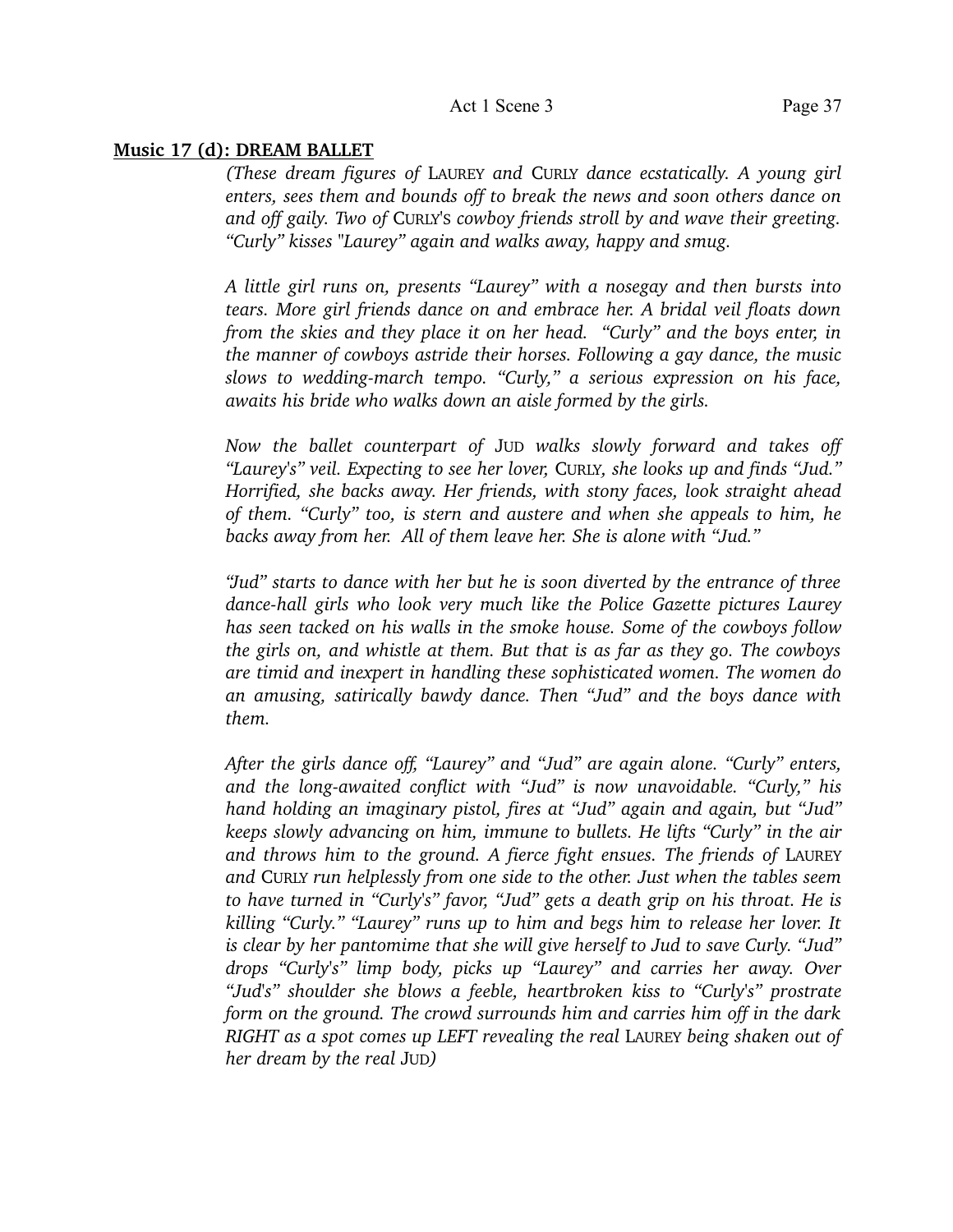# Page 38 Act 1 Scene 3

JUD: Wake up, Laurey. It's time to start fer the party.

*(As she awakens and starts mechanically to go with* JUD*, the real* CURLY *enters expectantly. She hesitates.* JUD *holds out his arm and scowls. Remembering the disaster of her recent dream, she avoids its reality by taking* JUD'S *arm and going with him, looking wistfully back at Curly with the same sad eyes that her ballet counterpart had on her exit.* CURLY *stands alone, puzzled, dejected and defeated, as the curtain falls)*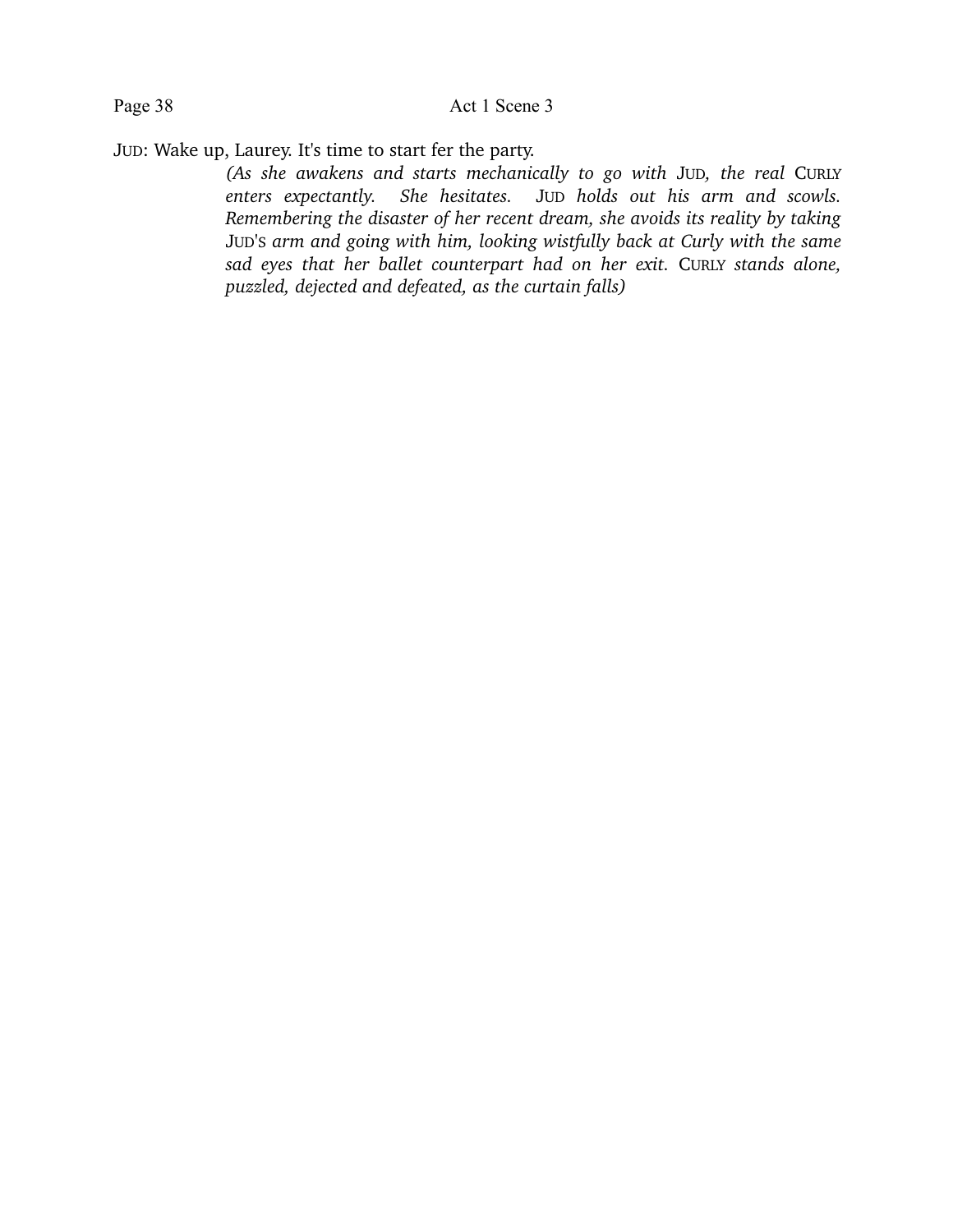# Act 2

# **Music 18: EN'I'R'ACTE**

# **Scene 1**

*(SCENE: Behind* SKIDMORE'S *Ranch House. AT RISE:* SKIDMORE'S *guests dancing a "set." Soon after the curtain rises, the melody settles into a "vamp" and* CARNES *holds up his hand as a signal that he wants to sing. The dancing couples retire and listen to him.)*

# **Music 19: THE FARMER AND THE COWMAN**

CARNES: The farmer and the cowman should be friends, Oh, the farmer and the cowman should be friends. One man likes to push a plow, The other likes to chase a cow, But that's no reason why they cain't be friends. Territory folks should stick together, Territory folks should all be pals. Cowboys, dance with the farmers' daughters! Farmers, dance with the ranchers' gals! *(The chorus repeats this last quatrain. They dance with gusto, then the vamp is resumed and* CARNES *starts to sing again)* CARNES: I'd like to say a word fer the farmer.

AUNT ELLER *(Spoken)*: Well, say it.

CARNES: He come out west and made a lot of changes. WILL: *(Scornfully)*:

He come out west and built a lot of fences!

CURLY: And built 'em right acrost our cattle ranges!

CORD ELAM *(Spoken)*: Whyn't those dirt-scratchers stay in Missouri where they belong? FARMER *(Spoken)*: We got as much right here—

CARNES *(Shouting)*: Gentlemen—shut up! *(Quiet restored, he resumes singing)* The farmer is a good and thrifty citizen.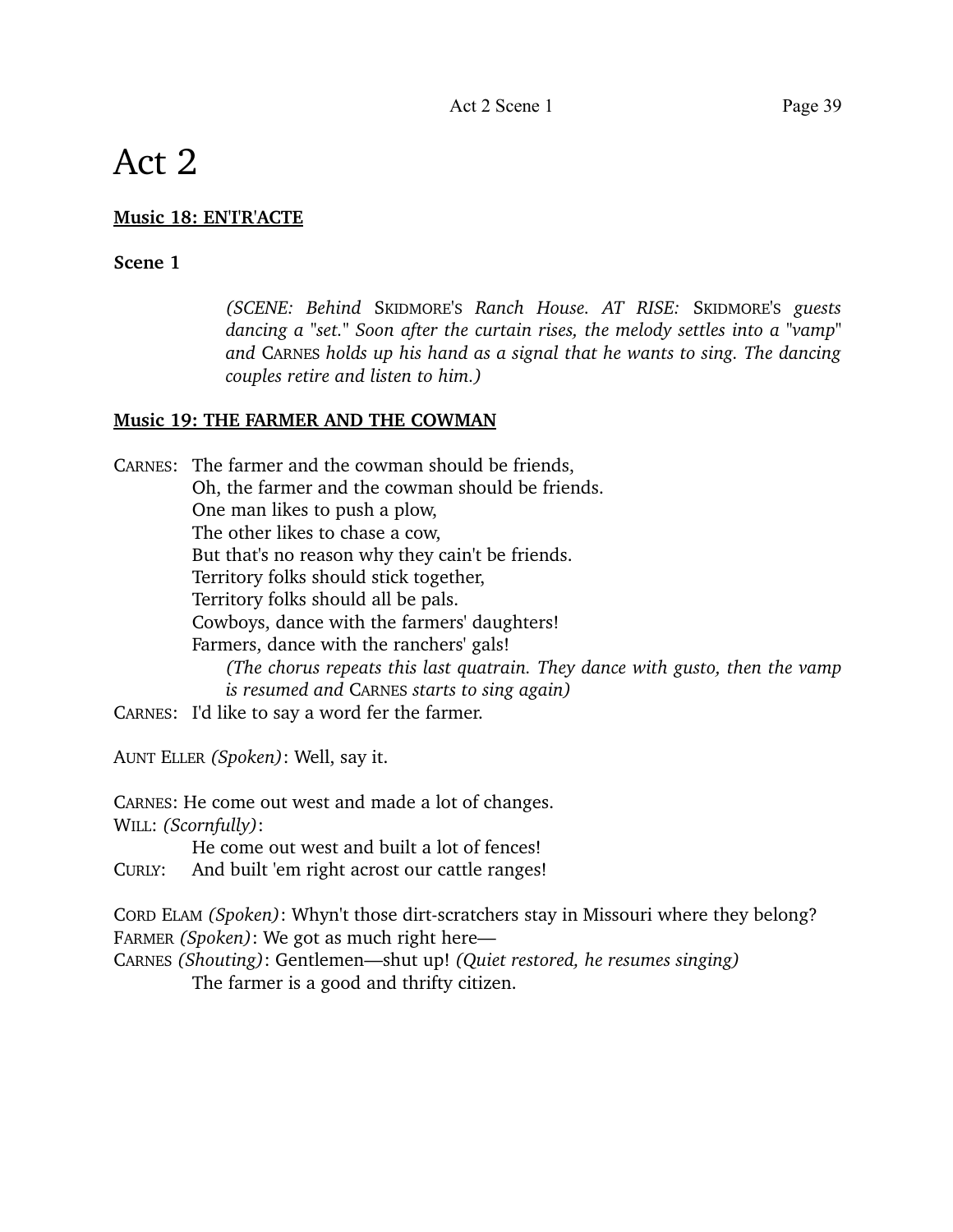FRED *(Spoken)*: He's thrifty all right.

CARNES *(Glaring at* FRED *he continues with song)*: No matter whut the cowman says or thinks,

You seldom see him drinkin' in a barroom—

CURLY: Unless somebody else is buyin' drinks!

CARNES: *(Barging in quickly to save the party's respectability)*: The farmer and the cowman should be friends, Oh, the farmer and the cowman should be friends. The cowman ropes a cow with ease,

The farmer steals her butter and cheese,

But that's no reason why they cain't be friends!

ALL: Territory folks should stick together, Territory folks should all be pals. Cowboys, dance with the farmers' daughters! Farmers, dance with the ranchers' gals! *(Dance as before. Then back to vamp)*

AUNT ELLER *(Singing)*:

I'd like to say a word fer the cowboy . . .

FARMER *(Anxious to get back at the cowmen. Spoken)*: Oh, you would! AUNT ELLER:

The roads he treads is difficult and stony.

He rides fer days on end

With jist a pony fer a friend. . . .

# ADO ANNIE:

I shore am feelin' sorry fer the pony.

# AUNT ELLER:

The farmer should be sociable with the cowboy,

If he rides by and asks fer food and water.

Don't treat him like a louse,

Make him welcome in yer house.

CARNES: But be shore that you lock up yer wife and daughter! *(Laughs, jibes, protests ad libbed to* CARNES *disgust. Vamp continues under*

*dialogue)*

CORD ELAM *(Spoken)*: Who wants a ole farm womern anyway?

ADO ANNIE *(Spoken)*: Notice you married one, so's you c'd git a square meal!

SLIM *(Spoken. To* CORD ELAM*)*: You cain't talk that-a·way 'bout our womern folks!

WILL *(Spoken)*: He can say whut he wants. *(*WILL *hauls off on him and a free-for-all fight ensues, all the (*MEN *mixing with one another, the* WOMEN *striving vainly to keep peace by singing "The farmer and the cowman should be friends!"* AUNT ELLER *grabs a gun from some man's holster and fires it. This freezes the picture. A still, startled crowd stops and looks to see who's been shot.* AUNT ELLER *strides forward, separating the fighters, pulling them away from each other, and none too gently)*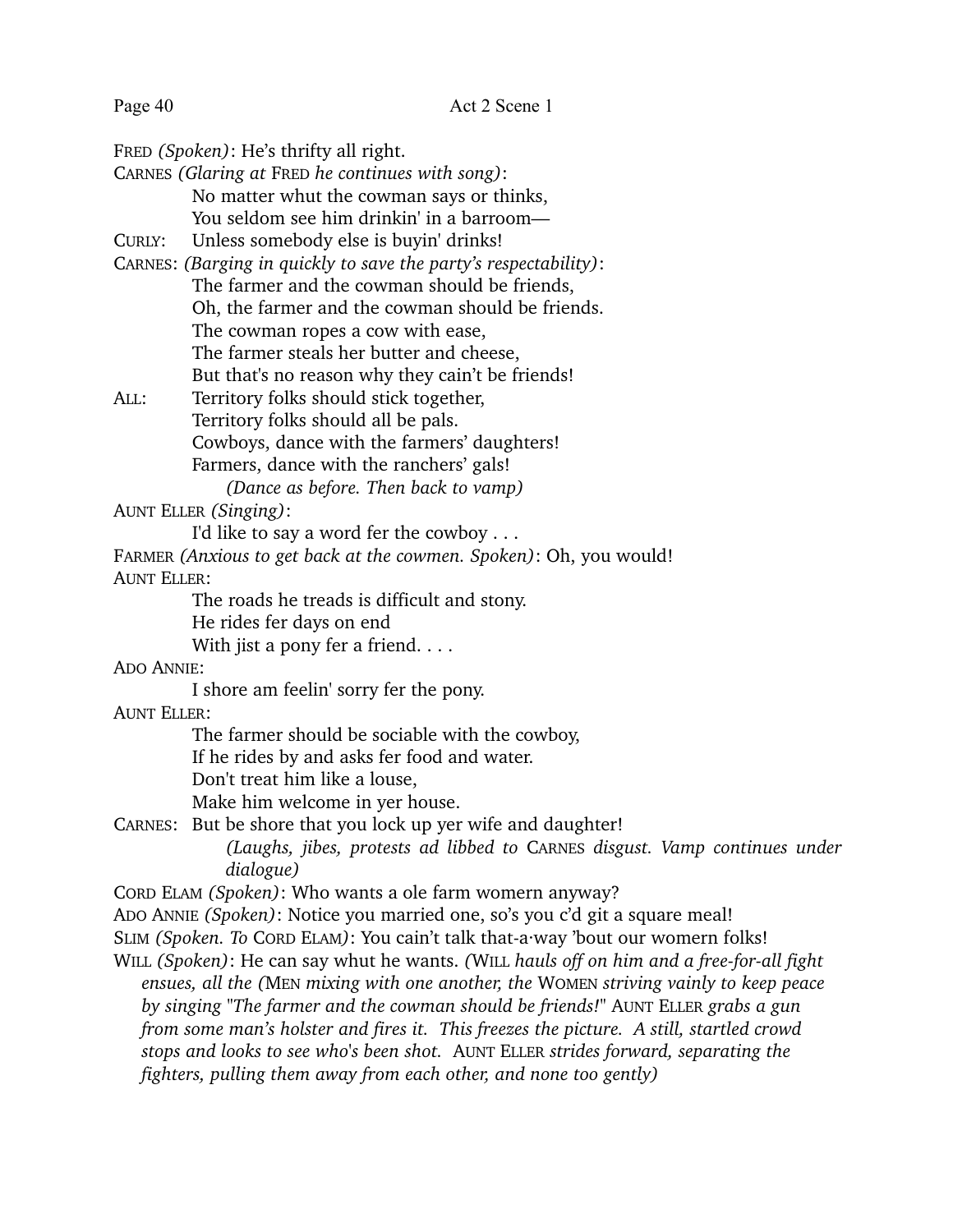|                     | AUNT ELLER (Spoken): They ain't nobody goin' to slug out anythin'. This here's a party! |
|---------------------|-----------------------------------------------------------------------------------------|
|                     | (Pointing the gun at CARNES): Sing it, Andrew! Dum tiddy um tum tum—                    |
|                     | CARNES (Frightened, sings):                                                             |
|                     | The farmer and the cowman should be friends                                             |
|                     | (AUNT ELLER points her gun at the group RIGHT and conducts them. They join              |
|                     | in quickly)                                                                             |
| <b>RIGHT GROUP:</b> |                                                                                         |
|                     | Oh, the farmer and the cowman should be friends.                                        |
|                     | (She turns her gun on the left group and now they all sing)                             |
| ALL:                | One man likes to push a plow,                                                           |
|                     | The other likes to chase a cow,                                                         |
|                     | But that's no reason why they cain't be friends!                                        |
|                     | (IKE comes down CENTER and joins AUNT ELLER and CARNES)                                 |
| IKE:                | And when this territory is a state,                                                     |
|                     | And jines the union jist like all the others,                                           |
|                     | The farmer and the cowman and the merchant                                              |
|                     | Must all behave theirsel's and act like brothers.                                       |
| <b>AUNT ELLER:</b>  |                                                                                         |
|                     | I'd like to teach you all a little sayin'-                                              |
|                     | And learn these words by heart the way you should:                                      |
|                     | "I don't say I'm no better than anybody else,                                           |
|                     | But I'll be damned if I ain't jist as good!"                                            |
|                     | (They cheer the sentiment, and repeat lustily)                                          |
| ALL:                | I don't say I'm no better than anybody else,                                            |
|                     | But I'll be damned if I ain't just as good!                                             |
|                     | Territory folks should stick together,                                                  |
|                     | Territory folks should all be pals.                                                     |
|                     | Cowboys dance with the farmers' daughters!                                              |
|                     | Farmers, dance with the ranchers' gals!                                                 |
|                     | (Now, they go into a gay, unrestrained dance)                                           |
|                     | <b>Music 20: FARMER DANCE</b>                                                           |
|                     | (108 measures of dancing)                                                               |
| ALL:                | Territory folks should stick together,                                                  |

Territory folks should all be pals. Cowboys dance with the farmers' daughters! Farmers, dance with the ranchers' gals!

IKE *(After number is over)*: C'mon everybody! Time to start the Box Social. CORD ELAM: I'm so hungry I c'd eat a gatepost. GIRL: Who's goin' to be the auctioneer? ALL: Aunt Eller! *(Shouts of approval from the entire crowd)* AUNT ELLER *(Playing coy)*: Let one of the men be the auctioneer. CROWD: "No, Aunt Eller, yore the best." "Ain't any ole men auctioneers as good as you."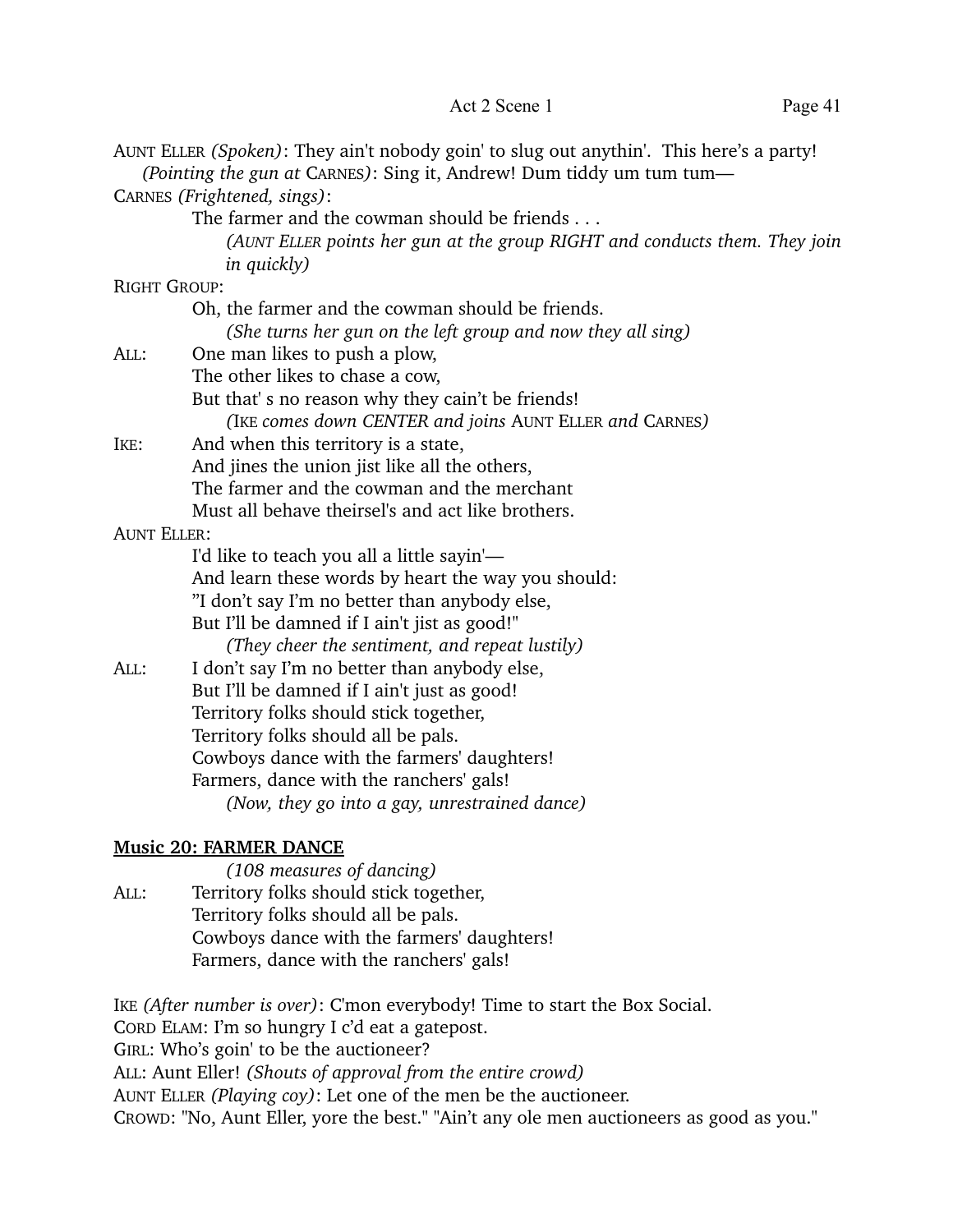AUNT ELLER: All right then. Now you know the rules, gentlemen. Y'got to bid blind. Y'ain't s'posed to know whut girl goes with whut hamper. Of course if yer sweetheart has told you that hers'll be done up in a certain kind of way with a certain color ribbon, that ain't my fault. Now we'll auction all the hampers on t'other side of the house and work around back here. Follow me. *(*AUNT ELLER *starts off, followed by the crowd. As they exit* ALI HAKIM *strolls on, meeting* WILL *ambling along with his bag)*

ALI: Hello, young fellow.

- WILL: Oh, it's you!
- ALI: I was just hoping to meet up with you. It seems like you and me ought to have a little talk.

WILL: We only got one thing to talk about. Well, Mr. Hakim, I hear you got yerself engaged to Ado Annie.

ALI: Well . . .

WILL: Well, nothin'. I don't know what to call you. You ain't purty enough fer a skunk. You ain't skinny enough fer a snake. You're too little to be a man, and too big to be a mouse. I reckon you're a rat.

ALI: That's logical.

WILL: Answer me one question, Do you really love her?

ALI: Well . . .

WILL: 'Cuz if I thought you didn't I'd tie you up in this bag and drop you in the river. Are you serious about her?

ALI: Yes, I'm serious.

WILL: And do you worship the ground she walks on, like I do? You better say yes!

ALI: Yes—yes—yes.

WILL: The hell you do!

ALI: Yes.

- WILL: Would you spend every cent you had for her? That's whut I did. See that bag? Full of presents. Cost fifty bucks. All I had in the world.
- ALI: If you had that fifty dollars cash . . .
- WILL: I'd have Ado Annie, and you'd lose her.
- ALI *(Thoughtfully)*: Yes. I'd lose her. Let's see what you got in here. Might want to buy something.
- WILL: What would you want with them?
- ALI: I'm a peddler, ain't I? I buy and sell. Maybe pay you real money . . . *(Significantly)* Maybe as much as—well, a lot. *(*WILL *becomes thoughtful.* ALI *fishes in bag and pulls out an item)* Ah, what a beautiful hot-water bag. It looks French . . . Must have cost plenty. I'll give you eight dollars for it.
- WILL: Eight dollars? That wouldn't be honest. I only paid three-fifty.
- ALI: All right. I said I'd give you eight and I will. . . . *(*ALI *pulls a nightgown out of the bag. It is made of white lawn and is notable for a profusion of ribbons and bows on the neckline)* Say! That's a cracker-jake!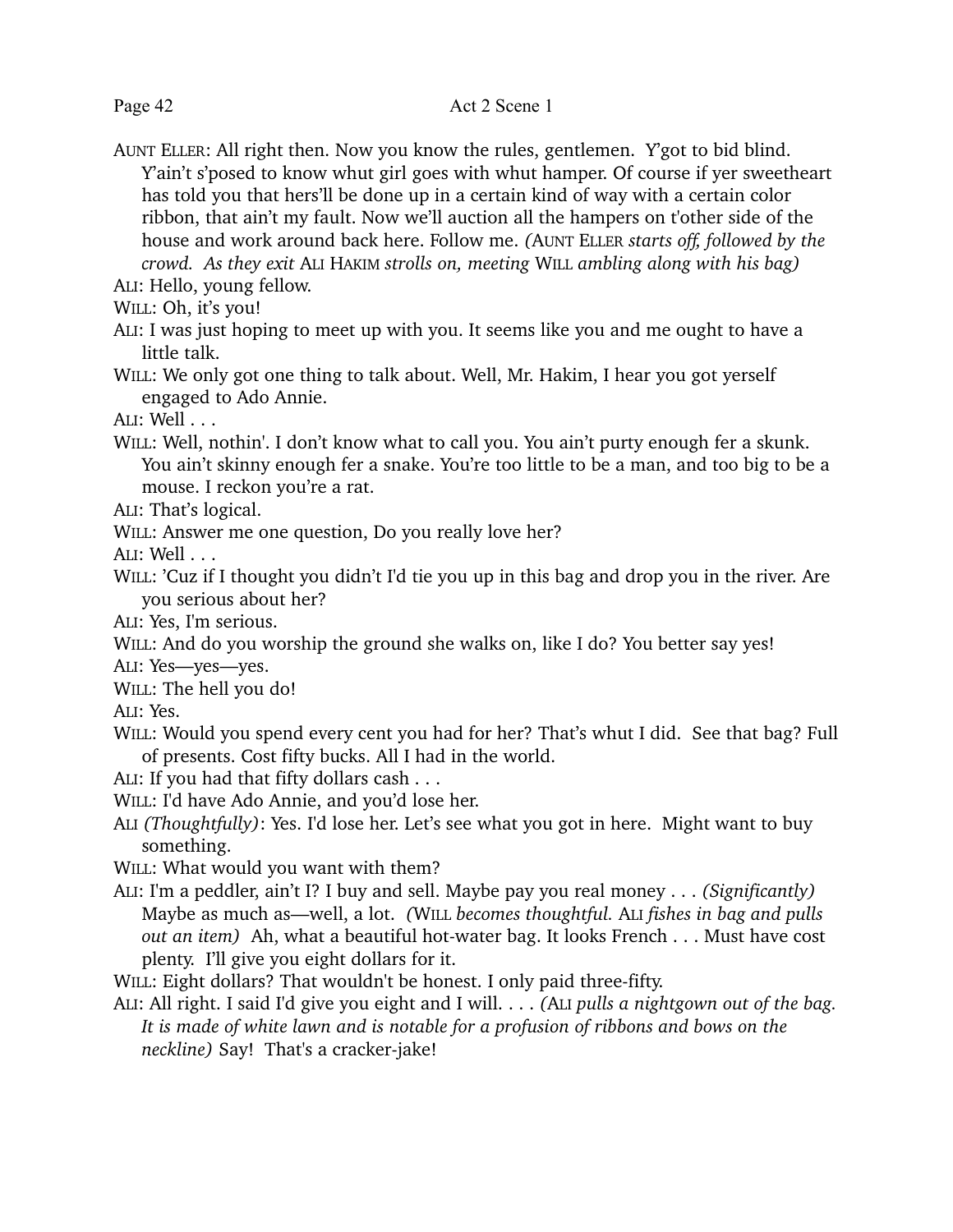- 
- WILL: Take your hands off that! *(Grabbing it and holding it in front of him)* That wuz fer our weddin' night!
- ALI: It don't fit you so good. l'll pay you twenty-two dollars.
- WILL: But that's-
- ALI: All right then—twenty-two-fifty! *(Stuffing it into his coat with the hot-water bag)* Not a cent more. *(*WILL *smiles craftily and starts to count on his fingers.* ALI *now pulls out a pair of corsets)* What a beautiful ankle brace!
- WILL: Them—those—that was fer her to wear.
- ALI: I didn't hardly think they was for you. *(Looking at them)* Mighty dainty. *(Putting them aside)* Fifteen dollars. Le's see, eight and twenty-two makes thirty and fifteen is forty-five and fifty cents is forty-five fifty. *(He looks craftily at* WILL *out of the corner of his eye and watches the idea percolate through* WILL'S *thick head)*
- WILL: Forty-five-fifty? Say that's almos'—that's . . . *(Turning anxiously)* Want to buy some more?
- WILL: *(Taking "The Little Wonder" out of his pocket)*: D'you ever see one of these?
- ALI *(Frightened)*: Whut made you buy this? Got it in fer somebody?
- WILL: How d'you mean? It's jist funny pitchers.
- ALI *(Examining it carefully)*: That all you think it is? Well, it's more'n that! It's . . . *(He breaks off as* LAUREY *runs on, a frightened look on her face)*
- LAUREY: Whur is ev'ybody? Whur's Aunt Eller?
- WILL: On t'other side of the house, Laurey.
- JUD *(Off)*: Laurey! Whur' d you run to? *(She runs off, around the end of the house, putting hamper on porch)*
- WILL: How much'll you give me fer this thing?
- ALI: I don't like to handle things like this. I guess you don't know what it really is.
- WILL: Shore do. It's jist a girl in pink tights.
	- *(*JUD *enters)*
- JUD: Either of you two see Laurey?
- WILL: Jist went to th' other side of the house. Auction's goin' on there.
	- *(*JUD *grunts and starts upstage)*
- ALI *(Calling to him)*: Hey, Jud! Here's one of them things you was looking for. "The Little Wonder."
- JUD *(To* WILL*.)*: How much?
	- *(*JUD *comes back to examine it)*
- WILL *(Closing his eyes to struggle with a mathematical problem)*: . . . Three dollars and fifty cents.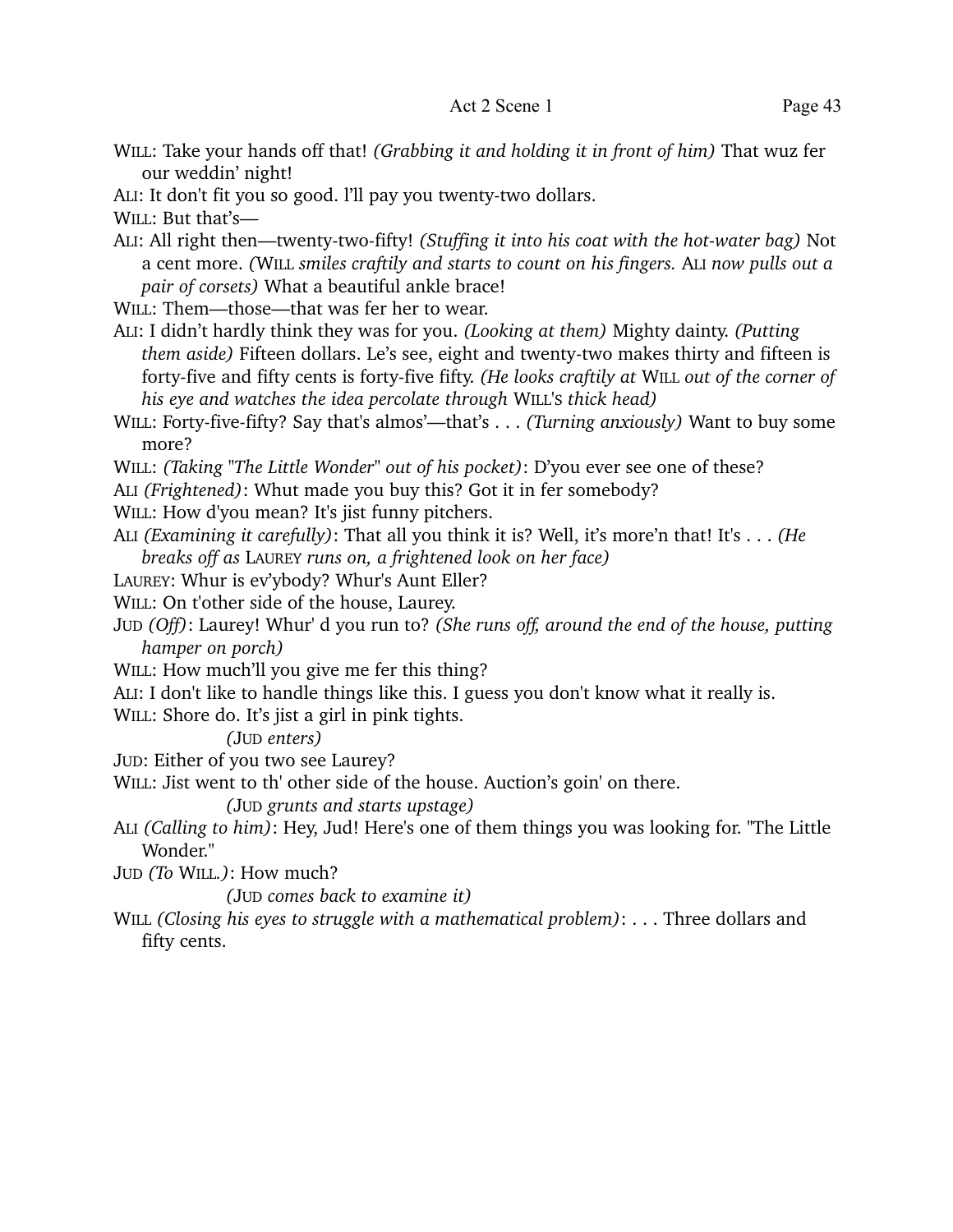- JUD *(With his back to them both so they can't see,* JUD *finds the hidden button and a blade springs out. Then he snaps the blade back and digs into his pocket)*: Lotta money but I got an idy it might be worth it. *(*JUD *exits)*
- WILL: Let's see, three-fifty from him and forty-five-fifty from you—'At makes fifty dollars don't it?
- ALI: No. One dollar short. *(Gives the bag a sly kick so that it falls in front of* WILL*)*
- WILL.: Darn it. I musta figgered wrong. *(lmpulsively)* How much for all the resta the stuff in this bag?
- ALI *(Having the cash all ready)*: . . . One dollar!
- WILL: Done! *(*ALI *hands him a dollar bill)* Now I got fifty dollars, ain't I? Know whut that means? Means I'm goin' to take Ado Annie back from you!
- ALI: You wouldn't do a thing like that to me!
- WILL: Oh, wouldn't I? And when I tell her Paw who I got mosta the money offa, mebbe he'll change his mind 'bout who's smart and who's dumb!
- ALI: Say, young feller, you certainly bunkoed me!

*(*WILL *crosses to UP LEFT. Off RIGHT, there is a hum of voices and the crowd starts to drift on.* AUNT ELLER *enters, followed by the balance of the party.* CURLY*, DOWN RIGHT, stands apart and pays little attention to anybody or anything)*

AUNT ELLER: Now, here's the last two hampers. Whose they air I ain't got no idy!

ADO ANNIE *(In a loud voice)*: The little un's mine! And the one next to it is Laurey's! *(General laughter)*

AUNT ELLER: Well, that's the end of *that* secret. Now whut am I bid then fer Ado Annie's hamper?

SLIM: Two bits.

CORD ELAM: Four.

AUNT ELLER: Who says six? You, Slim? *(*SLIM *shakes his head)* Ain't nobody hungry no more?—Wutt about you, Peddler-man? Six bits? *(Pause)*

ALI: Naw!

CARNES: Come on. (CARNES takes a gun from his pocket and prods ALI in the back. Like a mechanical doll ALI immediately talks)

ALI: Six bits!

AUNT ELLER: Six bits ain't enough fer a lunch like Ado Annie c'n make. Le's hear a dollar. How about you, Mike? You won her last year.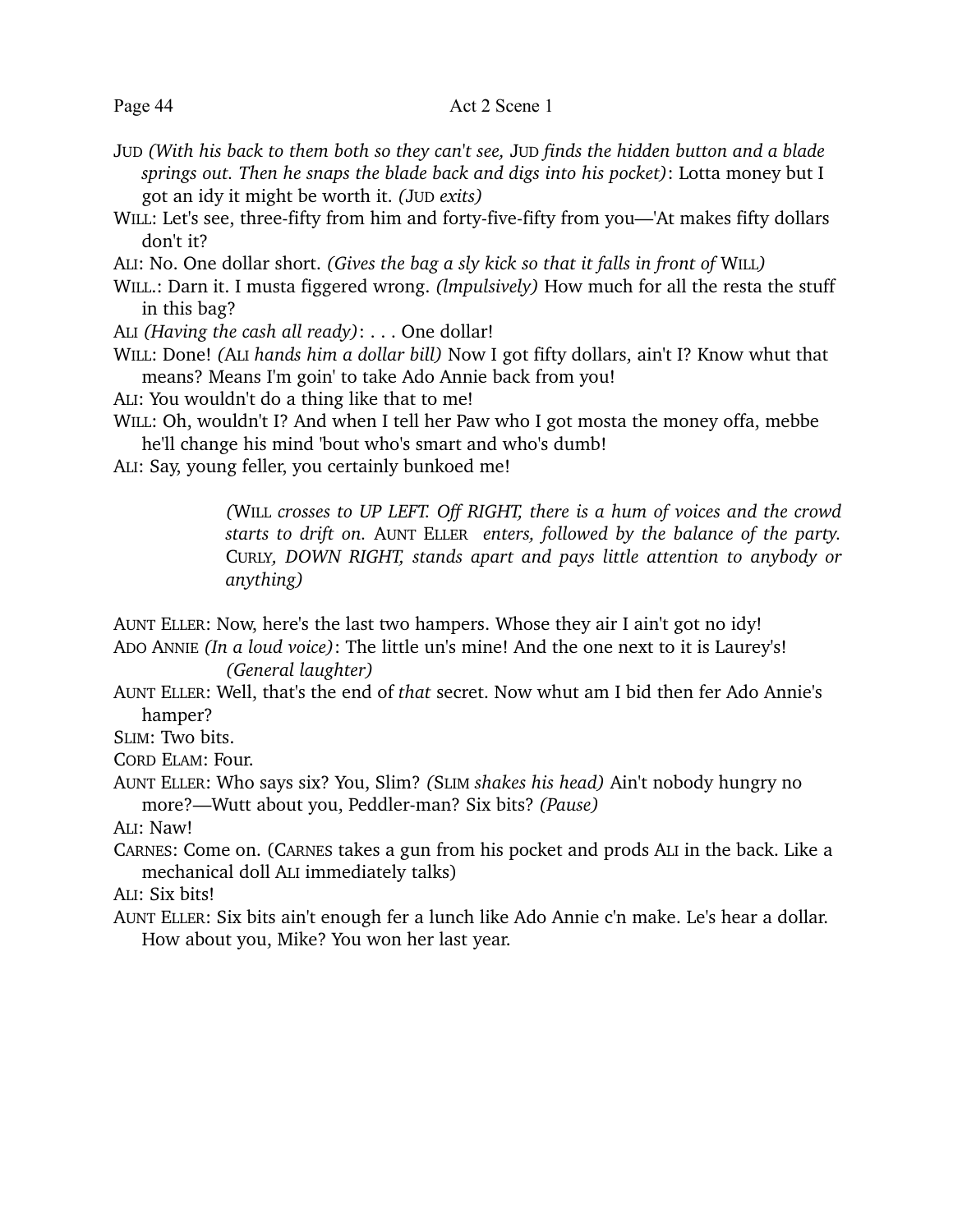MIKE: Yeah. That's right. Hey, Ado Annie, y' got that same sweet pertater pie like last year?

ADO ANNIE: You bet.

- AUNT ELLER: Same old sweet-pertater pie, Mike. Whut d'you say?
- MIKE: I say it give me a three-day bellyache!
- AUNT ELLER: Never mind about that. Who bids a dollar?
- CARNES *(Whispering to* ALI*)*: Bid!
- ALI *(Whispering back)*: Mine's the last bid. I got her fer six bits.
- CARNES: Bid a dollar.
- ALI *(Doubtful.* CARNES *prods him with his gun)*: Ninety cents.
- AUNT ELLER: Ninety cents, we're gittin' rich. 'Nother desk fer th' schoolhouse. Do I hear more?
- WILL *(Dramatically, his chin thrust forward)*: You hear fifty dollars!

ALI *(Immediately alarmed)*: Hey!

- AUNT ELLER: Fifty dollars! Nobody ever bid fifty dollars for a lunch! Nobody ever bid ten. CARNES: He ain't got fifty dollars.
- WILL: Oh, yes, I have. *(Producing the money)* And 'f yer a man of honor y' gotta say Ado Annie b'longs to me, like y'said she would!
- CARNES: But where's yer money?
- WILL *(Shoving out his hand)*: Right here in my hand.
- CARNES: 'At ain't yours! Y'jist bid it, didn't you? Jist give it to th' schoolhouse. *(To* ALI *chuckling. Back to* WILL*)* Got to say the Peddler still gits my daughter's hand.
- WILL: Now wait a minute. That ain't fair!
- AUNT ELLER: Goin' fer fifty dollars! Goin' . . .
- ALI *(Gulping)*: Fifty-one dollars!
	- *(A sensation, all turn to* ALI*)*
- CARNES: You crazy?
- WILL *(Mechanically)*: Fif— *(Prompted by frantic signs from* ALI*, he stops and suddenly realizes the significance of* ALI'S *bid)* Wait a minute. Wait! 'F I don't bid any more I c'n keep my money, cain't I?
- AUNT ELLER *(Grinning)*: Shore can.
- WILL: 'Nen I still got fifty dollars. (*Waving it in front of* CARNES) This is mine!
- CARNES *(To* ALI*)*: You feeble-minded shike-poke!
- AUNT ELLER: Goin, goin', gone fer fifty-one dollars and 'at means Ado Annie'll git the prize I guess.
- WILL: And I git Ado Annie!
- CARNES *(To* ALI*)*: And whut're you gittin' fer yer fifty-one dollars? *(*ADO ANNIE *hands* ALI *the hamper)*
- ALI *(Shrugging*): A three-day bellyache!

*(*JUD *enters up RIGHT and stands at back of crowd)*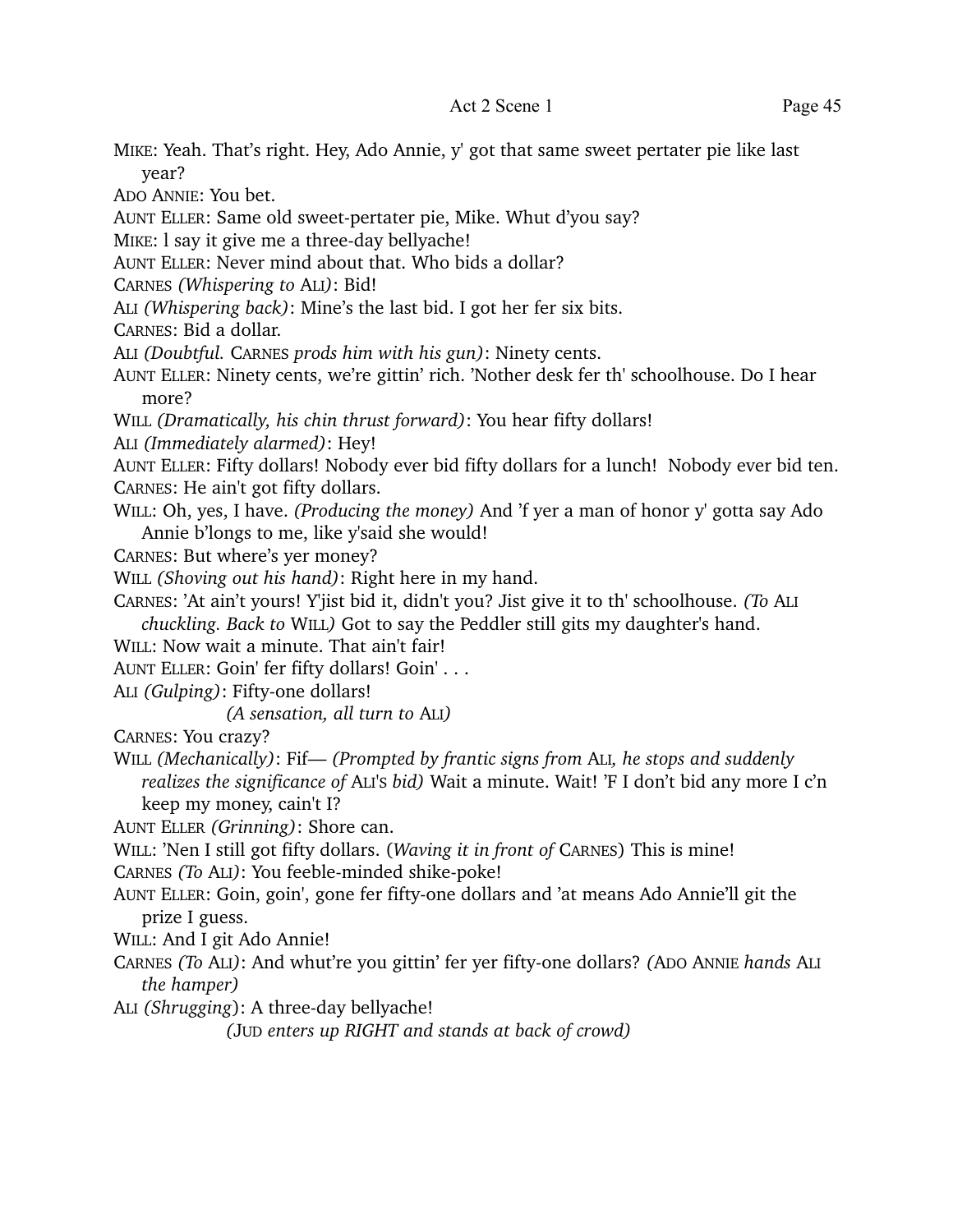#### Page 46 Act 2 Scene 1

AUNT ELLER: Now here's my niece's hamper. *(General murmur of excitement runs through the crowd)* I took a peek inside a while ago and I must say it looks mighty tasty. Whut do I hear, gents? SLIM: Two bits!

FRED: Four bits!

AUNT ELLER: Whut d'you say, Slim? Six?

*(*SLIM *shakes his head)*

CARNES: I bid one dollar.

AUNT ELLER: More like it! Do I hear two?

JUD *(Coming down RIGHT)*: A dollar and a quarter.

*(*LAUREY *gets a start from his voice)*

CORD ELAM: Two dollars.

JOE: Two-fifty.

CARNES: Three dollars!

JUD: And two bits.

CORD ELAM: Three dollars and four bits!

JOE: Four dollars.

JUD *(Doggedly)*: And two bits.

*(*LAUREY *looks straight ahead of her, grimly.* AUNT ELLER *catches this look and a deep worry comes into her eyes)*

AUNT ELLER: Four and a quarter. *(Looking at* CURLY*, an appeal in her voice.)* Ain't I goin' to hear any more? *(*CURLY *walks off LEFT, cool and deliberate.* LAUREY *bites her lip.*  AUNT ELLER'S *voice has panic in it)*

AUNT ELLER: I got a bid of four and a quarter—from Jud Fry. You goin' to let him have it? CARNES: Four and a half.

AUNT ELLER *(Shouting, as if she were cheering)*: Four and a half! Goin' fer four and a half! Goin'—

JUD: Four seventy-five.

AUNT ELLER *(Defeated)*: Four seventy-five. Come on, gentlemen. Schoolhouse ain't built yet. Got to git a nice chimbley.

CORD ELAM: Five dollars.

AUNT ELLER: Goin' fer five dollars! Goin'—

JUD: And two bits.

CORD ELAM: Too rich for my blood! Cain't afford no more.

AUNT ELLER *(Worried)*: Five and a quarter! Ain't got nearly enough yet. *(Looking at* CARNES*)* Not fer cold duck with stuffin' and that lemon meringue pie.

CARNES: Six dollars.

AUNT ELLER: Six dollars! Goin!—

JUD: And two bits.

AUNT ELLER: My, you're stubborn, Jud. Mr. Carnes is a richer man'n you. *(Looking at* CARNES*)* And I know he likes custard with raspberry syrup. Anybody goin' to bid any more?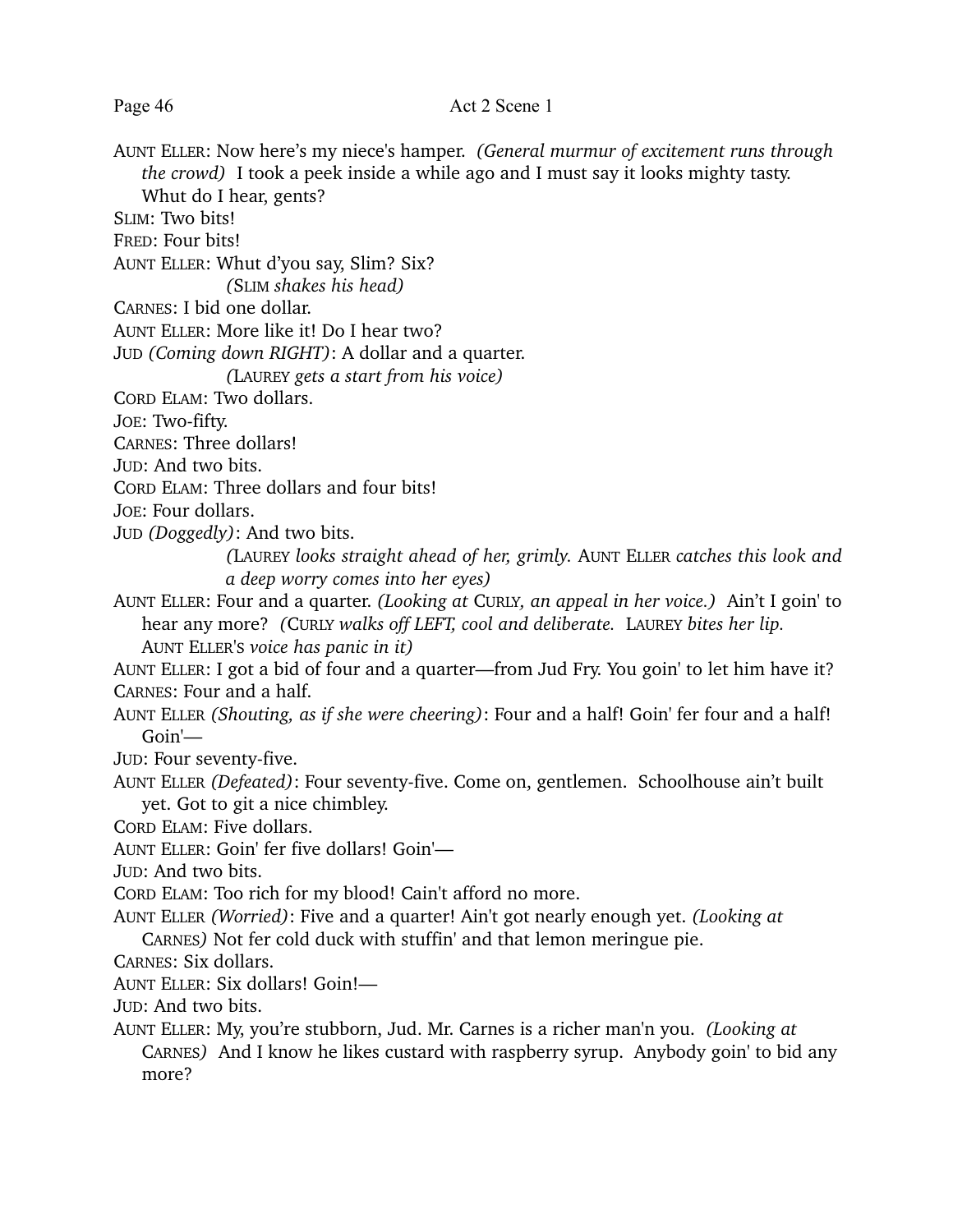JUD: No. They all dropped out. Cain't you see? FRED: You got enough, Aunt Eller. CORD ELAM: Let's git on. JUD: Here's the money. AUNT ELLER: (Looking off) Hold on, you! I ain't said, "Goin', goin', gone" yet! JUD: Well, say it! AUNT ELLER: (Speaking slowly) Goin' to Jud Fry fer six dollars and two bits! Goin' . . . *(*CURLY *enters, a saddle over his arm)* CURLY: Who'd you say was gittin' Laurey? AUNT ELLER: Jud Fry. CURLY: And fer how much? AUNT ELLER: Six and a quarter. CURLY: I don't figger 'at's quite enough, do you? JUD: lt's more'n you got. CURLY: Got a saddle here cost me thirty dollars. JUD: Yo' cain't bid saddles. Got to be cash. CURLY *(Looking around)*: Thirty dollar saddle must be worth sump'n to somebody. TOM: I'll give you ten. SKIDMORE *(To* CURLY*)*: Don't be a fool, boy. Y'cain't earn a livin' 'th'out a saddle. CURLY *(To* TOM*)*: Got cash? TOM: Right in my pocket. *(*CURLY *gives him the saddle)* CURLY *(Turning to* JUD*)*: Don't let's waste time. How high you goin'? JUD: Higher'n you—no matter whut! CURLY *(To* AUNT ELLER*)*: Aunt Eller I'm biddin' all of this ten dollars Joe jist give me. AUNT ELLER: Ten dollars—goin' . . . *(Pause. General murmur of excited comments. Laurey's eyes are shining now and her shoulders are straighter)* JUD *(Determinedly)*: Ten dollars and two bits. AUNT ELLER: Curly . . . *(Pause.* CURLY *turns to a group of men)* CURLY: Most of you boys know my horse, Dun. She's a—*(He swallows hard)*—a kinda nice horse—gentle and well broke. LAUREY: Don't sell Dun, Curly, it ain't worth it. CORD ELAM: I'll give you twenty-five fer her! CURLY *(To* CORD ELAM*):* I'll sell Dun to you. That makes the bid thirty-five Aunt Eller.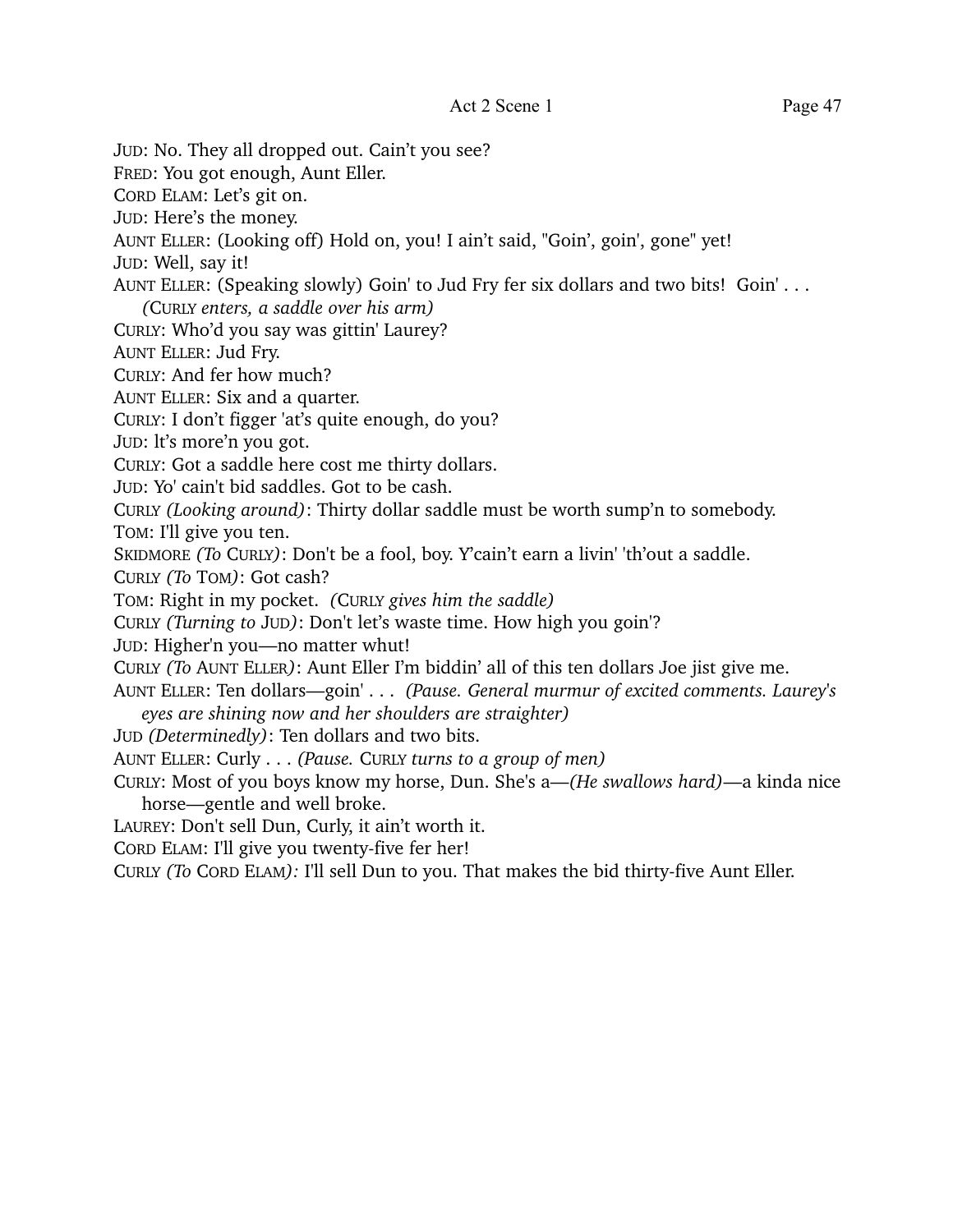- AUNT ELLER *(Tickled to death)*: Curly, yer crazy! But it's all fer the schoolhouse, ain't it? All fer educatin' and larnin'. Goin' fer thirty-tive. Goin'—
- JUD: Hold on! I ain't finished biddin'! *(He grins fiercely at* CURLY*)* You jist put up everythin' y' got in the world, didn't yer? Cain't bid the clothes off yer back cuz they ain't worth nuthin'. Cain't bid yer gun cuz you need that. *(Slowly)* Yes, sir. You need that bad. *(Looking at* AUNT ELLER) So Aunt Eller, I'm jist as reckless as Curly McLain, I guess. Jist as good at gittin' whut I waht. Goin' to bid all I got in the world—all I saved fer two years, doin' farm work. All fer Laurey. Here it is! Forty-two dollars and thirty-one cents. *(He pours the money out of his pocket on to* LAUREY'S *hamper.* CURLY *takes out his gun. The crowd gasps.* JUD *backs away)*
- CURLY: Anybody want to buy a gun? You, Joe? Bought it brand new last Thanksgivin'. Worth a lot.
- LAUREY: Curly, please don't sell your gun. *(Curly looks at Joe)*
- JOE: Give you eighteen dollars fer it.
- CURLY: Sold. *(They settle the deal.* CURLY *turns to* AUNT ELLER*)* That makes my bid fiftythree dollars, Aunt Eller. Anybody going any higher? *(*JUD *starts to move toward* CURLY*)*
- AUNT ELLER *(Very quickly)*: Goin'—goin'—gone! Whut's the matter with you folks? Ain't nobody gonna cheer er nuthin'? *(Uncertainly they start to sing "The Farmer and the Cowman."* CURLY *and* LAUREY *carry their basket DOWN STAGE.* JUD *moves slowly toward* CURLY*.* CURLY *sets the basket down and faces him. The singing stops)*
- SKIDMORE *(In his deep, booming voice)*: That's the idy! The cowman and the farmer shud be friends. *(His hand on* JUD'S *shoulder)* You lost the bid, but the biddin' wuz fair. *(To* CURLY*)* C'mon, cowman—shake the farmer's hand! *(*CURLY *doesn't move a muscle)*
- JUD: Shore, I'll shake hands. No hard feelin's, Curly. *(He goes to* CURLY *his hand outstretched. After a pause,* CURLY *takes his hand, but never lets his eyes leave* JUD'S*)*
- SKIDMORE: That's better. *(*ALI HAKIM *has come DOWN STAGE and is watching* JUD *narrowly)*

JUD *(With a badly assumed manner of camaraderie)*: Say, Curly, I want to show you sumpin. *(He grins)* 'Scuse us, Laurey. *(Taking* CURLY'S *arm, he leads him aside)* Ever see one of these things? (*He takes out "The Little Wonder."* ALI HAKIM *is in a panic)*

Curly: Jist whut *is* that? *(*ALI *rushes to* AUNT ELLER *and starts to whisper in her ear)*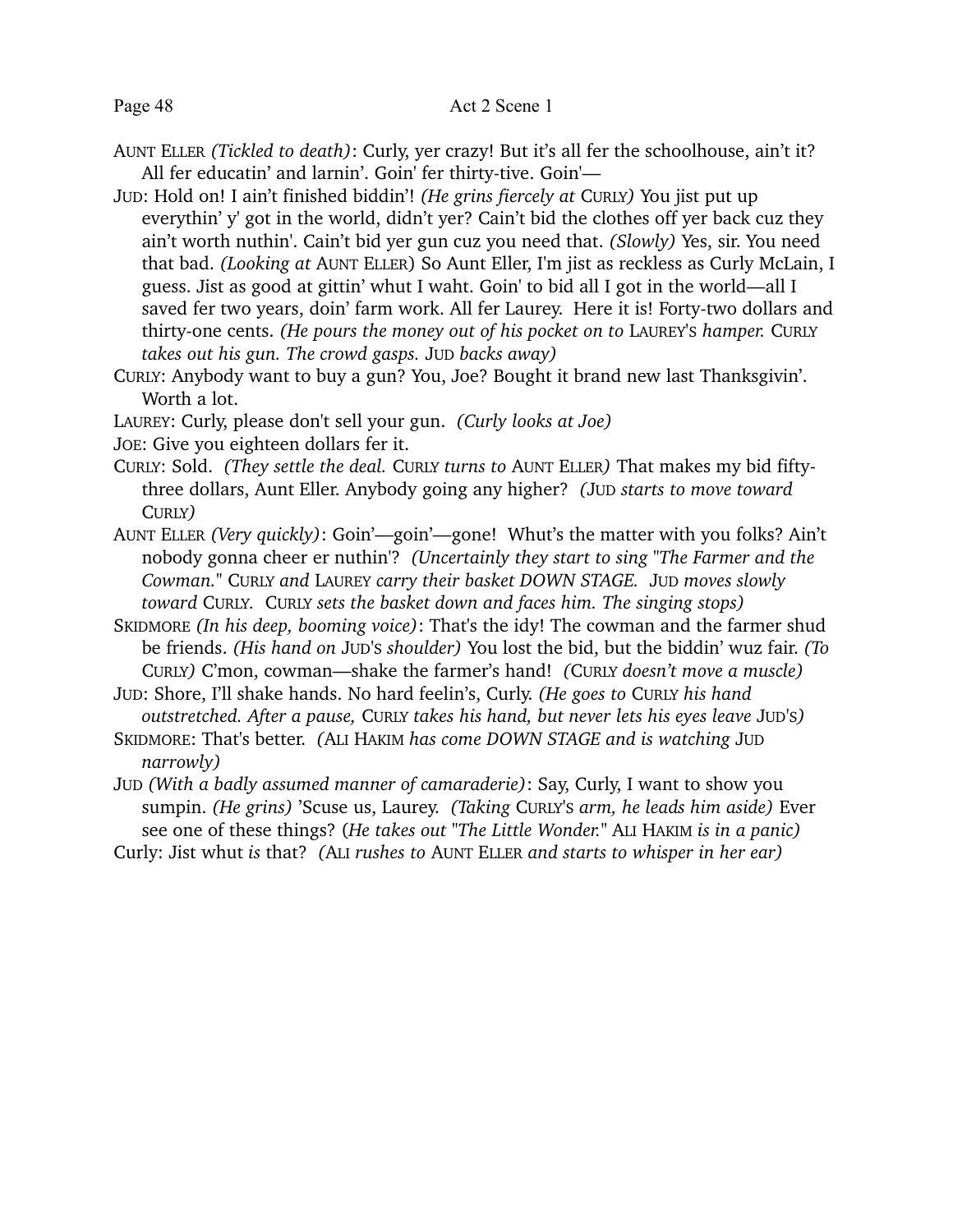- JUD: Something special—You jist put this up to yer eye like this, see? *(*CURLY *is about to look when* AUNT ELLER'S *voice rings out, sharp and shrill)*
- AUNT ELLER: Curly!—Curly, whut you doin'? *(*CURLY *turns quickly. So does* JUD*, giving an involuntary grunt of disappointment)*
- CURLY: Doin'? Nuthin' much. Whut you want to squeal at a man like 'at fer? Skeer the liver and lights out of a feller.
- AUNT ELLER: Well then stop lookin' at those ole French pitchers and ast me fer a dance. You brung me to the party, didn't you?
- CURLY: All right then, you silly ole woman, I'll dance 'th you. Dance you all over the meadow, you want!

AUNT ELLER: Pick 'at banjo to pieces, Sam!

# **Music 21: CHANGE OF SCENE**

*(And the dance is on. Everyone is dancing now.* WILL *takes* ADO ANNIE *by the waist and swings her around.* JUD *finally realizing the chance to use it is gone, angrily slips "The Little Wonder" back into his pocket, then goes up to* LAUREY*, who has started to dance with* ALI*. He pushes* ALI *away and dances* LAUREY *off.* WILL *and* ADO ANNIE *dance off DOWN LEFT, and as the traveller closes they dance on to center stage. He stops dancing. The following scene and song is played "in one" in front of the traveller. They're alone in a secluded spot, and he wants to "settle things")*

WILL: Well, Ado Annie. I got the fifty dollars cash, now you name the day.

ADO ANNIE: August fifteenth.

WILL: Why August Fifteenth?

ADO ANNIE *(Tenderly)*: That was the first day I was kissed.

WILL *(His face lighting up)*: Was it? I didn't remember that.

ADO ANNIE: You wasn't there.

WILL: Now looka here, we gotta have a serious talk. Now that you're engaged to me, you gotta stop havin' fun! . . . I mean with other fellers.

# **Music 22: ALL ER NUTHIN'**

WILL: You'll have to be a little more stand-offish When fellers offer you a buggy ride.

# ADO ANNIE:

I'll give a imitation of a crawfish.

And dig myself a hole where I c'n hide.

WILL: I heared how you was kickin' up some capers When I was off in Kansas City, Mo;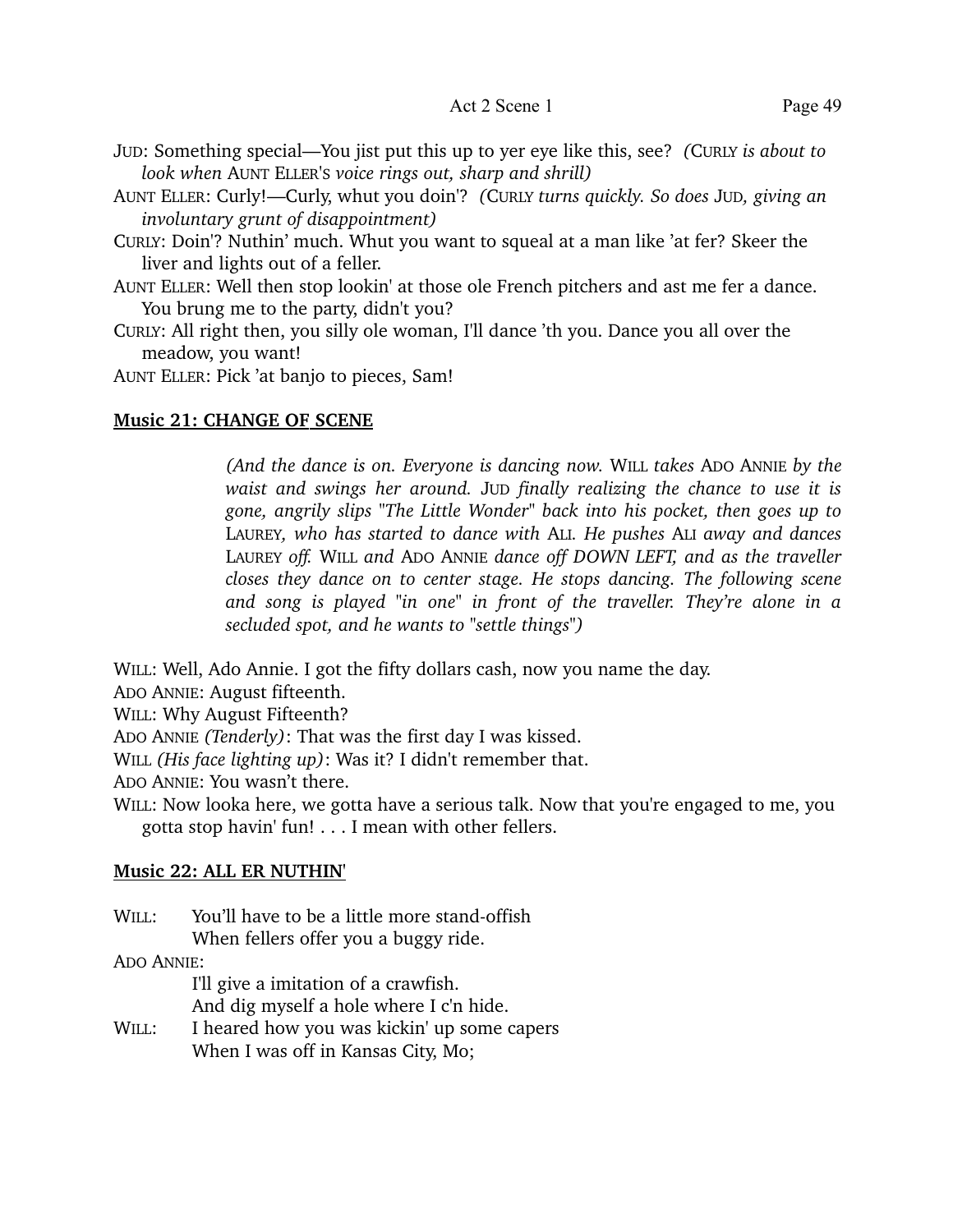WILL: *(More sternly)* I heared some things you couldn't print in papers From fellers who been talkin' like they know! ADO ANNIE *(Spoken*): Foot! *(Sings)* I only did the kind of things I orta—sorta To you I was as faithful as c'n be—fer me. Them stories 'bout the way I lost my bloomers—Rumors! A lot o' tempest in a pot o' tea! WILL *(Dubiously*): The whole thing don't sound very good to me— ADO ANNIE *(Spoken)*: Well, y'see— WILL *(Breaking in and spurting out his pent-up resentment at a great injustice)*: I go and sow my last wild oat! I cut out all shenanigans! I save my money—don't gamble er drink In the back room down at Flannigans! I give up lotsa other things A gentleman never mentions— But before I give up any more, I wanta know your intentions! *(Refrain)* With me it's all er nuthin'! Is it all er nuthin' with you? It cain't be "in between" It cain't be "now and then" No half-and-half romance will do! I'm a one-woman man, Home-lovin' type, All complete with slippers and pipe. Take me like I am or leave me be! If you cain't give me all, give me nuthin'— And nuthin's whut you'll git from me! *(He struts away from her)* ADO ANNIE: Not even sump'n? WILL: Nuthin's whut you'll git from me! *(Second refrain. He starts to walk away, nonchalantly. She follows him)* ADO ANNIE: It cain't be "in between"? WILL: Uh—uh. ADO ANNIE: It cain't be "now and then"?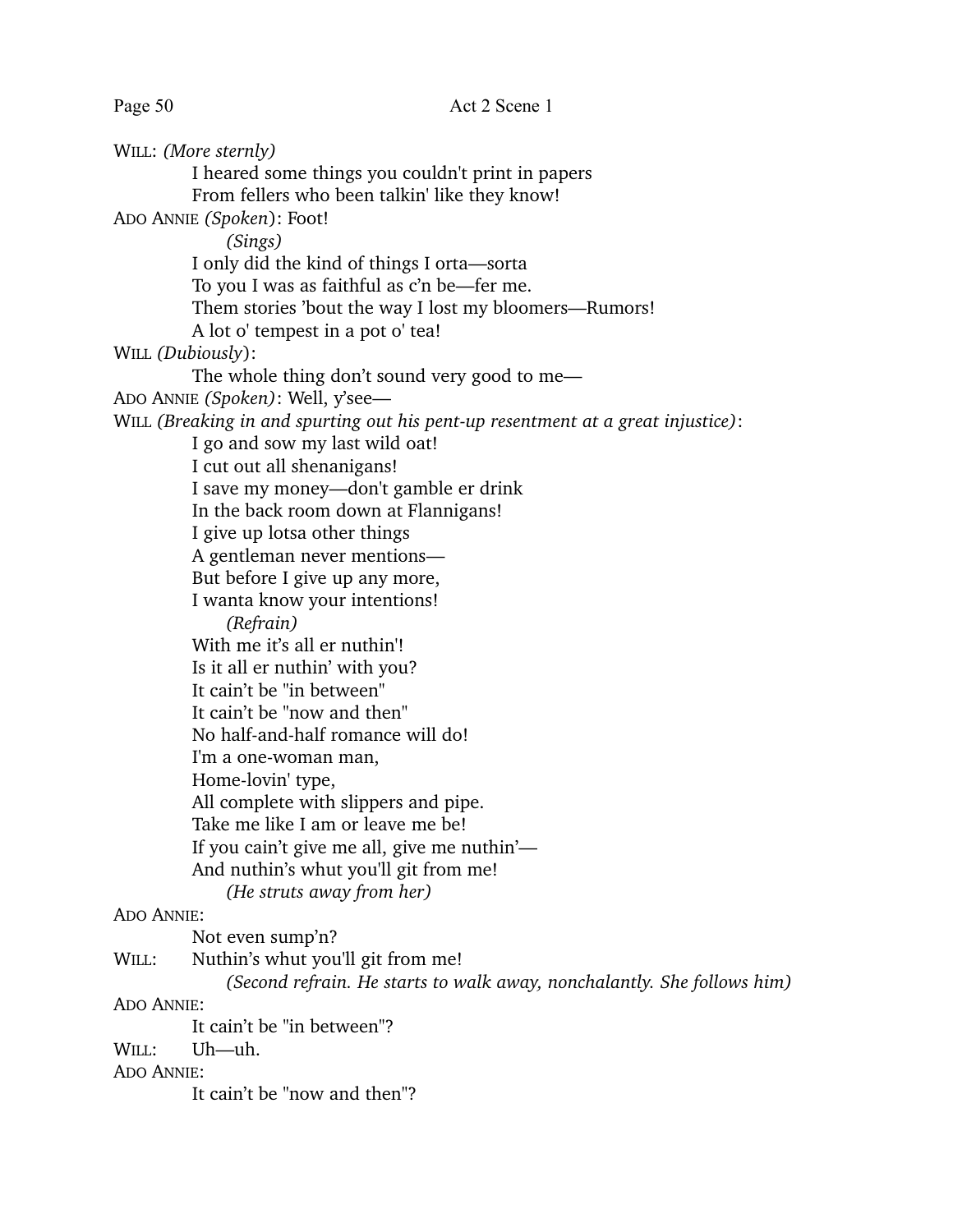WILL: No half-and-half romance will do!

ADO ANNIE:

Would you build me a house,

All painted white,

Cute and clean and purty and bright?

WILL: Big enough fer two but not fer three!

ADO ANNIE:

Supposin' 'at we should have a third one?

WILL *(Barking at her)*:

He better look a lot like me!

ADO ANNIE *(Skeered)*:

The spit an' image!

WILL: He better look a lot like me!

*(Two girls come on RIGHT and do a dance with* WILL *in which they lure him away from* ADO ANNIE*.* ADO ANNIE*, trying to get him back, does an oriental dance.* WILL*, accusing her says: "That's Persian!" and returns to the girls. But* ADO ANNIE *yanks him back. The girls dance off)*

ADO ANNIE *(Sings)*:

With you it's all er nuthin'— All fer you and nuthin' fer me! But if a wife is wise

She's gotta realize

That men like you are wild and free.

*(WILL looks pleased)*

So I ain't gonna fuss,

Ain't gonna frown,

Have your fun, go out on the town,

Stay up late and don't come home, till three, And go right off to sleep, if you're sleepy—

There's no use waitin' up fer me!

WILL: Oh, Ado Annie!

ADO ANNIE:

No use waitin' up fer me!

WILL: Come back and kiss me!

*(Ado Annie comes dancing back to Will. They kiss and dance off DOWN LEFT. Black out, travellers open)*

# **Music 23: CHANGE OF SCENE**

#### **Scene 2**

*(SCENE: The kitchen porch of* SKIDMORE'S *Ranch House. There are a few benches on the porch and a large coal stove. AT RISE: The music for the dance can still be heard offstage. Immediately after the curtain rises,* JUD *dances on with* LAUREY *then stops and holds her. She pulls away from him)*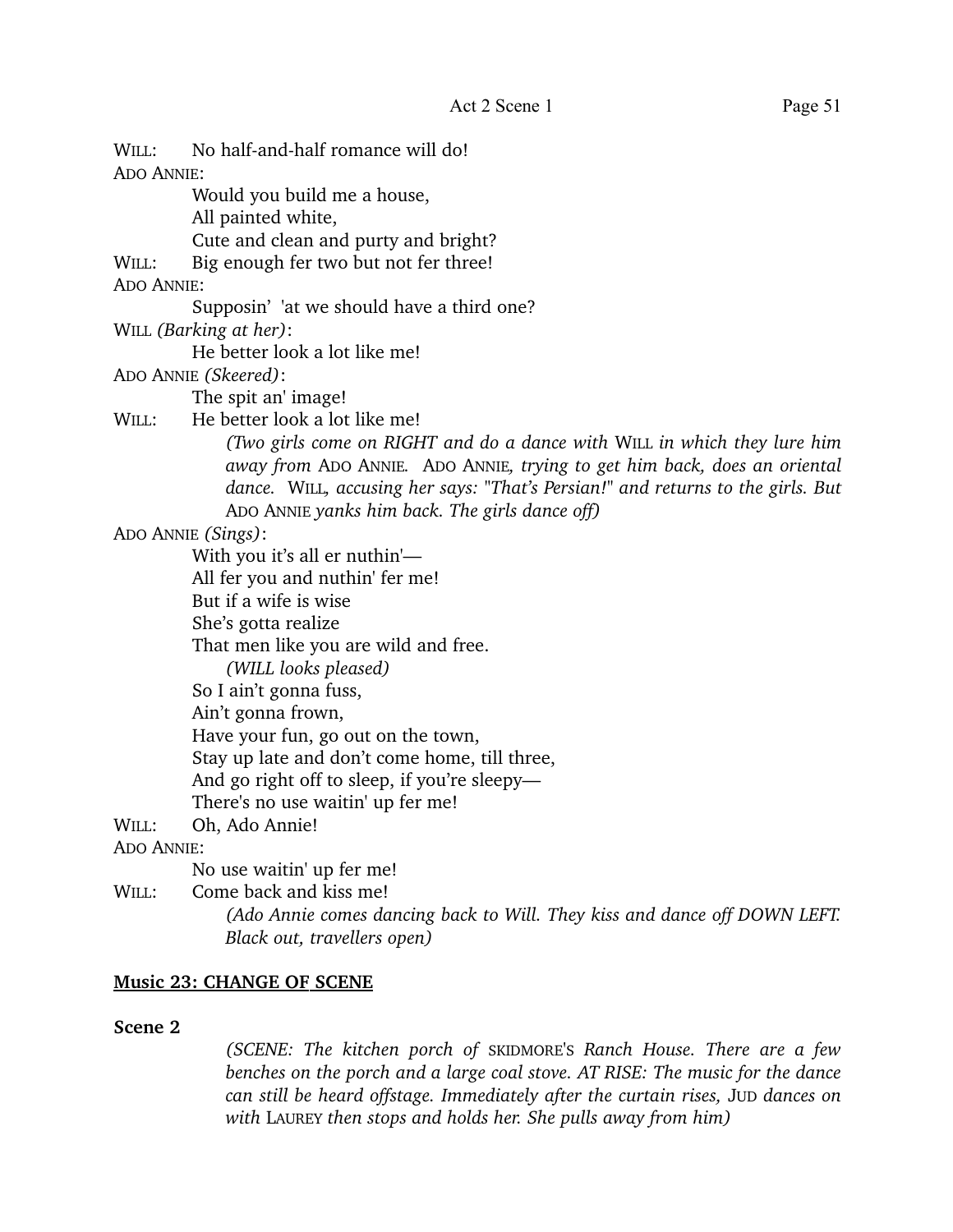LAUREY: Why we stoppin'? Thought you wanted to dance.

JUD: Want to talk to you. What made you slap that whip onto Old Eighty, and nearly make her run away? Whut was yer hurry?

LAUREY: 'Fraid we'd be late fer the party.

JUD: You didn't want to be with me by yerself—not a minnit more'n you had to.

- LAUREY: Why, I don't know whut you're talking about! I'm with you by myself now, ain't I?
- JUD: You wouldn'ta been, if you coulda got out of it. Mornin's you stay hid in yer room all the time. Nights you set in the front room, and won't git outa Aunt Eller's sight. . . . Last time I see you alone it was winter 'th the snow six inches deep in drifts when I was sick. You brung me that hot soup out to the smoke house and give it to me, and me in bed. I hadn't shaved in two days. You ast me 'f I had any fever and you put your hand on my head to see.

LAUREY *(Puzzled and frightened)*: I remember . . .

- JUD: Do you? Bet you don't remember as much as me. I remember eve'ything you ever done . . . every word you ever said. Cain't think of nuthin' else. . . . See? . . . . See how it is? *(He attempts to hold her. She pushes him away)* I ain't good enough, am I? I'm a h'ard hand, got dirt on my hands, pigslop. Ain't fitten to tetch you. You're better, so much better. Yeah, we'll see who's better—Miss Laurey. Nen you'll wisht you wasn't so free 'th yer airs, you're sich a fine lady. . . .
- LAUREY *(Suddenly angry and losing her fear)*: Air you making threats to me? Air you standing there tryin' to tell me 'f I don't 'low you to slobber over me like a hog, why, you're gonna do sumpin 'bout it? Why you're nuthin' but a mangy dog and somebody orta shoot you. You think so much about being a h'ard hand. Well, I'Il just tell you sumpin that'll rest yer brain, Mr. Jud. You ain't a h'ard hand fer me no more. You c'n jist pack up yer duds and scoot. Oh, and I even got better idys'n that. You ain't to come on the place again, you hear me? I'll send yer stuff any place you say, but don't you's much's set foot inside the pasture gate or I'll sic the dogs onto you!
- JUD *(Standing quite still, absorbed, dark, his voice low)*: Said yer say! Brought it on yerself. *(In a voice harsh with an inner frenzy.)* Cain't he'p it. Cain't never rest. Told you the way it was. You wouldn't listen— *(He goes out, passes the corner of the house and disappears.* LAUREY *stands a moment, held by his strangeness, then she starts toward the house, changes her mind and sinks onto a bench, a frightened little girl again. There is a noise offstage.* LAUREY *turns, startled)*

LAUREY: Who's 'at?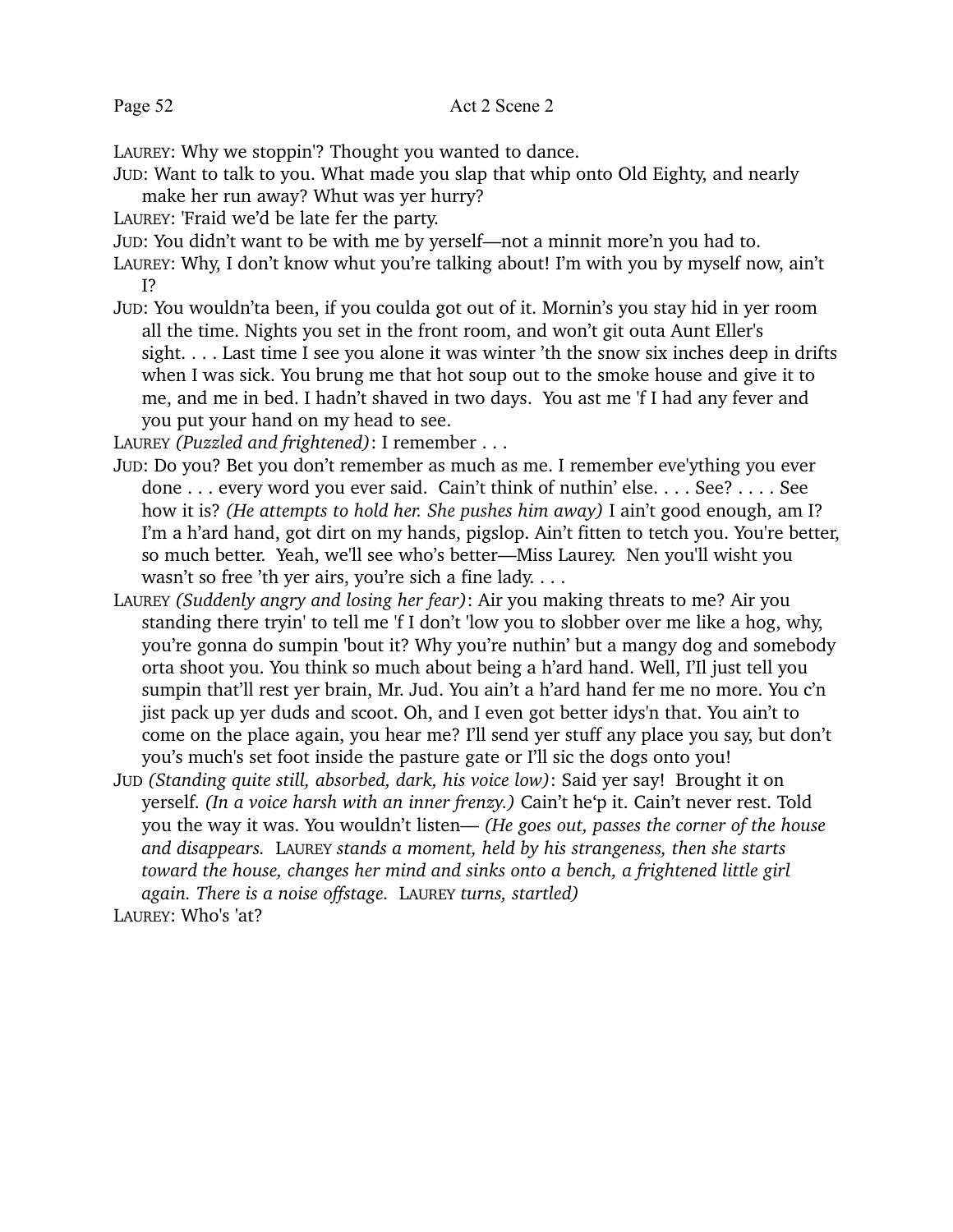- WILL *(Entering)*: It's me, Laurey. Hey, have you seen Ado Annie? She's gone agin. *(*LAUREY *shakes her head)*
- LAUREY *(Calling to him as he is on his way out)* Will! . . . Will, could you do sumpin fer me? Go and find Curly and tell him I'm here.

*(*CURLY *enters)*

LAUREY: I wanta see Curly awful bad. Got to see him.

CURLY: Then whyn't you turn around and look, you crazy womern?

LAUREY *(With great relief)* Curly!

WILL: Well, you found yours. I gotta go hunt fer mine. *(He exits)*

CURLY: Now whut on earth is ailin' the belle of Claremore? By gum, if you ain't cryin'! LAUREY *(Leaning against him)*: Curley—I'm afraid, 'fraid of my life!

CURLY *(In a flurry of surprise and delight)* Jumpin' toadstools! *(He puts his arms around* LAUREY*, muttering under his breath)* Great Lord!

LAUREY: Don't you leave me—

CURLY: Great Godamighty!

LAUREY: Don't mind me a-cryin', I cain't he'p it.  $\dots$ 

CURLY: Cry yer eyes out!

LAUREY: Oh, I don't know whut to do!

CURLY: Here. I'll show you. *(He lifts her face and kisses her. She puts her arms about his neck)* My goodness! *(He shakes his head as if coming out of a daze, gives a low whistle, and backs away)* Whew! 'Bout all a man c' n stand in public! Go 'way from me, you!

LAUREY: Oh, you don't like me, Curly—

CURLY: Like you? My God! Git away from me, I tell you, plumb away from me! *(He backs away and sits on the stove)*

LAUREY: Curly! You're setting' on the stove!

CURLY *(Leaping up)*: Godamighty! *(He turns around, puts his hand down gingerly on the lid)* Aw! 'S cold's a hunk of ice!

LAUREY: Wish't ud burnt a hole in yer pants.

CURLY *(Grinning at her, understandingly)*: You do, do you?

LAUREY *(Turning away to hide her smile)*: You heared me.

CURLY: Laurey, now looky here, you stand over there right whur you air, and I'll set over here—and you tell me whut you wanted with me.

LAUREY *(Grave again)*: Well—Jud was here. *(She shudders)* He skeered me . . . he's crazy. I never saw nobody like him. He talked wild and he threatened me. So I—I f'ard him! I wish't I hadn'ta! They ain't no tellin' whut he'll do now!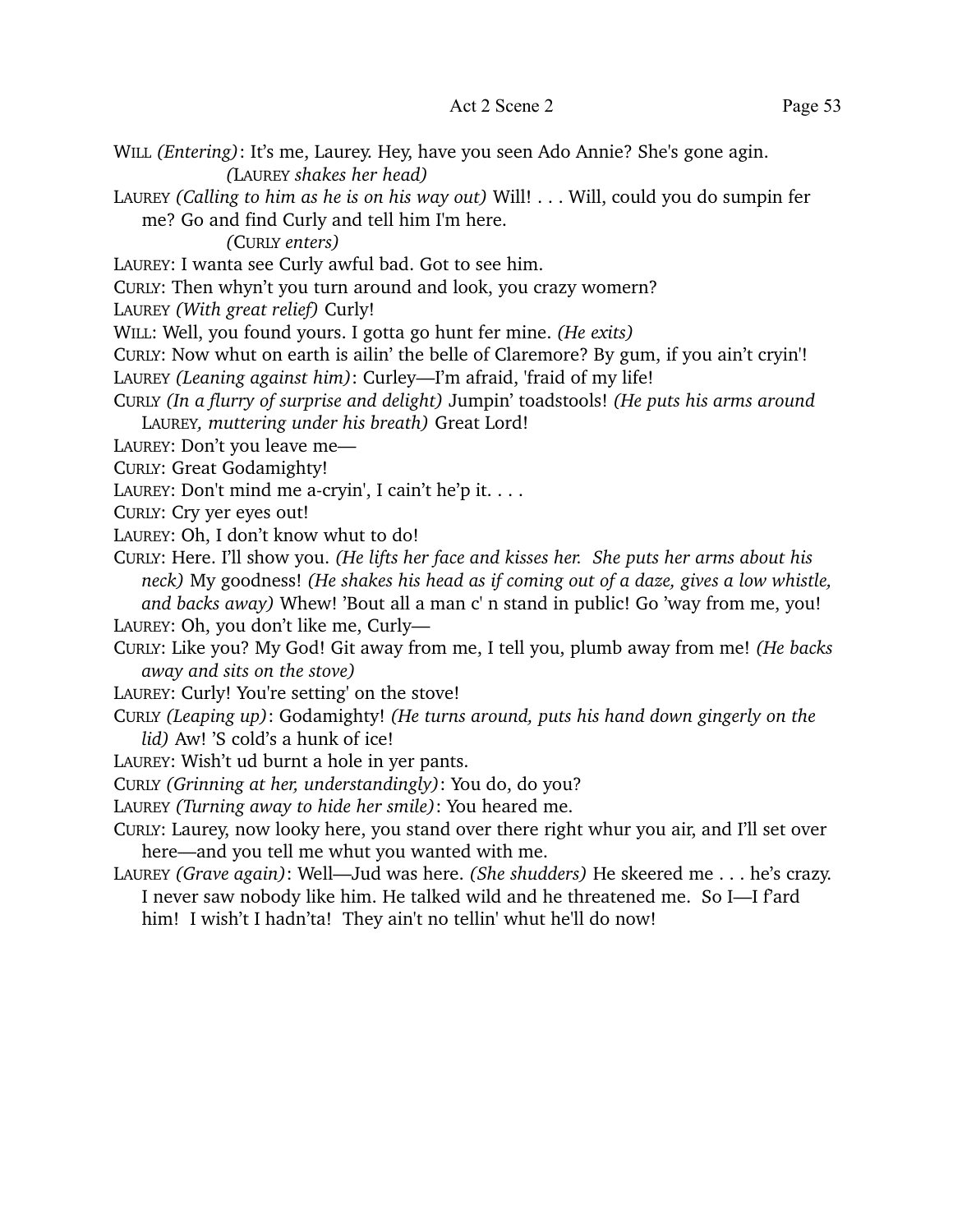- CURLY: You f'ard him! Well then! That's all they is to it! Tomorrow, I'll get you a new h'ard hand. I'll stay on the place myself tonight, 'f you're nervous about that hound-dog. Now quit yer worryin' about it, er I'll spank you. *(His manner changes. He becomes shy. He turns away unable to meet her eyes as he asks the question)* Hey, while I think of it—how—how 'bout marryin' me? *(*LAUREY*, confused, turns too. They are back to back)*
- LAUREY: Gracious, whut'd I wanta marry you fer?
- CURLY: Well, couldn't you meybbe think of some reason why you might?
- LAUREY *(Cross LEFT)*: I cain't think of none right now, hardly.
- CURLY *(Following her)*: Laurey, please, ma'am—marry me. I—don't know whut I'm gonna do if you—if you don't.
- LAUREY *(Touched)*: Curly—why, I'll marry you—'f you want me to. . . . *(They kiss)*
- CURLY: I'll be the happiest man alive soon as we're married. Oh, I got to learn to be a farmer, I see that! Quit a-thinkin' about th'owin' the rope, and start in to git my hands blistered a new way! Oh, things is changin' right and left! Buy up mowin' machines, cut down the prairies! Shoe yer horses, drag them plows under the sod! They gonna make a state outa this territory, they gonna put it in the Union! Country a-changin', got to change with it! Bring up a pair of boys, new stock, to keep up 'th the way things is goin' in this here crazy country! Now I got you to he'p me—I'll 'mount to sumpin yit! Oh, I 'member the first time I ever seen you. It was at the fair. You was a-ridin' that gray filly of Blue Starr's, and I says to someone—"Who's that skinny little thing with a bang hanging down on her forehead?"
- LAUREY: Yeow, I 'member. You was riding broncs that day.
- CURLY: That's right.
- LAUREY: And one of 'em th'owed you.
- CURLY: That's— Did not th'ow me!
- LAUREY: Guess you jumped off, then.
- CURLY: Shore I jumped off.
- LAUREY: Yeow, you shore did.
	- *(He kisses her)*

# **Music 24. PEOPLE WILL SAY WE'RE IN LOVE (Reprise)**

CURLY *(Speaking over music)*: Hey! 'F there's anybody out around this yard 'at c'n hear my voice, I'd like fer you to know that Laurey Williams is my girl.

LAUREY: Curly!

CURLY: And she's went and got me to ast her to marry me!

LAUREY: They'Il hear you all the way to Catoosie!

CURLY: Let 'em! *(Singing)* Let people say we're in love! *(Making a gesture with his arm. Spoken)* Who keers whut happens now!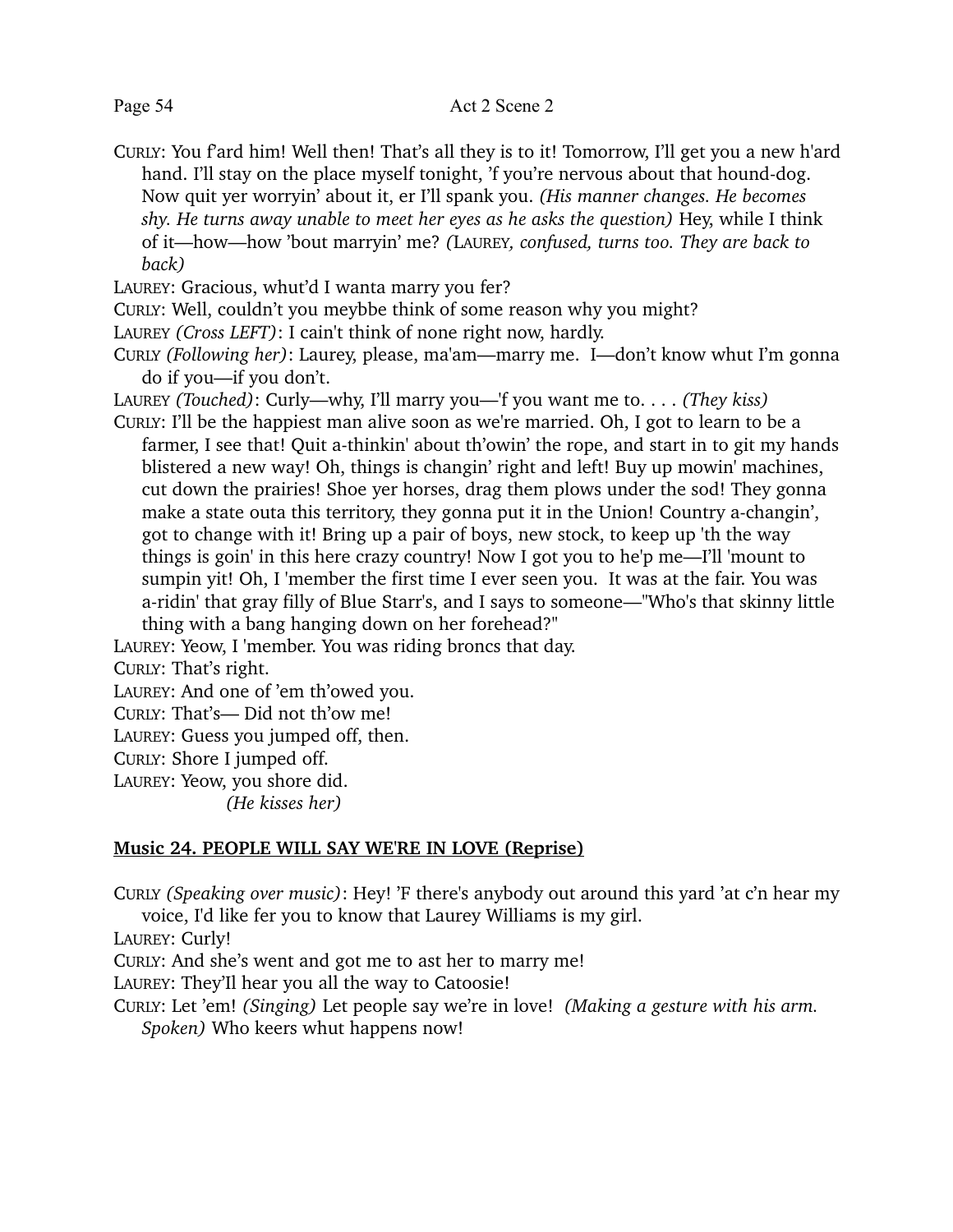LAUREY *(Reaching out, grabbing his hand and pulling it back in hers. Sings)*: Jist keep your hand in mine.

Your hand feels so grand in mine—

BOTH: Let people say we're in love! Starlight looks well on us, Let the stars beam from above, Who cares if they tell on us? Let people say we're in love! *(The curtains close)*

# **Music 25: CHANGE OF SCENE (Optional)**

# **Scene 3 (Optional)**

- ALI *(In front of the curtain, Ali Hakim enters LEFT with Ado Annie)*: I'll say good-bye here, Baby.
- ADO ANNIE: Cain't y'even stay to drink to Curly and Laurey?
- ALI *(Shaking his head)*: Time for the lonely gypsy to go back to the open road.
- ADO ANNIE: Wisht I was goin'—nen you wouldn't be so lonely.
- ALI: Look, Ado Annie, there is a man I know who loves you like nothing ever loved nobody.

ADO ANNIE: Yes, Ali Hakim.

ALI: A man who will stick to you all your life. And that's the man for you—Will Parker.

ADO ANNIE *(Recovering from surprise)*: Oh . . . yeh . . . well, I like Will a lot.

ALI: He is a fine fellow. Strong like an ox. Young and handsome.

ADO ANNIE: I love him, all right, I guess.

ALI: Of course you do! And you love those clear blue eyes of his, and the way his mouth wrinkles up when he smiles—

ADO ANNIE: Do you love him too?

ALI: I love him because he will make my Ado Annie happy. *(He kisses her hand)* Goodbye, my baby. *(He starts to leave, then turns)* I will show you how we say good-bye in Persia. *(He takes her hand, twirls her around into an embrace and plants a long kiss on her lips)*

ADO ANNIE *(Wistfully as he releases her)*: That was good-bye?

ALI: We have an old song in Persia. It says *(he sings)*: "'One goodbye . . ." *(Speaks)* ". . . is never enough." *(He twirls her and kisses her again.* WILL *enters and stands still and stunned. He slowly awakes to action and starts moving towards them, but then* ALI *starts to talk and* WILL *stops again, surprised even more by what he hears than by what he saw)* I am glad you will marry such a wonderful man as this Will Parker. You deserve a fine man and you got one. *(*WILL *is about to grab the* PEDDLER *by the scruff of the neck)*

ADO ANNIE *(Seeing* WILL *for the first time)*: Hello, Will. Ali Hakim is sayin' good-bye.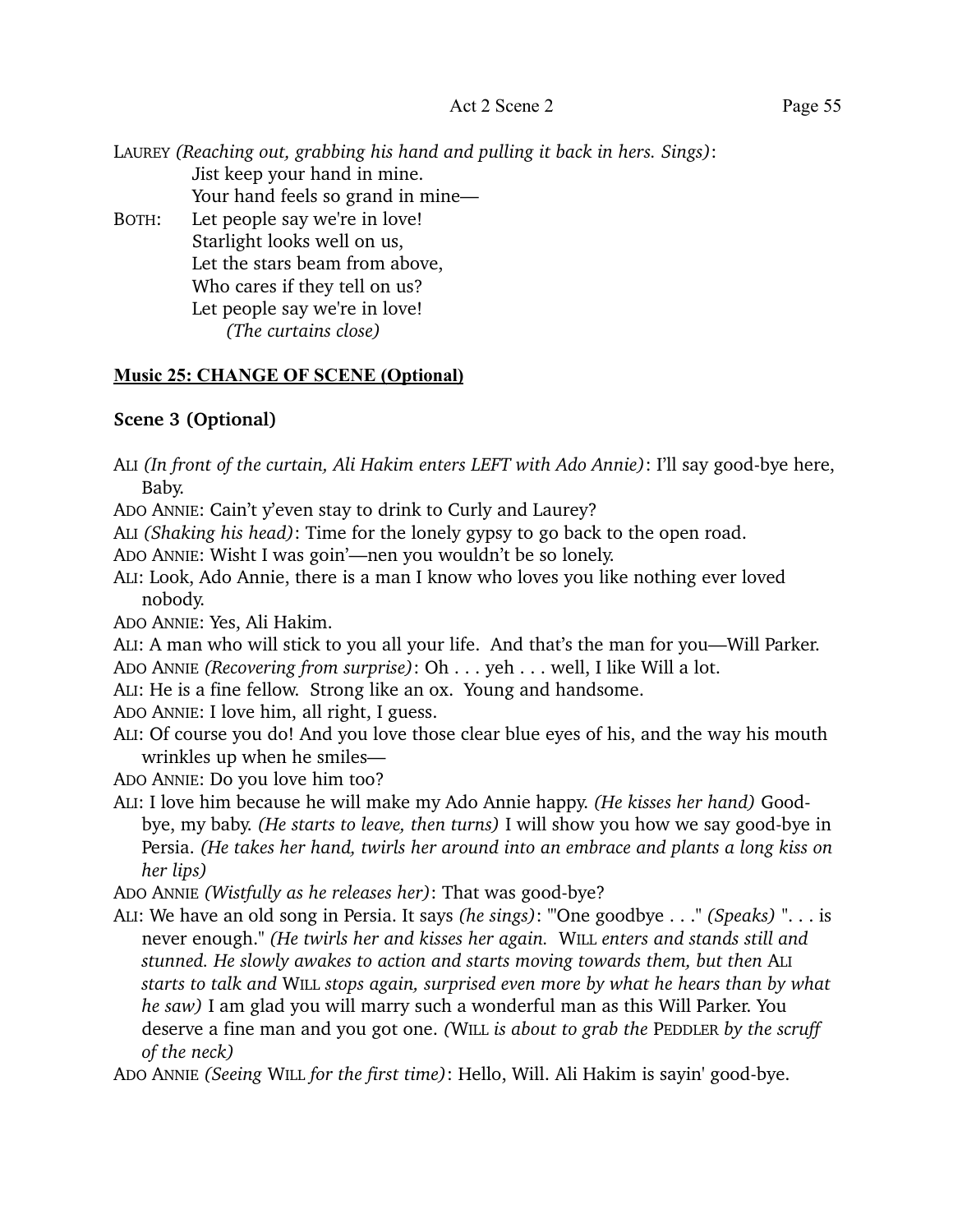### Page 56 Act 2 Scene 3

ALI: Ah, Will! I want to say good-bye to you, too. *(Starting to embrace him)* WILL: No, you don't. I just saw the last one.

ALI *(Patting* WILL *on the cheek)*: Ah, you were made for each other! *(He pulls* ADO ANNIE *close to him with one arm and puts the other hand affectionately on* WILL'S *shoulder)* Be good to her, Will. *(Giving* ADO ANNIE *a squeeze)* And you be good to him! *(Smiling disarmingly at* WILL*)* You don't mind? I am a friend of the family now'? *(He gives* ADO ANNIE *a little kiss)*

WILL: Did you say you was goin'?

- ALI: Yes. I must. Back to the open road. A poor gypsy. Good-bye, my baby—*(Smiling back at* WILL *before he kisses* ADO ANNIE*, pointing to himself)* Friend of the family. I show you how we say good-bye in my country. *(*ADO ANNIE *gets set for that old Persian goodbye again.* ALI *finally releases her and turns back to* WILL*)* Persian good·bye. Lucky fellow! I wish it was me she was marrying instead of you.
- WILL: It don't seem to make no difference hardly.
- ALI: Well, back to the open road, the lonely gypsy. *(He sings a snatch of the Persian song as he exits)*

WILL: You ain't goin' to think of that ole peddler any more, air you?

ADO ANNIE: 'Course not. Never think of no one less'n he's with me.

WILL: Then I'm never goin' to leave yer side.

ADO ANNIE: Even if you don't, even if you never go away on a trip er nuthin', cain't you onc't in a while—give me one of them Persian good-byes?

WILL: Persian good-bye? Why, that ain't nuthin' compared to a Oklahoma hello! *(He* wraps her up in his arms and gives her a long kiss. When he lets her go, she looks up, *supreme contentment in her voice)*

ADO ANNIE: Hello, Will!

*(Blackout)*

# **Music 26: CHANGE OF SCENE**

# **Scene 4**

*(SCENE: The back of* LAURIE'S *Farmhouse. Shouts, cheers and laughter are heard behind the curtain, continuing as it rises. AT RISE:* CARNES *and* IKE *walking DOWN CENTER from up RIGHT.* CARNES *carries a lantern)*

IKE: Well, Andrew, why ain't you back of the barn gettin' drunk with us? Never see you stay so sober at a weddin' party.

CARNES: Been skeered all night. Skeered 'at Jud Fry ud come up and start for Curly. IKE: Why, Jud Fry's been out of the territory for three weeks.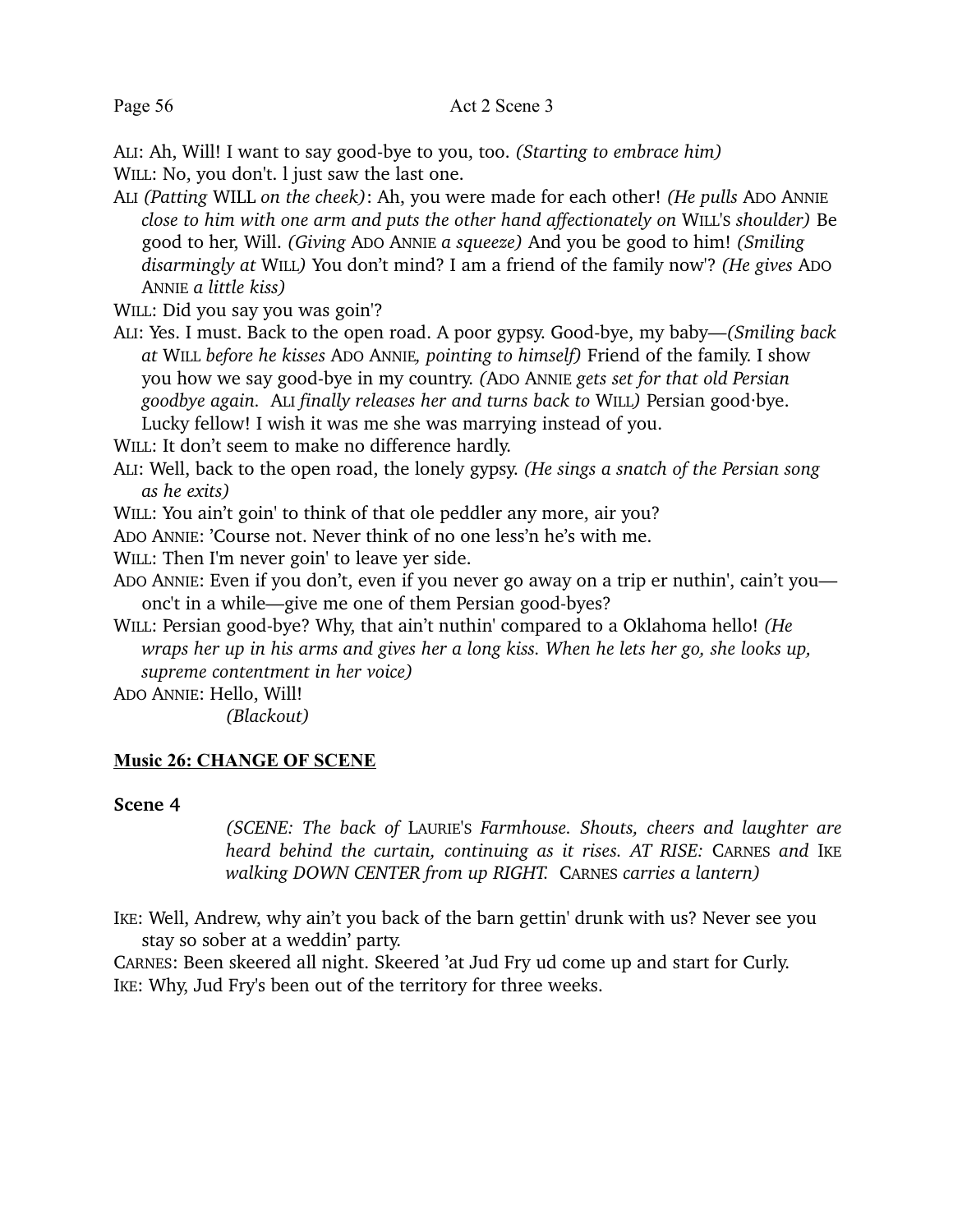Act 2 Scene 4 Page 57

CARNES: He's back. See him at Claremore last night, drunk as a lord! *(Crowd starts to pour in.* IKE *and* CARNES *move DOWN LEFT continuing their conversation but are drowned out by the shouts and laughter of the crowd as they fill the stage.* LAUREY *wears her mother's wedding dress.)*

SLIM: Let's have three cheers for the happy couple. Hip—hip—

CROWD: Hooray.

SLIM: Hip—hip—

CROWD: Hooray.

SLIM: Hip—hip—

CROWD: Hooray.

*(LAUREY throws her bouquet to the girls and one of them catches it.)* IKE: Say Curly, wuz you skeered when the preacher said that about do you take this 'ere womem?

CURLY: I wuz skeered he wouldn't say it. LAUREY: I wuz afraid Curly'd back out on me.

# **Music 27: OKLAHOMA**

AUNT ELLER:

|                    | They couldn't pick a better time to start in life! |
|--------------------|----------------------------------------------------|
| IKE:               | It ain't too early and it ain't too late.          |
| LAUREY:            | Startin' as a farmer with a brand new wife-        |
| CURLY:             | Soon be livin' in a brand new state!               |
| All:               | Brand new state                                    |
|                    | Gonna treat you great!                             |
| FRED:              | Gonna give you barley,                             |
|                    | Carrots and pertaters-                             |
| Cord Elam:         |                                                    |
|                    | Pasture for the cattle-                            |
|                    | CARNES: Spinach and termayters!                    |
| <b>AUNT ELLER:</b> |                                                    |
|                    | Flowers on the prairie where the June bugs zoom—   |
| IKE:               | Plen'y of air and plen'y of room—                  |
| FRED:              | Plen'y of room to swing a rope!                    |
| Aunt Eller:        |                                                    |
|                    | Plen'y of heart and plen'y of hope $\dots$         |
| Curly:             | Oklahoma,                                          |
|                    | Where the wind comes sweepin' down the plain,      |
|                    | And the wavin' wheat                               |
|                    | can sure smell sweet                               |
|                    | When the wind comes right behind the rain-         |
|                    | Oklahoma,                                          |
|                    |                                                    |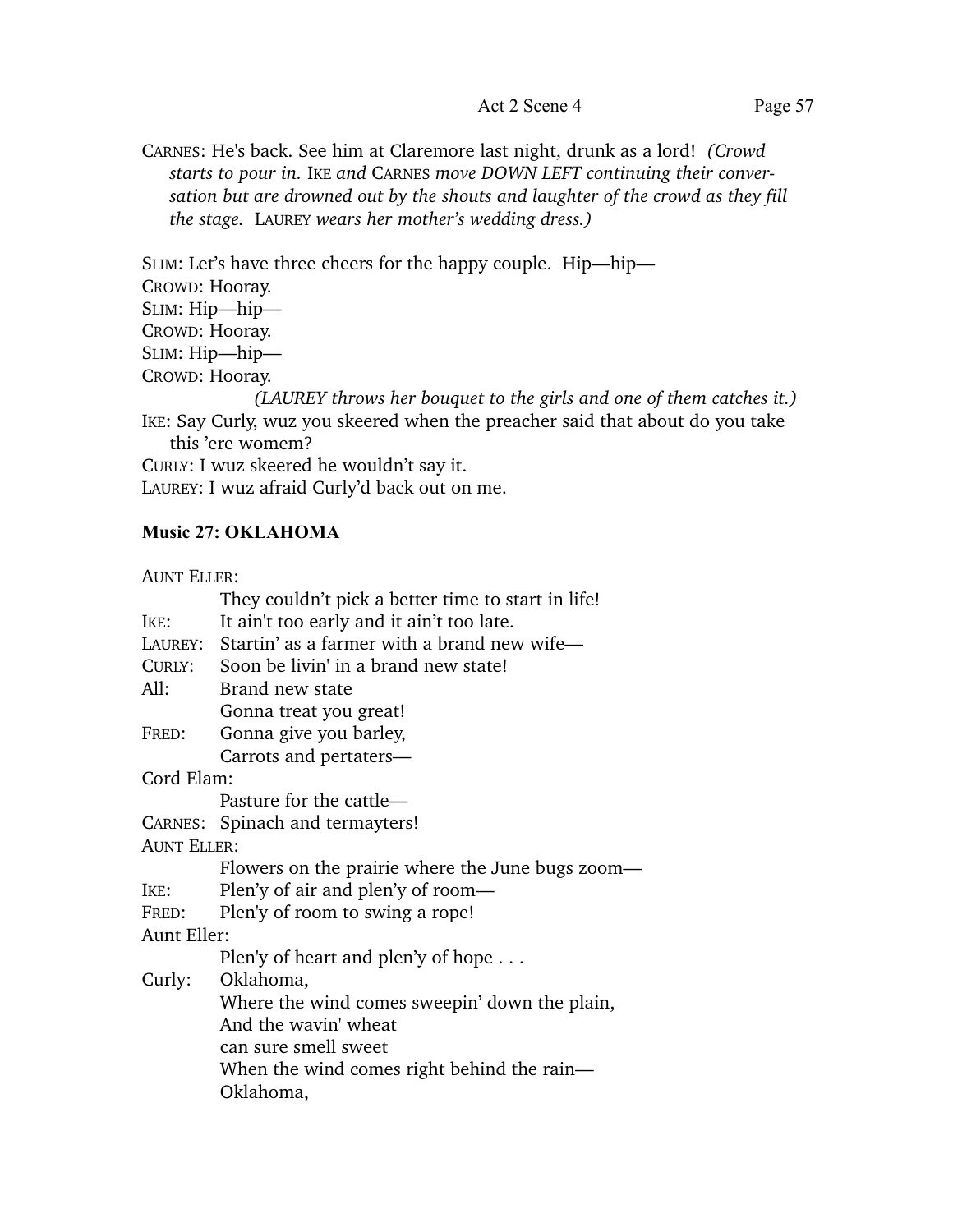Every night my honey lamb and I Sit alone and talk And watch a hawk Makin' lazy circles in the sky. We know we belong to the land, And the land we belong to is grand! And when we say:

ALL: Ee-ee-ow! A-yip-i-o-ee-ay!

CURLY: We're only sayin',

"You're doin' fine, Oklahoma!

Oklahoma, O.K.!"

*(The full company now join in a refrain immediately following this one, singing with infectious enthusiasm. A special and stirring vocal arrangement)*

- CURLY *(After number)*: Hey! Y'better hurry into that other dress! Gotta git goin' in a minnit! *(LAUREY exits into house)*
- AUNT ELLER: You hurry and pack yer own duds! They're layin' all over my room. *(*AUNT ELLER *follows* LAUREY *into house)*

CURLY: Hey, Will! Would you hitch the team to the surrey fer me?

WILL: Shore will! Have it up in a jiffy! *(*WILL *runs off.* CURLY *exits into house.* CORD ELAM *runs over to door. The manner of the group of men that surrounds the door becomes mysterious. Their voices are low and their talk is punctuated with winks and nudges)*

IKE *(To Cord)*: He's gone upstairs.

CORD ELAM: Yeah. *(*CORD ELAM *and the* MEN *join* IKE *by the door and then all get into a huddle. The* GIRLS *cross to* MEN*, but are shooed away. The* MEN *whisper and slip quietly off except for* CARNES*. The* GIRLS *break toward* CARNES *as* ADO ANNIE *crosses to him)*

ADO ANNIE: Whut you goin' to do, Paw? Give Laurey and Curly a shivoree? I wisht you wouldn't.

CARNES: Aw, it's a good old custom. Never hurt anybody. You women jist keep outa the way. Vamoose!

ADO ANNIE: It ain't goin' to be rough, is it? *(The* GIRLS *all talk at once)*

- CARNES: Sh! Stop gabbin' about it! *(*CARNES *exits UP RIGHT leaving only women on the stage)*
- ADO ANNIE: Seems like they's times when men ain't got no need for womern.
- $2^{ND}$  GIRL: Well, they's times when womern ain't got no need for men.

ADO ANNIE: Yeow, but who wants to be dead? *(*GERTIE'S *well-known laugh is heard, off RIGHT).*

ELLEN: Gertie!

*(She enters)*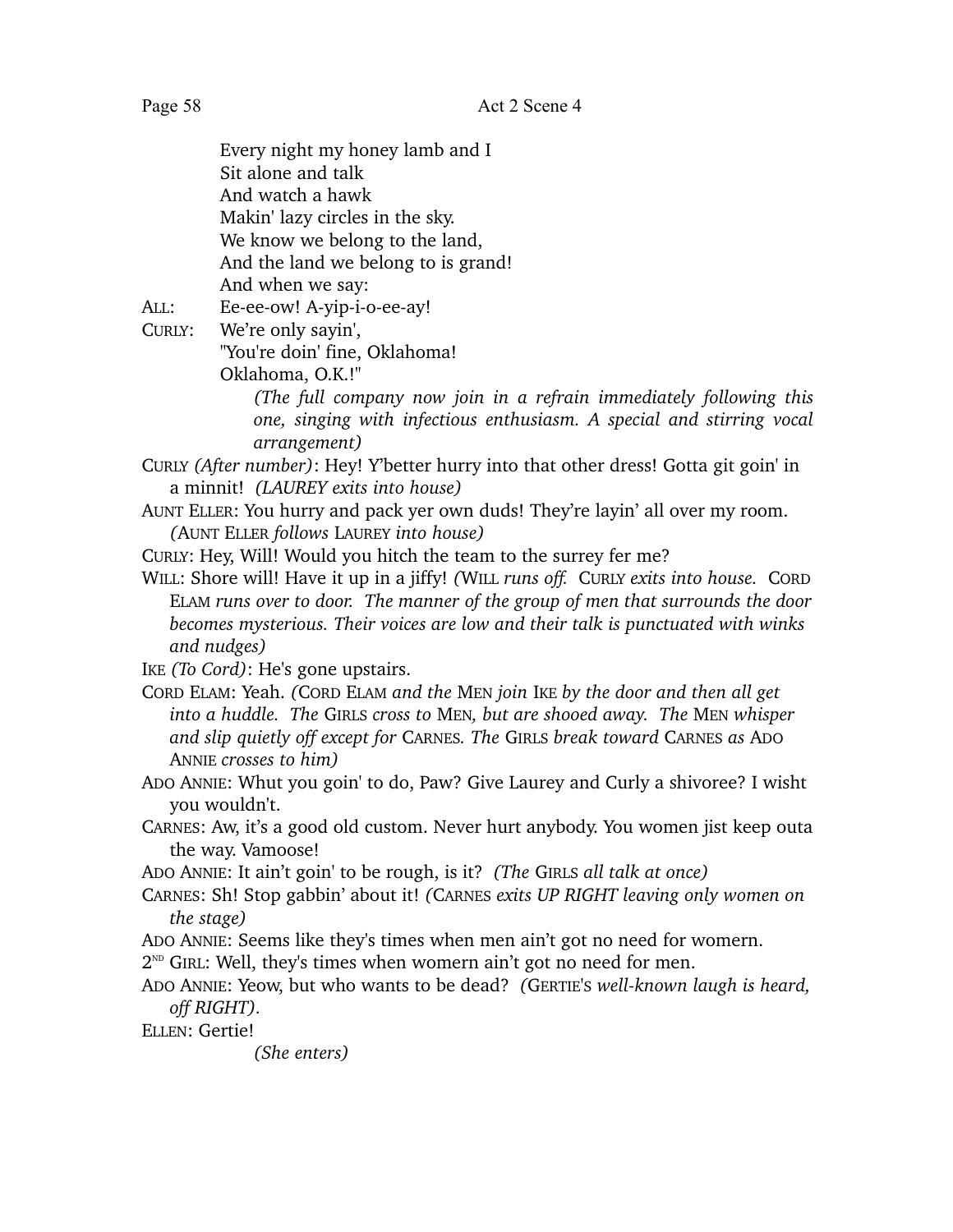ADO ANNIE: Thought you was in Bushyhead.

GERTIE *(Obviously having swallowed a canary)*: Jist come from there.

ELLEN: Too bad you missed Laurey's wedding.

GERTIE: Been havin' one of my own.

ELLEN: Lands! Who'd you marry? Where is he?

ADO ANNIE *(Looking off)*: Is that him?

- GERTIE *(Triumphantly)*: That's him! *(All look off RIGHT.* ALI HAKIM *enters, dejected, sheepish, dispirited, a ghost of the man he was)*
- ADO ANNIE: Ali Hakim!
- ALI *(In a weak voice)*: Hello. Hello, Ado Annie.
- GERTIE: Did you see my ring, girls? *(The* GIRLS *surround* GERTIE *to admire and exclaim.* ALI *and* ADO ANNIE *are left apart from the group)*
- ADO ANNIE: How long you been married?
- ALI: Four days. *(*GERTIE'S *laugh is heard from group. He winces)* Four days with that laugh should count like a golden wedding.
- ADO ANNIE: But if you married her, you musta wanted to.
- ALI: Sure I wanted to. I wanted to marry her when I saw the moonlight shining on the barrel of her father's shotgun! I thought it would be better to be alive. Now I ain't so sure.
- GERTIE *(Coming out of group)*: Ali ain't goin' to travel around the country no more. I decided he orta settle down in Bushyhead and run Papa's store. *(*WILL *enters RIGHT)*
- ADO ANNIE: Hey! Will! D'you hear the news? Gertie married the peddler.
- WILL *(To* ALI*)*: Mighty glad to hear that, peddler man. *(Turning to* GERTIE *and getting an idea)* I think I orta kiss the bride. *(He goes towards* GERTIE *then looks back at* ALI*)* Friend of the fambly . . . remember? *(He gives* GERTIE *a big kiss, not realizing that it is Ado Annie and not the peddler he is burning)* Hey, Gertie, have you ever had an Oklahoma hello? *(He starts to give her an "Oklahoma Hello".* ADO ANNIE *rushes in and pushes* WILL *across to the side, she then turns back and takes a sock at* GERTIE *who ducks under her arm.* GERTIE *grabs her round the waist but* ADO ANNIE *gets hold of* GERTIE'S *hair and swings her round.* GERTIE *pulls* ADO ANNIE'S *skirt up over her head.* ADO ANNIE *chases* GERTIE *off left followed by all the* GIRLS *who are screaming.* WILL *is about to follow when he is called back by* ALI*)*
- ALI: Hey! Where you goin'?

WILL: I'm goin' to stop Ado Annie from killin' yer wife.

ALI *(Grabbing* WILL'S *arm)*: Mind yer own business! *(He leads* WILL *off. The stage is empty and quiet. A* MAN *sneaks on, then another, then more. Cautiously they advance on the house. One of the more agile climbs up a trellis and looks in the window of the second floor. He suppresses a laugh, leans down and reports to the others. There are suppressed giggles and snorts. He takes another peek, then comes down and whispers to them. The joke is passed from one to the other; they*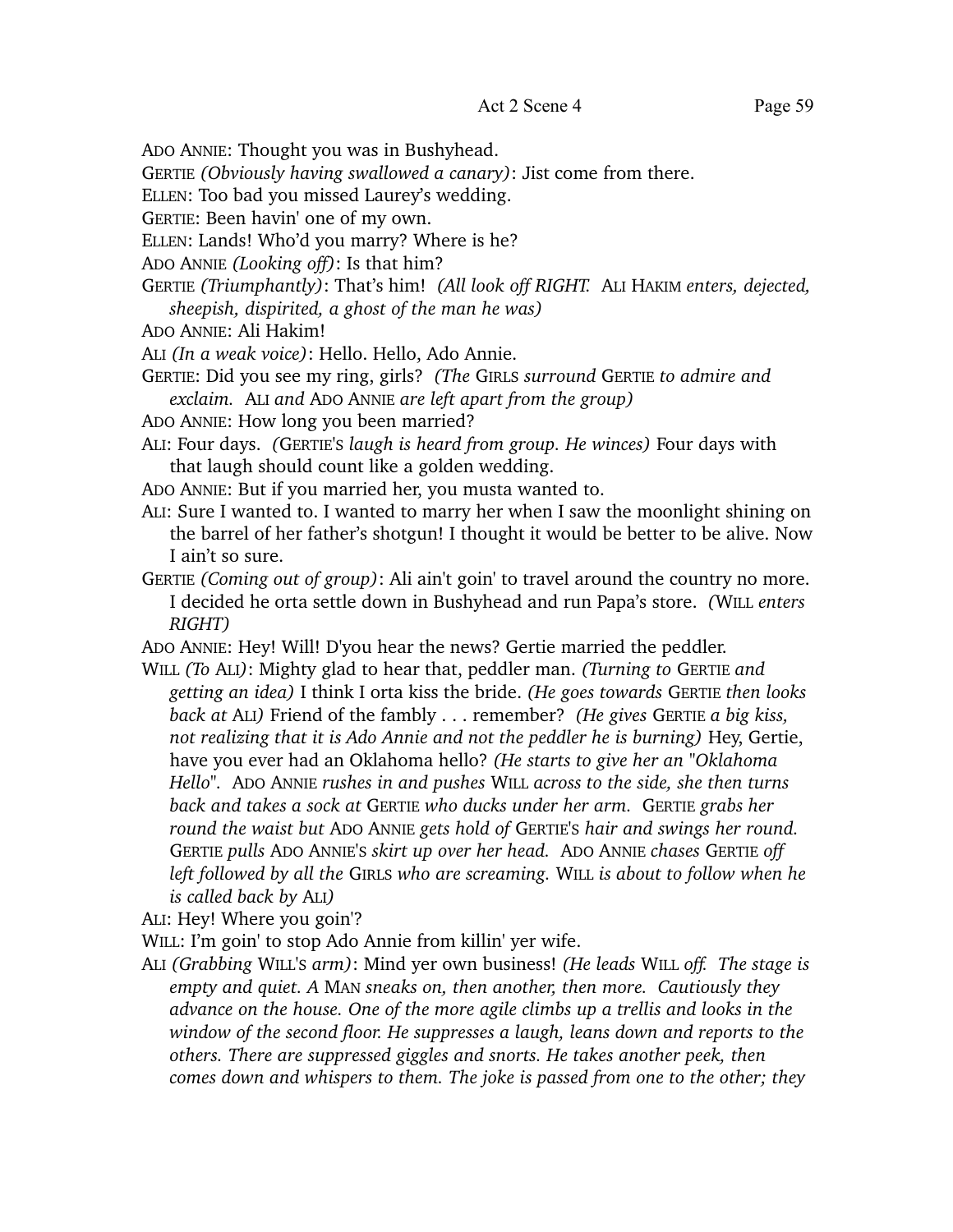*are doubled up with laughter. Then at a signal from one, they all start to pound on tin pans with spoons and set up a terrific din)*

- AUNT ELLER *(Coming to the window with a lamp in her hand)*: Whut you doin' down there, makin' all thet racket, you bunch o' pig-stealers?
- FRED *(Shouting up)*: Come on down peaceable, Laurey, sugar!
- IKE: And you too, you curIy-headed cowboy.
- CORD ELAM: With the dimple on yer chin!
- IKE: Come on, fellers, let's git 'em down! *(Three of the* MEN *run into the house. Those outside toss up straw dolls)*
- MEN: Hey, Laurey! Here's a girl baby fer you! And here's a baby boy! Here's twins! *(*CURLY *is pulled from the house and hoisted on the shoulders of his friends.*  LAUREY *and* AUNT ELLER *come out of the house. All are in high spirits. It is a good-natured hazing. Now* JUD *enters UP LEFT. Everyone becomes quiet and still, sensing trouble)*
- JUD: Weddin' party still goin' on? Glad I ain't too late. Got a present fer the groom. But first I want to kiss the bride. *(He starts for* LAUREY*.* CURLY *pulls him back)* An' here's my present fer you! *(He socks* CURLY*. The fight starts, with the crowd moving around the two men.* JUD *pulls a knife and goes for* CURLY*.* CURLY *grabs his arm and succeeds in throwing him.* JUD *falls on his knife, groans and lies still. The crowd surges towards his motionless body)*
- CURLY: Look—Look at him! Fell on his own knife *(He bucks away, shaken, limp. Some of the men bend over the prostrate form)*
- SLIM: Roll him over somebody.
- MEN: Don't tetch him. What's the matter? Don't you tetch it! Turn him over—he's breathin', ain't he? Feel his heart. How'd it happen?
- FRED: Whut'll we do? Ain't he all right?
- SLIM: 'S he just stunned?
- CORD ELAM: Git away, some of you. Let me look at him. *(He bends down, the men crowding around. The women, huddled together, look on, struck with horror.* CURLY *has slumped back away from the crowd like a sick man.* LAUREY *looks at* CURLY*, dazed, a question in her eyes)*
- LAUREY: Curly—is he—?
- CURLEY: Don't say anythin'.
- LAUREY: It cain't be that—a-way.
- CURLY: I didn't go to.
- LAUREY: Cain't be! Like that—to happen to us.
- CORD ELAM: *(Getting up)*: Cain't do a thing now. Try to get him to a doctor, but I don't know—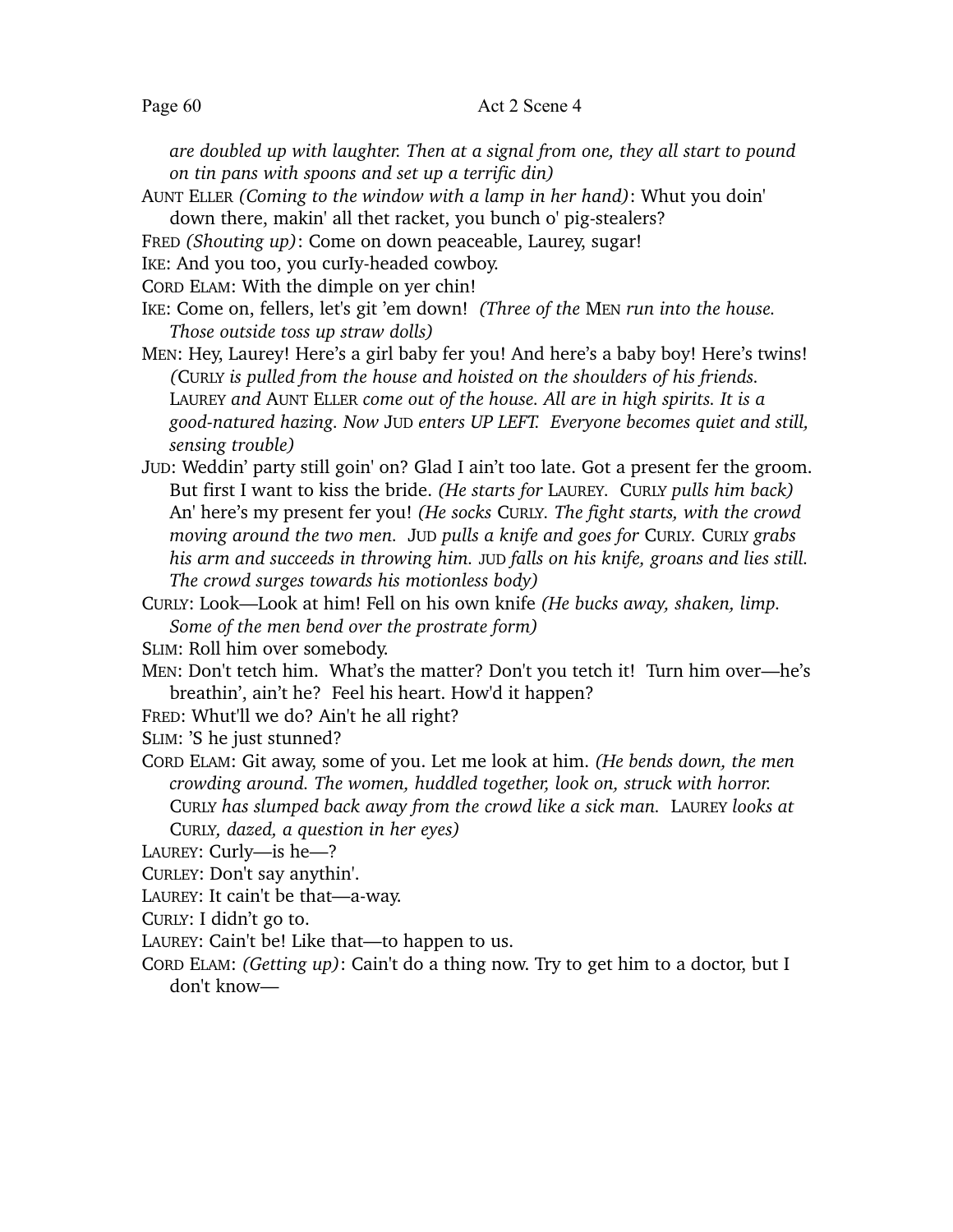- SLIM: Here, some of you, carry him over to my rig. I'll drive him over to Doctor Tyler' s.
- CORD ELAM: Quick! I'm afraid it's too late. *(The* MEN *lift* JUD *up and carry him off UP RIGHT)*
- MEN: Handle him easy! Don't shake him! Hold on to him careful there!
- CURLY *(To* LAUREY *and* AUNT ELLER*)*: I got to go see if there's anythin' c'n be done fer him. *(He kisses* LAUREY*)* Take keer of her, Aunt Eller. *(He exits)*
- AUNT ELLER: Mebbe it's better fer you and Curly not to go 'way tonight. *(She breaks off, realizing how feeble this must sound)*
- LAUREY: *(As if she hadn't heard* AUNT ELLER*)* I don't see why this had to happen, when everythin' was so fine.
- AUNT ELLER: Don't let yer mind run on it.
- LAUREY: Cain't fergit, I tell you. Never will!
- AUNT ELLER: 'At's all right, Laurey baby. If you cain't fergit, jist don't try to, honey. Oh, lots of things happen to folks. Sickness, er bein' pore and hungry even bein' old and afeared to die. That's the way it is—cradle to grave. And you can stand it. They's one way. You gotta be hearty, you got to be. You cain't deserve the sweet and tender in life less'n you're tough.
- LAUREY: I—I wisht I was the way you are.
- AUNT ELLER: Fiddlesticks! Scrawny and old? You couldn't h'ar me to be the way I am! *(*LAUREY *laughs through her tears)*
- LAUREY: Oh, whut ud I do 'thout you, you're sich a crazy!
- AUNT ELLER *(Hugging Laurey)*: Shore's you're borned! *(She breaks off as* CURLY *enters with* CORD ELAM*,* CARNES *and a few others. Their manner is sober. Some of the* WOMEN *come out of the house to hear what the men have to say)*
- CORD ELAM: They're takin' Jud over to Dave Tyler's till the mornin'.
- AUNT ELLER: Is he—alive? (CORD ELAM shakes his head to indicate "No")
- CURLY: Laurey honey, Cord Elam here, he's a Fed'ral Marshal, y'know. And he
	- thinks I orta give myself up—Tonight, he thinks.
- LAUREY: Tonight!
- AUNT ELLER: Why yer train leaves Claremore in twenty minutes.
- CORD ELAM: Best thing is fer Curly to go of his own accord and tell the Judge.

AUNT ELLER *(To* CARNES*)*: Why, you're the Judge, ain't you, Andrew? CARNES: Yes, but—

- LAUREY *(Urging* CURLY *forward)*: Well, tell him now and git it over with.
- CORD ELAM: 'T wouldn't be proper. You have to do it in court.
- AUNT ELLER: Oh, fiddlesticks. Le's do it here and say we did it in court.
- CORD ELAM: We can't do that. That's breaking the law.
- AUNT ELLER: Well, le's not break the law. Le's just bend it a little. C'mon, Andrew, and start the trial. We ain't got but a few minnits.
- CORD ELAM: Andrew—I got to protest.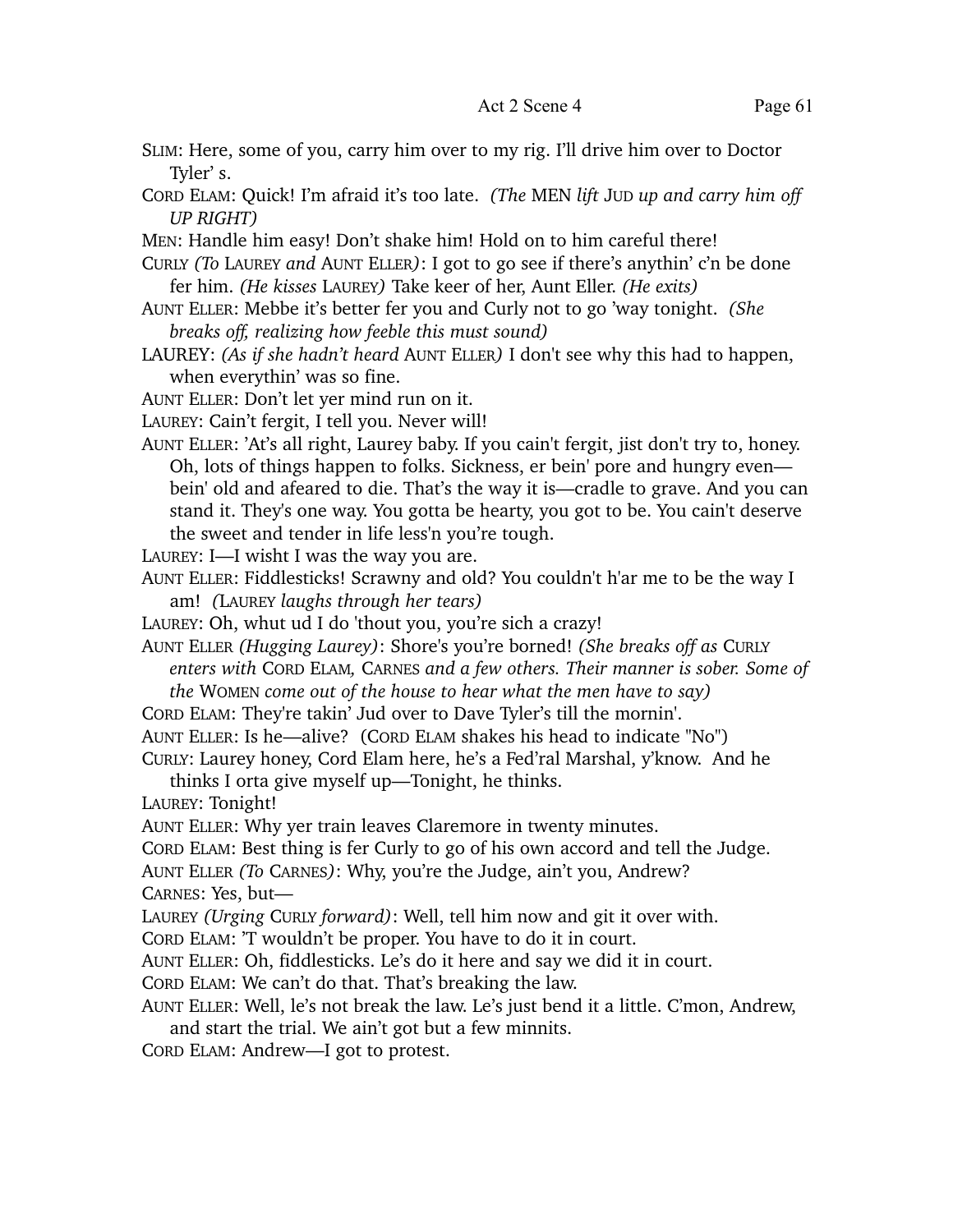#### Page 62 Act 2 Scene 4

CARNES: Oh, shet yer trap. We can give the boy a fair trial without lockin' him up on his weddin' night! Here's the long and short of it. First I got to ask you: Whut's your plea? (Curly doesn't answer. Carnes prompt him) 'At means why did you do it?

CURLY: Why'd I do it? Cuz he'd been pesterin' Laurey and I always said some day I'd—

- CARNES: Jist a minnit! Jist a minnit! Don't let yer tongue wobble around in yer mouth like 'at . . . Listen to my question. Whut happened tonight 'at made you kill him.
- CURLY: Why he come at me with a knife and—and—

CARNES: And you had to defend yerself, didn't you?

- CURLY: Why, yes—and furthermore . . .
- CARNES: Never mind the furthermores—the plea is self-defense— *(The* WOMEN *start to chatter)* Quiet! Now is there a witness who saw this happen?
- MEN *(All at once)*: I seen it. Shore did. Self-defense all right. Tried to stab him 'th a frog sticker.
- CORD ELAM: *(Shaking his hand)*: Feel funny about it. Feel funny.
- AUNT ELLER: You'll feel funny when I tell yer wife you're carryin' on 'th another womern, won't you?
- CORD ELAM: I ain't carryin' on 'th no one.
- AUNT ELLER: Mebbe not, but you'll shore feel funny when I tell yer wife you air. *(Boisterous laughter)*
- CORD ELAM: Laugh, all you like, but as a Fed'ral Marshal—
- SKIDMORE: Oh, shet up about being a marshal! We ain't goin' to let you send the boy to jail on his weddin' night. We just ain't goin' to let you. So shet up! (*This firm and conclusive statement is cheered and applauded)*
- SLIM: C'mon fellers! Let's pull them to their train in Curly's surrey! And we'll be the horses.
- CARNES: Hey, wait! I ain't even told the verdick yet! *(Everything stops still at this unpleasant reminder)*
- CURLY: Well—the verdick's not guilty, ain't it?
- CARNES: 'Course, but . . .
- LAUREY: Well, then say it! *(*CARNES *starts, but the crowd drowns him out)*
- ALL: Not guilty! *(*CURLY *and* LAUREY *run into the house. The rest run out towards the stable.* CARNES *is left downstage without a court)*
- CARNES: Court's adjourned! *(*AUNT ELLER *laughs, crosses to bench LEFT.* CARNES *joins* AUNT ELLER *who has sat down to rest, after all this excitement.* ADO ANNIE *and* WILL *enter, holding hands soulfully.* ADO ANNIE'S *hair is mussed, and a contented look graces her face)*